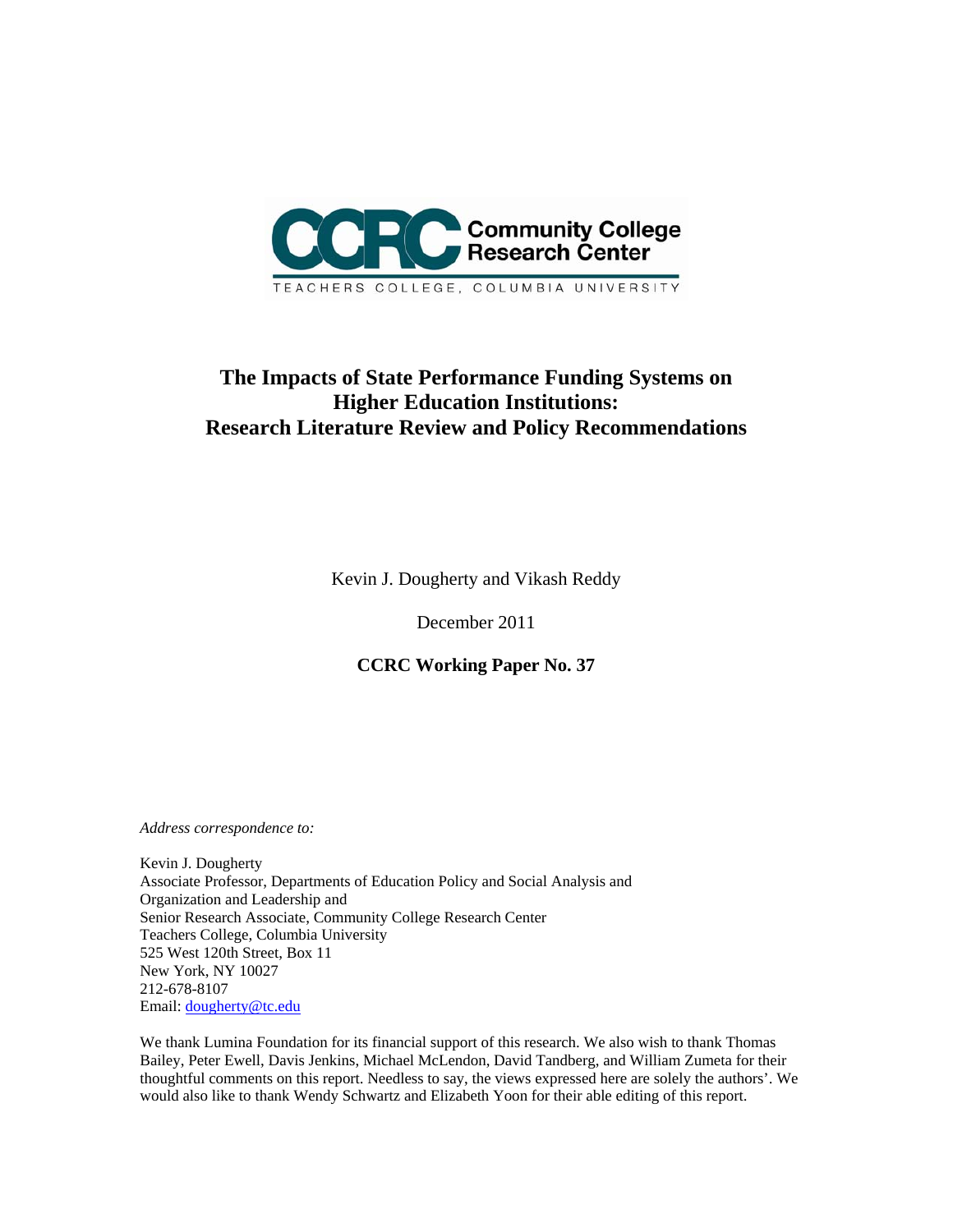#### **Abstract**

Over the past three decades policymakers have been seeking new ways to secure improved performance from higher education institutions. One popular approach has been performance funding, which involves use of a formula to tie funding to institutional performance on specified indicators. This report reviews findings from studies on performance funding programs in a multitude of states. The studies suggest that tying funding to outputs has immediate impacts on colleges in the form of changes in funding, greater awareness by institutions of state priorities and of their own institutional performance, and increased status competition among institutions. Because of these immediate impacts, performance funding produces intermediate institutional changes in the form of greater use of data in institutional planning and policymaking and in changes in academic and student service policies and practices that promise to improve student outcomes. However, claims that performance funding does indeed increase ultimate outcomes—in the form of improved rates of retention, completion of developmental education, and graduation—are not validated by solid data. In the face of this finding, this report identifies obstacles to the effective functioning of performance funding, as well as unintended impacts. The report closes by providing recommendations for overcoming the many obstacles to the effective functioning of performance funding and addressing the unintended impacts documented by the studies reviewed.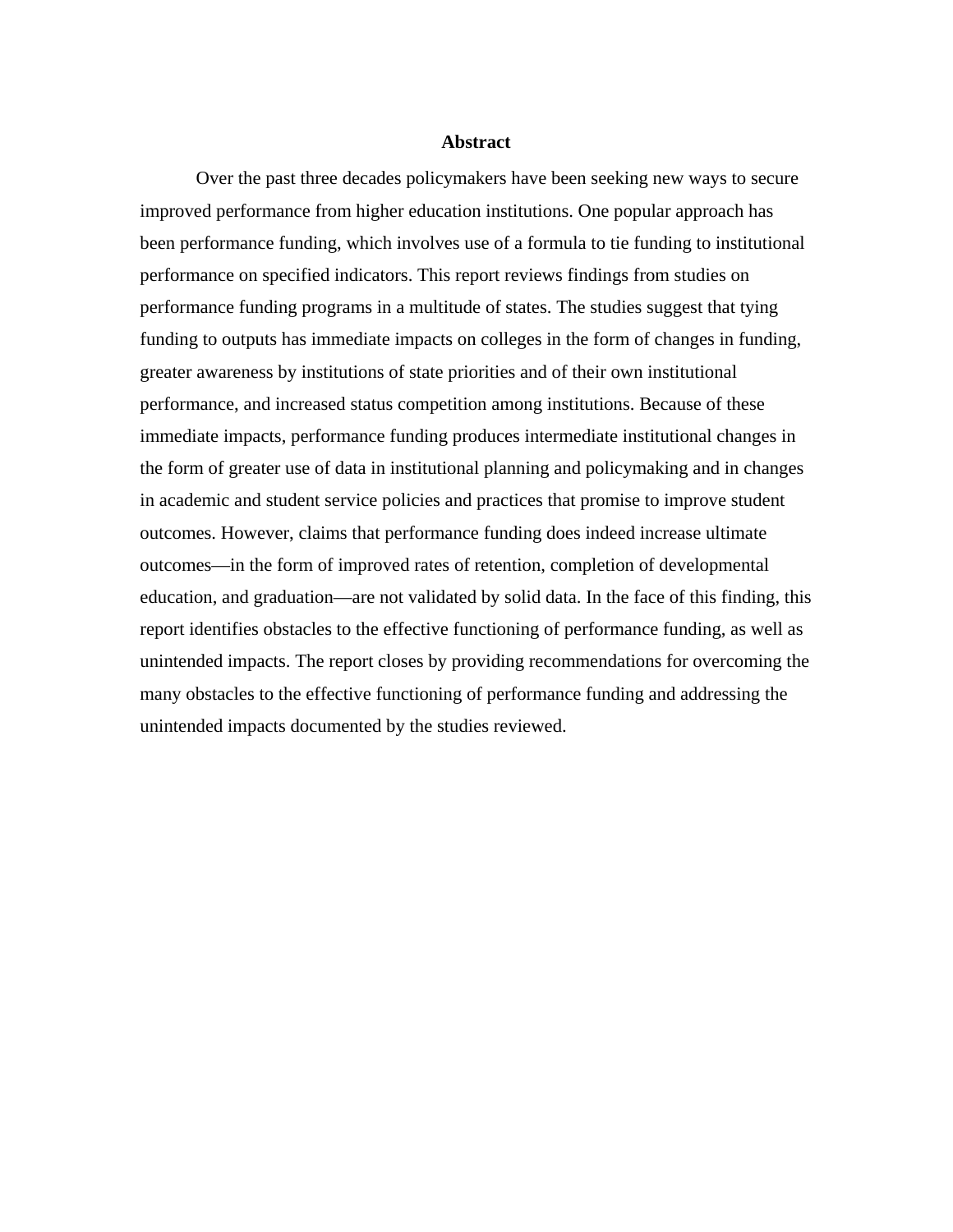## **Table of Contents**

| 3.4 Tennessee's Old and New Performance Funding Programs  11                  |  |
|-------------------------------------------------------------------------------|--|
| 3.5 Washington's Two Programs: One Abandoned, One Recently Added 13           |  |
|                                                                               |  |
|                                                                               |  |
|                                                                               |  |
|                                                                               |  |
|                                                                               |  |
| 5. Intermediate Impacts: Changes in Organizational Policies and Practices  19 |  |
|                                                                               |  |
|                                                                               |  |
|                                                                               |  |
|                                                                               |  |
|                                                                               |  |
|                                                                               |  |
|                                                                               |  |
|                                                                               |  |
|                                                                               |  |
|                                                                               |  |
|                                                                               |  |
|                                                                               |  |
|                                                                               |  |
| 7.6 Uneven Knowledge about and Responsibility for Performance Funding  34     |  |
|                                                                               |  |
|                                                                               |  |
|                                                                               |  |
|                                                                               |  |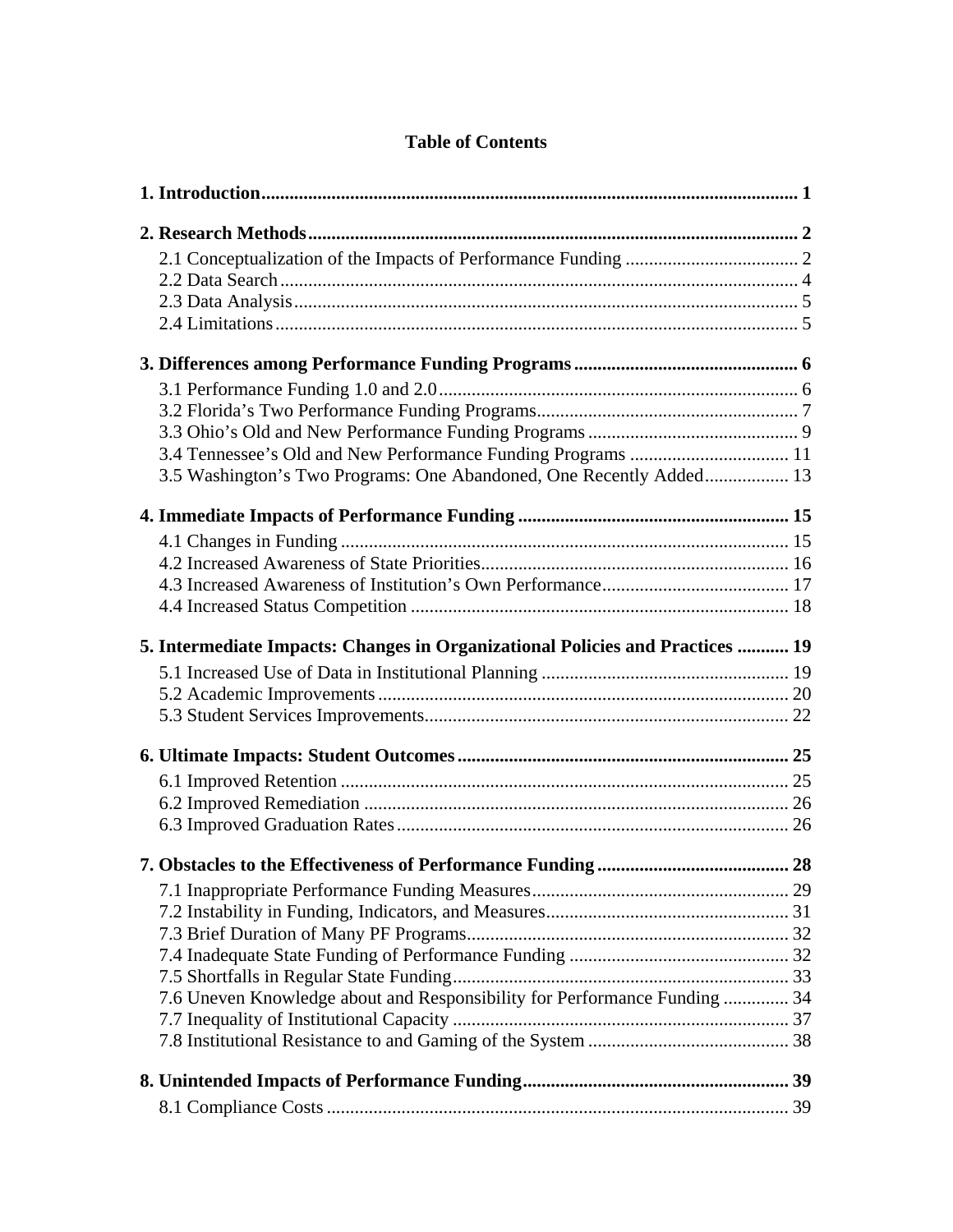| 9.2 Limitations of the Research Literature and How to Address Them  44 |  |
|------------------------------------------------------------------------|--|
|                                                                        |  |
|                                                                        |  |
|                                                                        |  |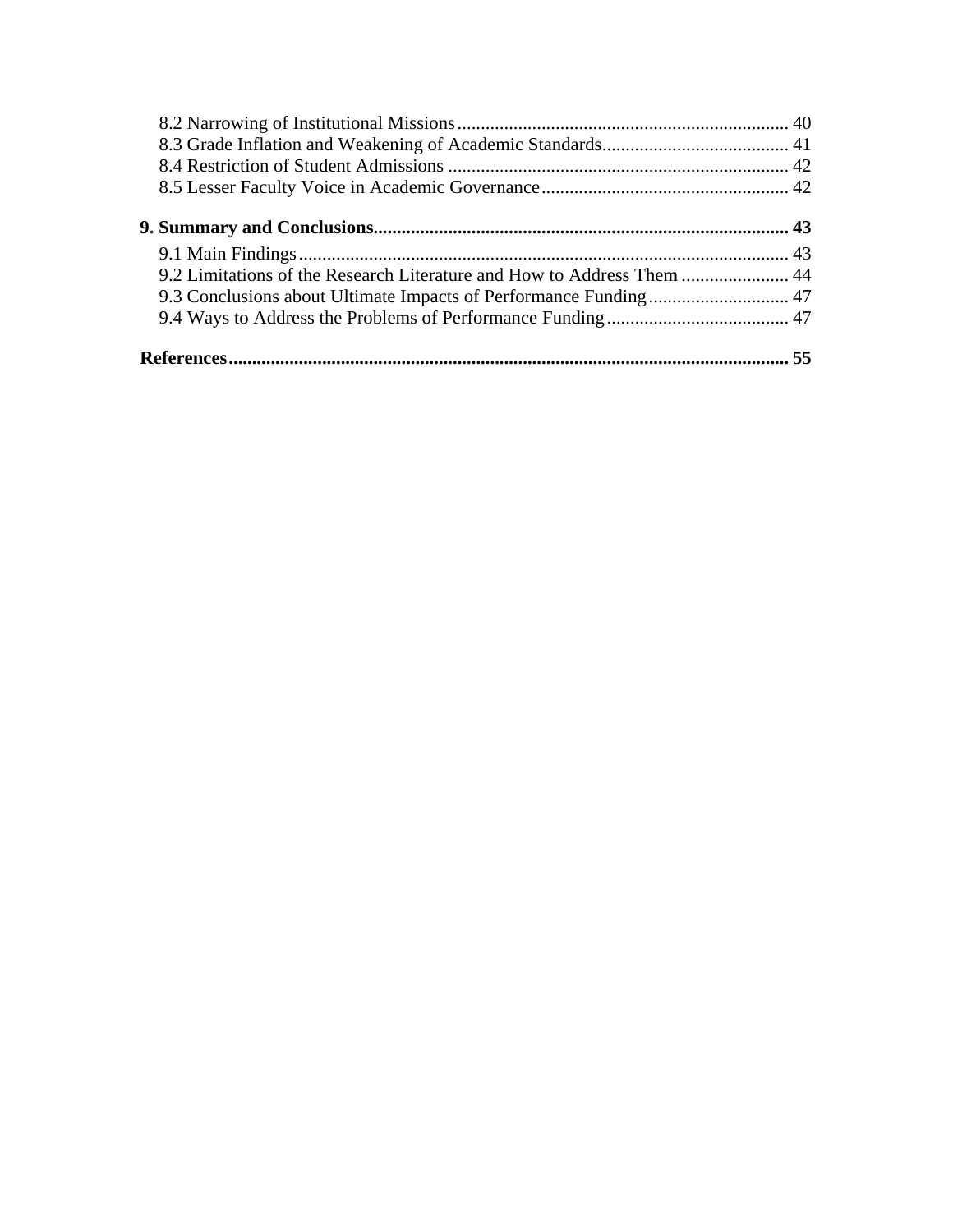## **1. Introduction**

Over the past three decades policymakers have been actively seeking new ways to secure improved performance from higher education institutions. One of the more popular approaches has been performance funding. In contrast with performance reporting or performance budgeting, performance funding uses a clearly specified formula to tie funding to institutional performance on indicators such as student retention, attainment of certain credit levels, and other student outcomes (Burke, 2002; Dougherty & Hong, 2006; Harnisch, 2011).

 Performance funding for higher education has had an up and down history. After first appearing in 1979 with Tennessee's pioneering program, it was enacted by an increasing number of states through the 1990s, but then receded in the early 2000s as many states gave up their programs (Dougherty & Natow, 2009). Since then, however, it has been enjoying a considerable revival. Several states recently enacted or readopted performance funding, including Washington and Indiana in 2007, and several other states (including Arkansas, Colorado, Illinois, and Massachusetts ) are actively discussing it (Harnisch, 2011). $<sup>1</sup>$ </sup>

 Essential questions for state policymakers who are considering performance funding are these: What impacts does such funding have on student outcomes, how are those impacts produced, and what obstacles and unintended effects are encountered in the process?

This report, prepared by Community College Research Center (CCRC) investigators, addresses these questions by reviewing findings from studies on performance funding programs in a multitude of states. We focus on Florida, Tennessee, and Washington, where we found the most extensive and systematic studies, though we also report the results of studies of the impacts of performance funding in other states, such as Missouri, North Carolina, Ohio, and South Carolina.

<sup>&</sup>lt;sup>1</sup> Performance funding is also receiving considerable attention from national policy groups and higher education associations. The National Conference of State Legislatures and the National Governors Association held conferences in 2010 and 2011 that addressed performance funding, and the American Association of State Colleges and Universities has issued a policy brief on it (Harnisch, 2011).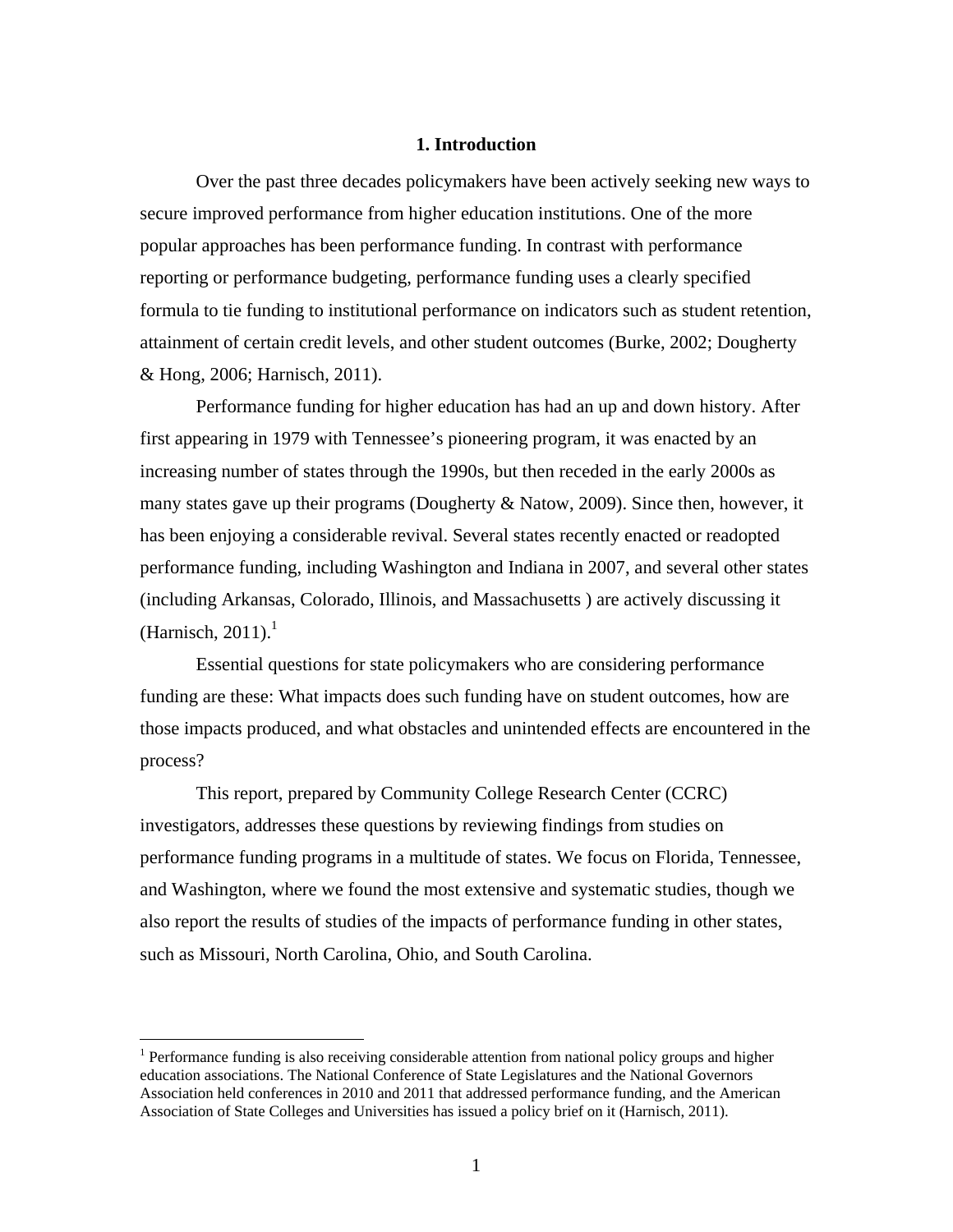## **2. Research Methods**

#### **2.1 Conceptualization of the Impacts of Performance Funding**

 Performance funding programs aim to improve institutional performance, particularly with respect to student outcomes. We call these the "ultimate*"* outcomes desired. These include improvements in, for example, student retention, passage of key courses, attainment of certain levels of credit accrual, graduation, job placement, and responsiveness to labor market demands. These ultimate outcomes show up as the performance indicators that performance funding programs use as the basis for allocating funds.

 In order to realize these outcomes, performance funding programs embody "theories of action" (Argyris & Schön, 1996) as to how these ultimate outcomes are to be produced.<sup>2</sup> The most obvious theory of action is that institutional performance will be improved through material incentives that mimic the profit motive for businesses (Dougherty & Hong, 2006, pp. 59–60).<sup>3</sup> In Washington, the legislators who were the main proponents of the performance funding program that the state operated between 1997 and 1999 (see below for more) were described by a state-level higher education official as believing "in the notion that we tend to get more of what the funding structure responds to, so what is incentivized and measured and funded, we tend to get more of and less of other things." Similarly, in Florida, the leading legislative advocate of performance funding was described as believing that "you could get performance altered by money. If you put a pot of money out there, people would change their behavior in order to chase that money."

<sup>&</sup>lt;sup>2</sup> Argyris and Schön (1996, p. 13) note: "The general form of a theory of action is: If you intend to produce consequence C in situation S, then do A. Two further elements enter into the general schema of a theory of action: the values attributed to C that make it seem desirable as an end-in-view and the underlying assumptions, or model of the world, that make it plausible that action A will produce consequence C in situation S." The concept of a theory of action closely parallels that of "policy instruments," defined as "mechanisms that translate substantive policy goals into concrete actions" (McDonnell & Elmore, 1987, p. 134).

 $3$  This theory of action closely resembles "inducement" as a policy instrument (McDonnell & Elmore, 1987, pp. 134, 137–138) or "remuneration" as a source of organizational compliance (Etzioni as cited in Matland, 1995, p. 161). Both policy instruments are rooted in a resource dependence perspective; that is, that organizations are shaped by the degree and form of their dependence on resources from the external environment (Pfeffer & Salancik, 1978; Scott, 1987, p. 111).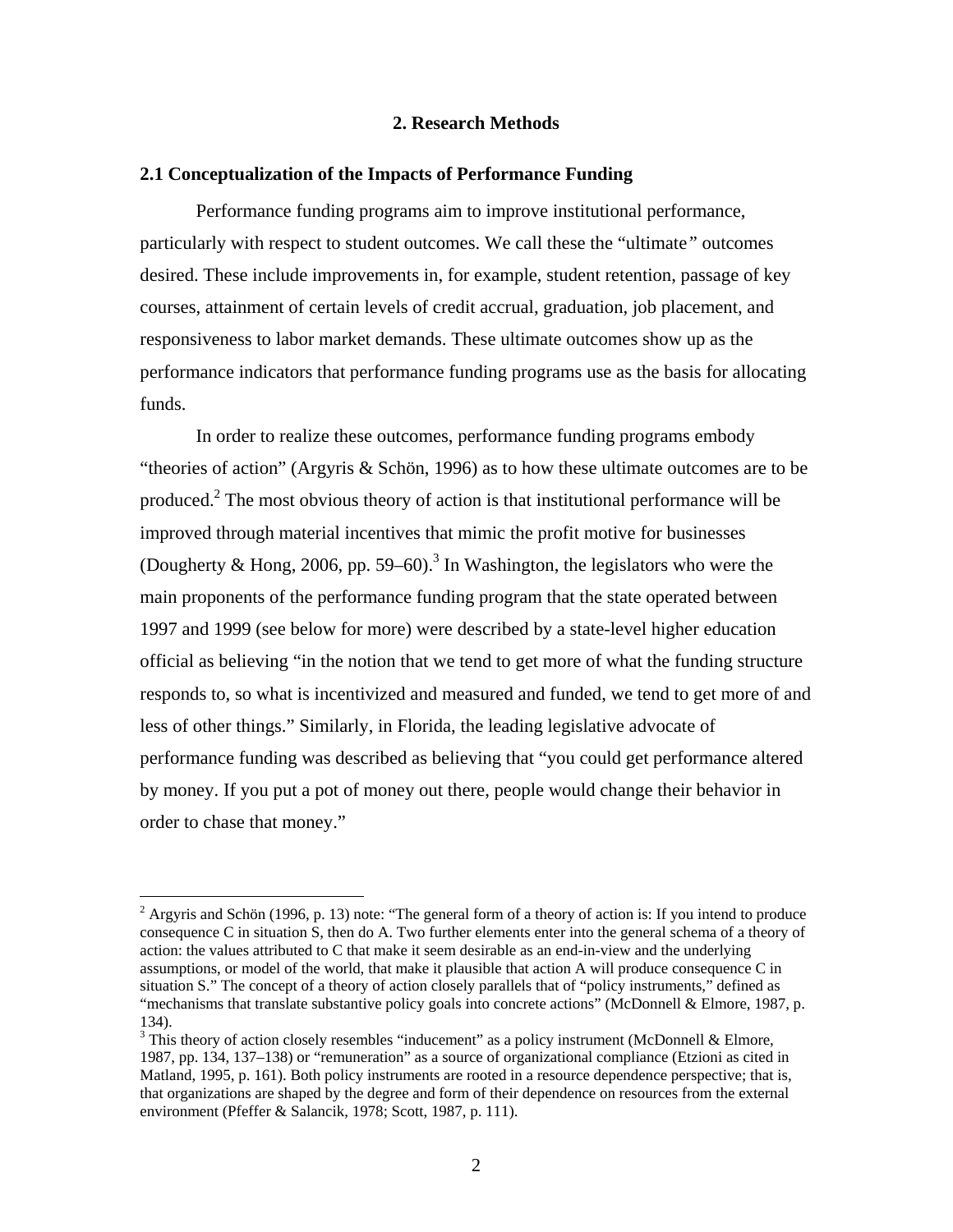However, performance funding programs also may invoke—less often and more quietly—three other theories of action.<sup>4</sup> Two involve the provision of information. Performance funding programs (as with performance reporting programs) could improve institutional performance by increasing institutions' awareness of their state's higher educational goals as well as of their own performance with respect to those goals. The underlying theory of action is that institutions will be prodded to improve their performance, either through persuasion or shame, insofar as they come to realize that their institutional performance is not meeting the state's goals or is not in keeping with their own institutional standards (Dougherty & Hong, 2006, pp. 60–61; see also Anderson, 2006, pp. 230–231; Ewell, 1999, p. 194).<sup>5</sup> The final theory of action involves the fomenting of status competition among colleges. Performance funding programs could catalyze institutional changes by affecting institutions' desire to rank well against their institutional peers (Dougherty & Hong, 2006, pp. 61–62).

Changes in state funding for colleges, colleges' awareness of state priorities and of their own performance relative to those priorities, and colleges' concern about how well they are performing relative to peer colleges can be termed the *immediate* impacts of performance funding. To be effective, these immediate changes must catalyze *intermediate* changes involving modifications of institutional policies, programs, and practices—such as changes in instruction and student support services—that will result in the *ultimate* outcomes of interest to policymakers, such as more baccalaureate graduates or higher job placement rates. Typically, state performance funding programs are quite vague about what are the intermediate changes that they are seeking. Hence, one of the key tasks of this report is to sketch out what intermediate impacts, relevant to the goals of performance funding, do occur.

<sup>&</sup>lt;sup>4</sup> These other theories of action may be less often "espoused theories" of action than "theories in use": that is, action sequences that are not accidental but are not necessarily intended. Argyris and Schön note that: "By 'espoused theory' we mean the theory of action which is advanced to explain or justify a given pattern of activity. By 'theory-in-use' we mean the theory of action which is implicit in the performance of that pattern of activity. A theory-in-use is not a 'given.' It must be constructed from observation of the pattern of action in question" (1996, p. 13).

<sup>&</sup>lt;sup>5</sup> This theory of action resembles, but goes beyond, the "hortatory" technique of control described by Anderson (2006, pp. 230–231). The particular strand that focuses on increasing institutions' awareness of gaps in their performance relative to their own goals and standards resembles the theory of action described by Estela Bensimon, Alicia Dowd, and colleagues in connection with the Equity for All and Community College Student Success Projects (Bensimon, 2005; Baldwin, Bensimon, Dowd, & Kleiman, 2011; see also Dowd & Tong, 2007).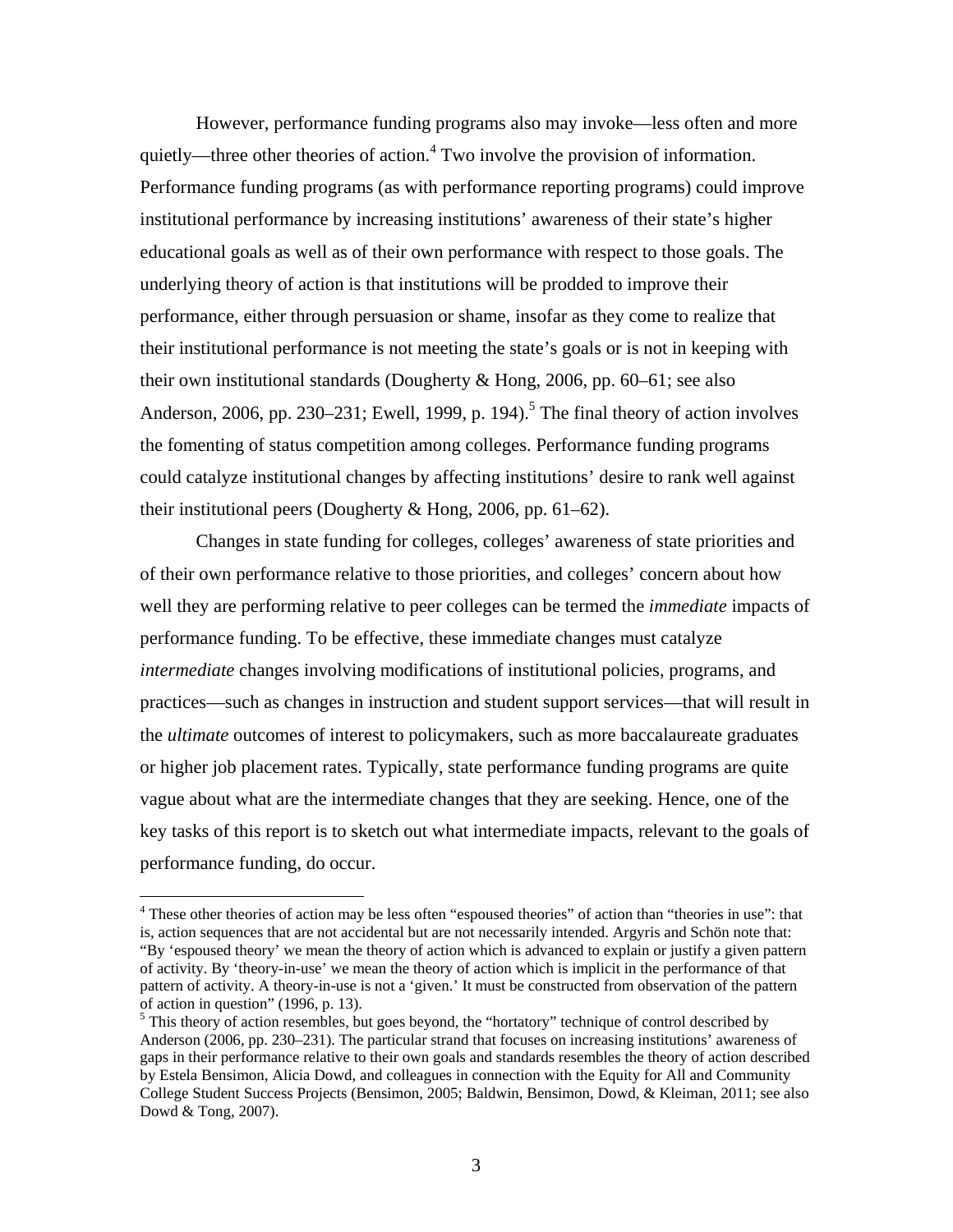In addition to these different elements of the theories of action underlying performance funding, we also need to consider its unintended impacts and frequent obstacles (Dougherty & Hong, 2006, pp. 69, 73). The *unintended impacts* constitute outcomes that are not intended by the enacting body, but which arise as side effects of funding institutions based on their performance. These can take such forms as the weakening of academic standards or the narrowing of institutional missions to those that are financially rewarded. The *obstacles* to the success of performance funding can include such things as performance indicators that do not adequately capture institutional performance, performance funding not keeping pace with improvements in institutional performance, and inequality in institutional capacity to diagnose performance problems and determine workable solutions.

## **2.2 Data Search**

To locate research that addressed the impacts noted above, we searched for studies of the impact of performance funding on higher education institutions by combing the following major electronic databases: ERIC, LexisNexis, ProQuest, and ProQuest Digital Dissertations. We searched using various combinations of the following search terms:

- higher education, community college, university;
- performance funding, performance reporting, performance budgeting;
- accountability; and
- impacts, outcomes, results.

 In addition, we searched the websites of the main state higher education coordinating or governing boards in all states known to have had performance funding programs. We looked for publications by those boards that addressed the effects of their performance funding programs.

 A review of abstracts and summaries helped narrow the body of studies to those examining the impacts of performance funding specifically (as opposed to performance budgeting or performance reporting). We also eliminated works that—even if they addressed the impacts of performance funding—were simply based in the opinion of the author and that did not have any more rigorous empirical basis. The final body of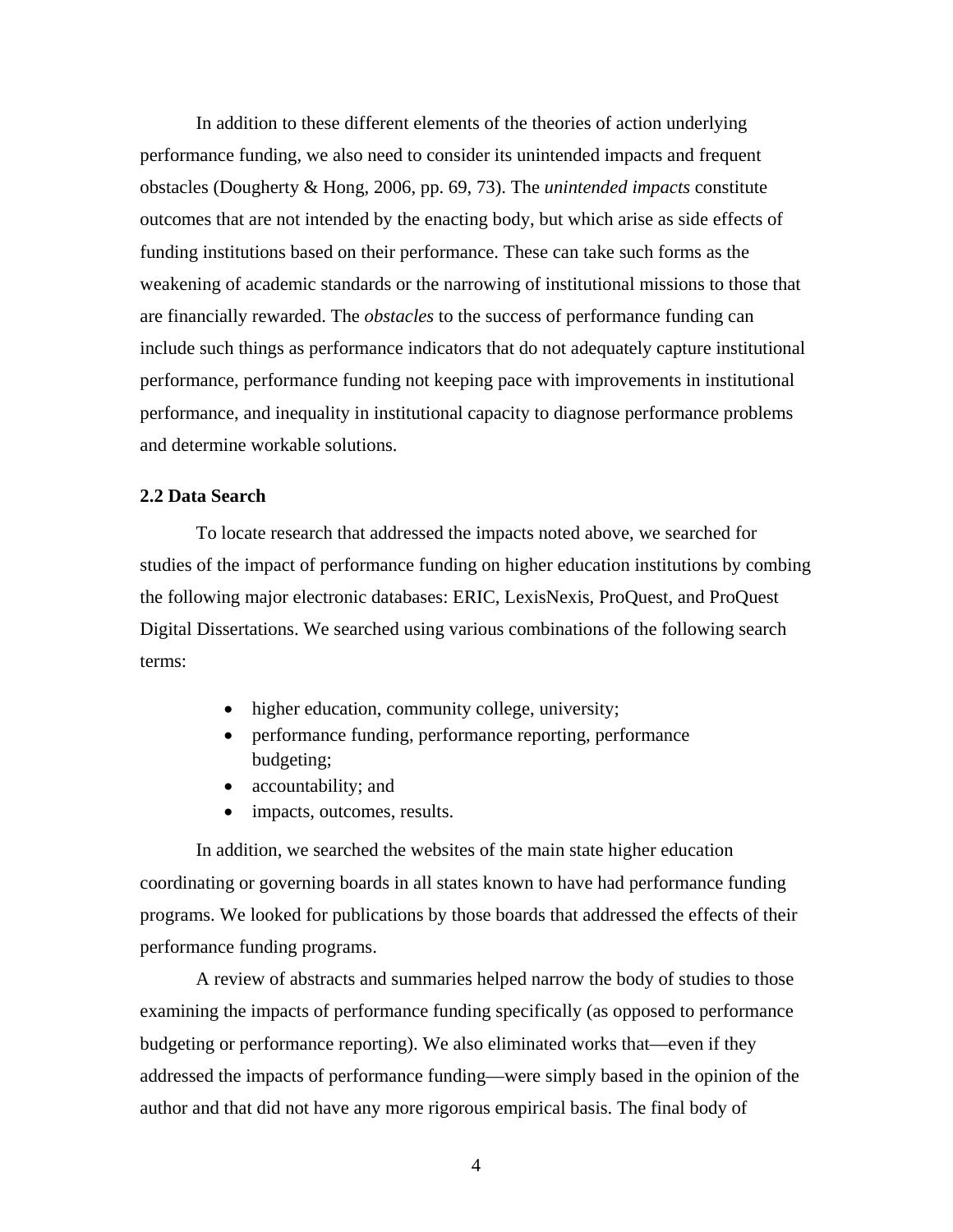literature consisted of 40 studies: four analyzing national data, 16 on Tennessee, nine on Florida, five on South Carolina, two each on Ohio and Washington, and one each on Missouri and North Carolina. While our studies happened to be clustered around these states, we have to emphasize that we aimed to include studies from any state that had performance funding.<sup>6</sup>

## **2.3 Data Analysis**

 We coded the findings in these studies using both preestablished categories and categories that emerged in the process of analyzing the selected research studies (Miles & Huberman, 1994). We began with categories developed by Dougherty and Hong (2006) for performance funding impacts (immediate, mediated, and ultimate), obstacles, and unintended impacts. These became our "start list." However, following a "grounded" approach, we added new categories in order to capture elements of performance funding impacts that emerged in the studies we were reviewing. The results of our data coding were independently cross-checked by at least one other person.

#### **2.4 Limitations**

1

 While there is much to be learned from the research literature on performance funding, we also wish to warn readers that there are considerable limitations to that literature. There are very few multivariate quantitative studies. The many qualitative studies tend to be limited in their scope, often restricting themselves to one state and even just to one institution. Moreover, these qualitative studies often rely too much on selfreports and do not triangulate these data with other kinds of evidence. We will come back to these limitations in the conclusions to this report.

 $6$  The high number of studies on Tennessee seems explicable by a couple of factors. Tennessee established the first and longest lasting performance funding program in the country, which alone would raise the possibility that more studies would accumulate. Moreover, one of the key architects of that program— Professor E. Grady Bogue—is at the University of Tennessee and encouraged many of his doctoral students to conduct case studies of the impact of performance funding on different kinds of colleges and universities. Florida, meanwhile, has had a long-lasting and well known performance funding program, the Performance Based Budgeting program established in 1994. It therefore has lasted long enough to provoke study. Moreover, Florida has a highly professionalized state department of education and other state agencies, with staffers who have produced several studies of the impact of the performance funding program, either in their professional capacities or as part of their doctoral studies.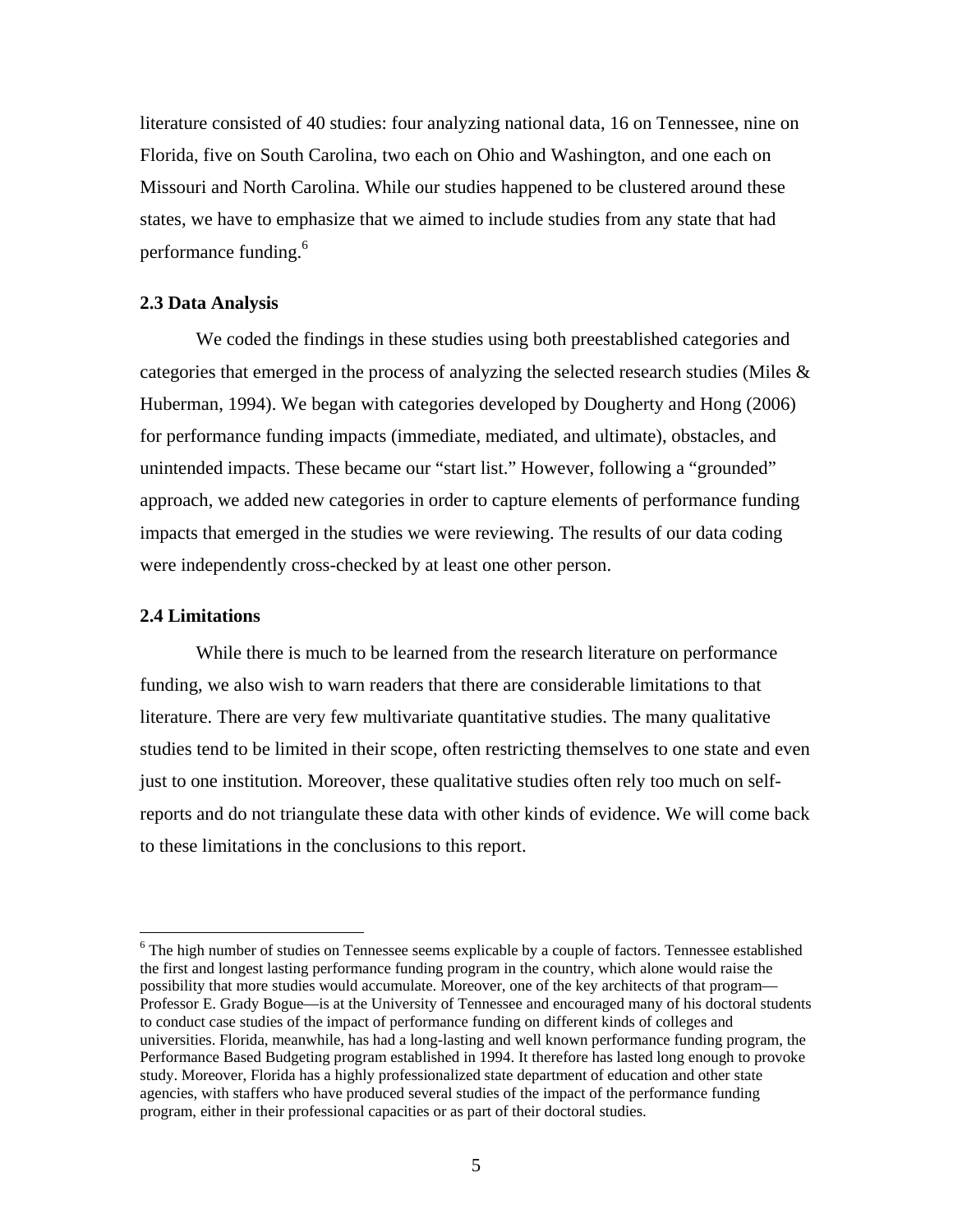## **3. Differences among Performance Funding Programs**

 Before we launch into our review of the research literature, we should clarify the nature of performance funding. We need to distinguish two dominant forms (performance funding 1.0 and 2.0) and then note differences between states in the particular versions of these two dominant forms that they have enacted.

### **3.1 Performance Funding 1.0 and 2.0**

 State performance funding programs come in many different forms, but it is useful to make a distinction between what has been called performance funding (PF) 1.0 and 2.0 (Albright, 2009; Snyder, 2011). Performance funding 1.0 takes the form of a bonus, over and above regular state funding for higher education. The funding is allocated on the basis of certain typical indicators: ultimate outcome indicators such as numbers (or percentages) graduating or being placed in jobs; intermediate achievement indicators such as retention, developmental education completion, and transfer; and more occasionally, input indicators such as enrollments of students of certain backgrounds and indicators of program quality such as percentage of licensure exam takers who pass (Burke, 2002; Dougherty, Hare, & Natow, 2009). Examples of such PF 1.0 programs are the ones established in Tennessee in 1979, Florida in 1994, Ohio in 1995, and Washington in 1997 (see below).

 Performance funding 2.0 programs, while not sacrificing indicators of ultimate outcomes, also put considerable emphasis on indicators of intermediate achievement: for example, course completions; successful completion of developmental education courses or programs; passage of key gateway courses such as college mathematics or college English; and reaching certain credit thresholds such as 15 or 30 credits (Offenstein  $\&$ Shulock, 2010). The Student Achievement Initiative enacted in Washington in 2007 is a notable example of the use of these intermediate achievement indicators (Jenkins, Ellwein, & Boswell, 2009; Shulock & Jenkins, 2011). Where PF 2.0 programs take an even more radical departure from PF 1.0 is in having performance funding no longer be a bonus but rather embedding it in the regular state base funding formula for higher education. The new performance funding programs established in Ohio in 2009 and Tennessee in 2010 are notable examples; they abandoned enrollment-based funding for

 $\sim$  6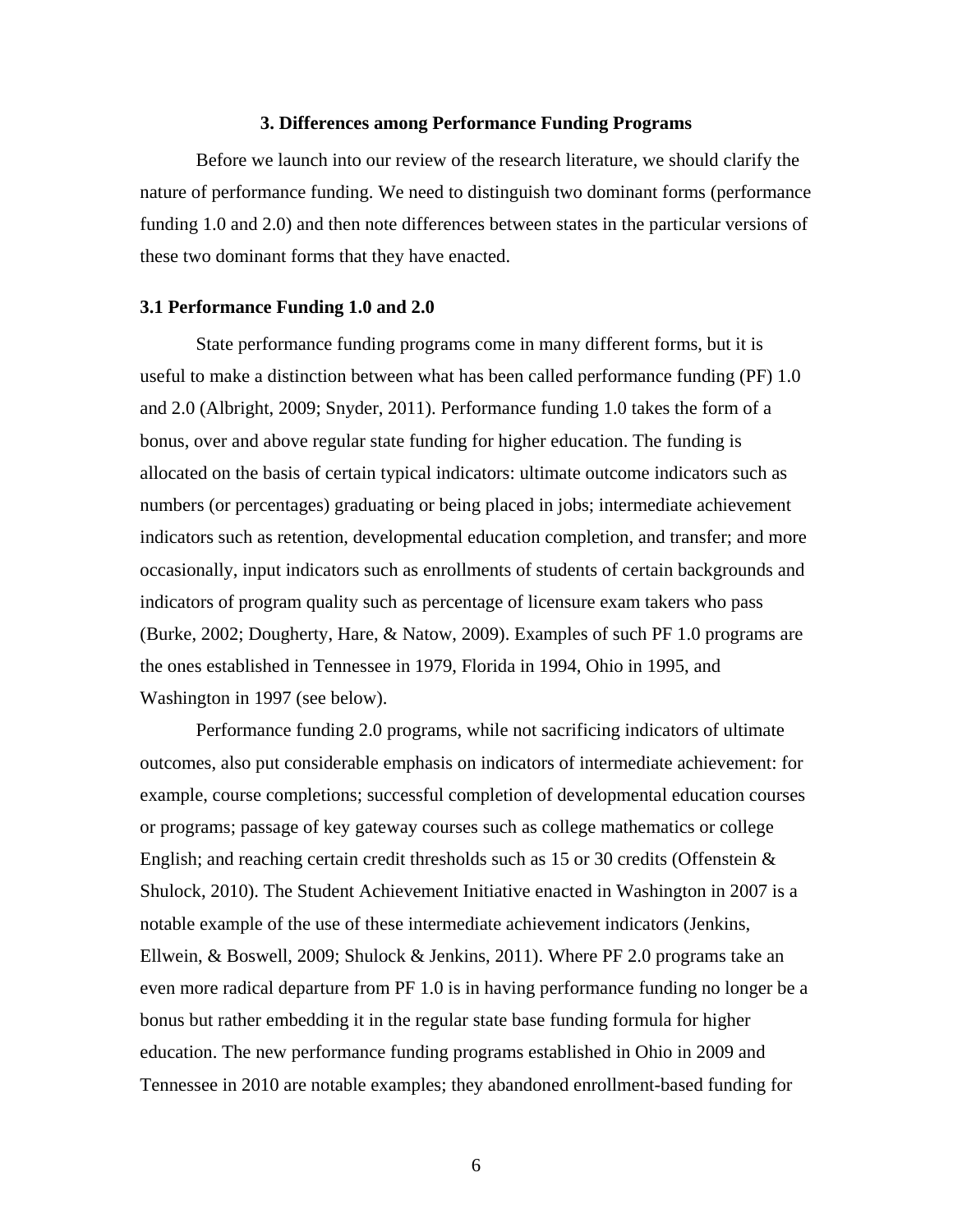the four-year colleges and, in the case of Tennessee, the two-year colleges as well (see below for more).

 Three factors have played major roles in the rise of PF 2.0. One has been rising doubt about the efficacy of PF 1.0. State officials have begun to question whether basing even as much as 5% of state appropriations to higher education on performance outcomes is enough to compel significant improvements in institutional practices and student outcomes (Sanford & Hunter, 2011). Moreover, there is a growing sense that, due to the current and foreseeable stagnation of the economy, future state budgets are unlikely to have much leeway to provide performance funding bonuses on top of regular, formulabased state funding for higher education. Rather, it is argued, performance indicators will have to be built into the basic state formula itself.<sup>7</sup> Finally, the PF 2.0 programs in Ohio, Tennessee, and Washington have received endorsements from the U.S. Department of Education and national policy groups such as the National Governors Association, the National Conference of State Legislatures, Lumina Foundation, the Gates Foundation, and others (Albright, 2009; Harnisch, 2011; Lederman, 2008; Snyder, 2011; Sparks & Waits, 2011; U.S. Department of Education, 2011).<sup>8</sup> Moreover, the Obama Administration's college completion agenda and Race to the Top competition have also sharpened interest in performance funding.

 We describe below the performance programs in Florida, Ohio, Tennessee, and Washington because of the preponderance of studies of those states and the considerable interest in the PF 2.0 aspects of performance funding in the latter three states. Each of these states has had two different performance funding programs (Dougherty, Natow, Hare, Jones, & Vega, 2011; Dougherty, Natow, & Vega, 2012).

#### **3.2 Florida's Two Performance Funding Programs**

 $\overline{a}$ 

 At one point Florida had two performance funding programs operating concurrently. Its Performance-Based Budgeting (PBB) program was established in 1994

 $<sup>7</sup>$  Dennis Jones of the National Center for Higher Education Management Systems has been making this</sup> point for some time.

 $8^8$  Cross-state policy diffusion processes played an important part in the development of PF 1.0, and their impact seems to be even bigger with respect to PF 2.0. Moreover, national policy organizations and policy foundations appear to be playing a bigger role in the case of PF 2.0 than of PF 1.0 (Albright, 2009; Dougherty et al., 2011; Dougherty & Puleio, 2011; Harnisch, 2011; Snyder, 2011; Sparks & Waits, 2011; U.S. Department of Education, 2011).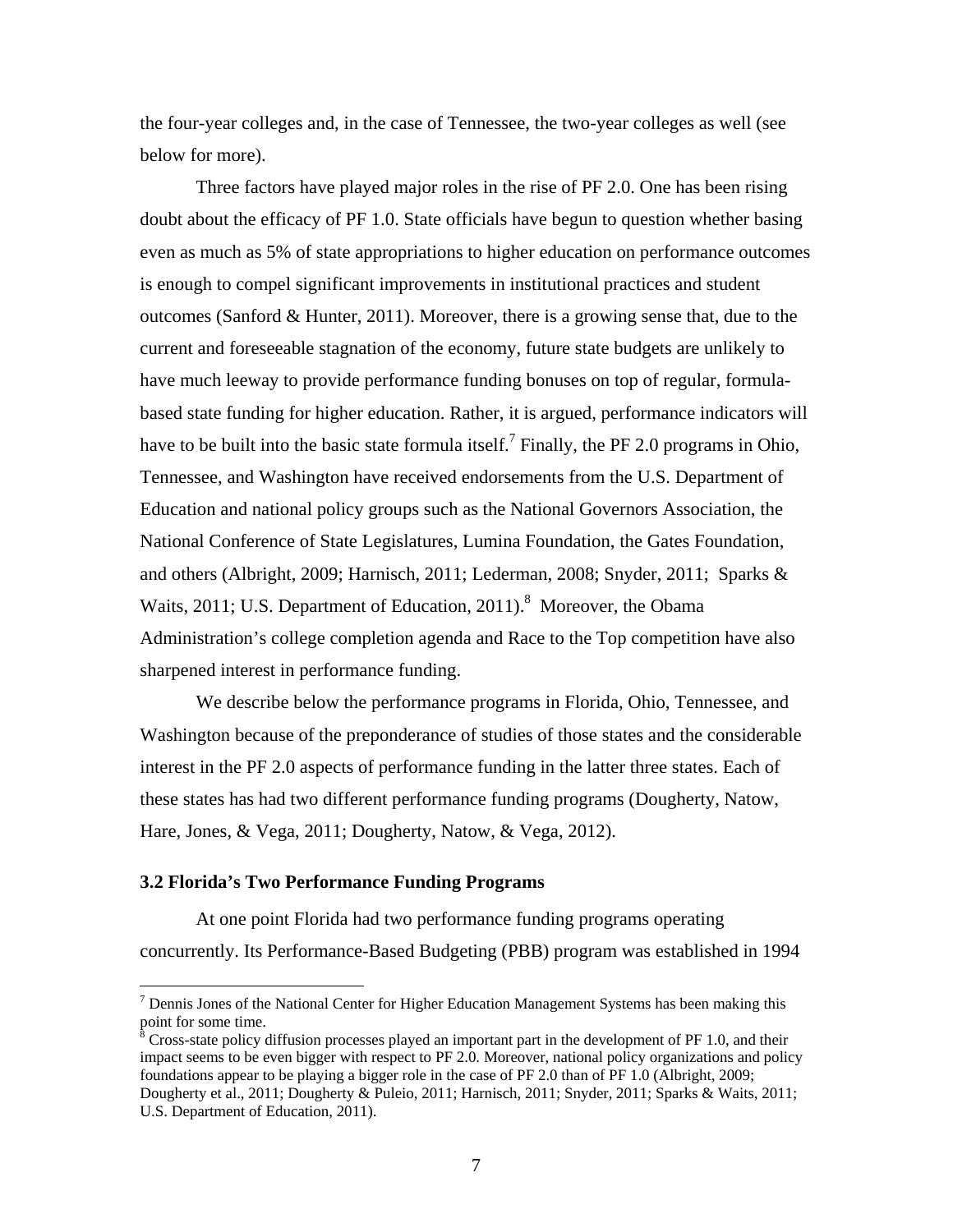and is still in place (although funding was suspended in 2008). However, the Workforce Development Education Fund (WDEF), which was established in 1997, lapsed in 2002 (Dougherty & Natow, 2009; Dougherty et al., 2012). While the PBB is an example of a PF 1.0 program, one could argue that the WDEF was an early example of a PF 2.0 program.

**Performance-Based Budgeting: 1994–present.** In 1994, Florida passed the Government Performance and Accountability Act, which was intended to move state funding of government agencies toward program outcomes rather than inputs. The state's community colleges were some of the first public organizations to come under the purview of PBB, which went into effect for them in 1996. The state's four-year colleges and universities were supposed to become subject to PBB some time later, but this never happened (Bell, 2005, p. 42; Dougherty et al., 2011; Wright, Dallet, & Copa, 2002, pp. 144–145; Yancey, 2002, pp. 56–57).

When the 1994 Government Performance and Accountability Act was passed in 1994 (Laws of Florida ch. 94-249), it was envisioned as a form of performance budgeting in which the legislature would base its funding for higher education institutions on the performance they had already demonstrated and set performance targets for the future. There was no fixed formula tying funding to specific indicators and that displeased key senators, who wanted such a formula. The legislature thus devised the Performance Incentive Funding program in 1996 (1996–97 General Appropriations Act, HB 2715, Specific Appropriation 172A). This program, which created a specific pot of money that would be allocated by formula to community colleges based on specific performance indicators, became a part of Performance-Based Budgeting.

Initially, \$12 million was appropriated for fiscal year 1996–97. These funds were to be distributed to community colleges at the end of the fiscal year, depending on their individual performance on three sets of indicators. Five million dollars was distributed on the basis of how many students graduated (completed certificates, associate of arts, or associate of science degrees). Another \$5 million was distributed on the basis of the performance of specific groups of students: numbers graduating among students who were economically disadvantaged, disabled, non-English speakers, or participants in English as a Second Language (ESL) programs; numbers who graduated and passed state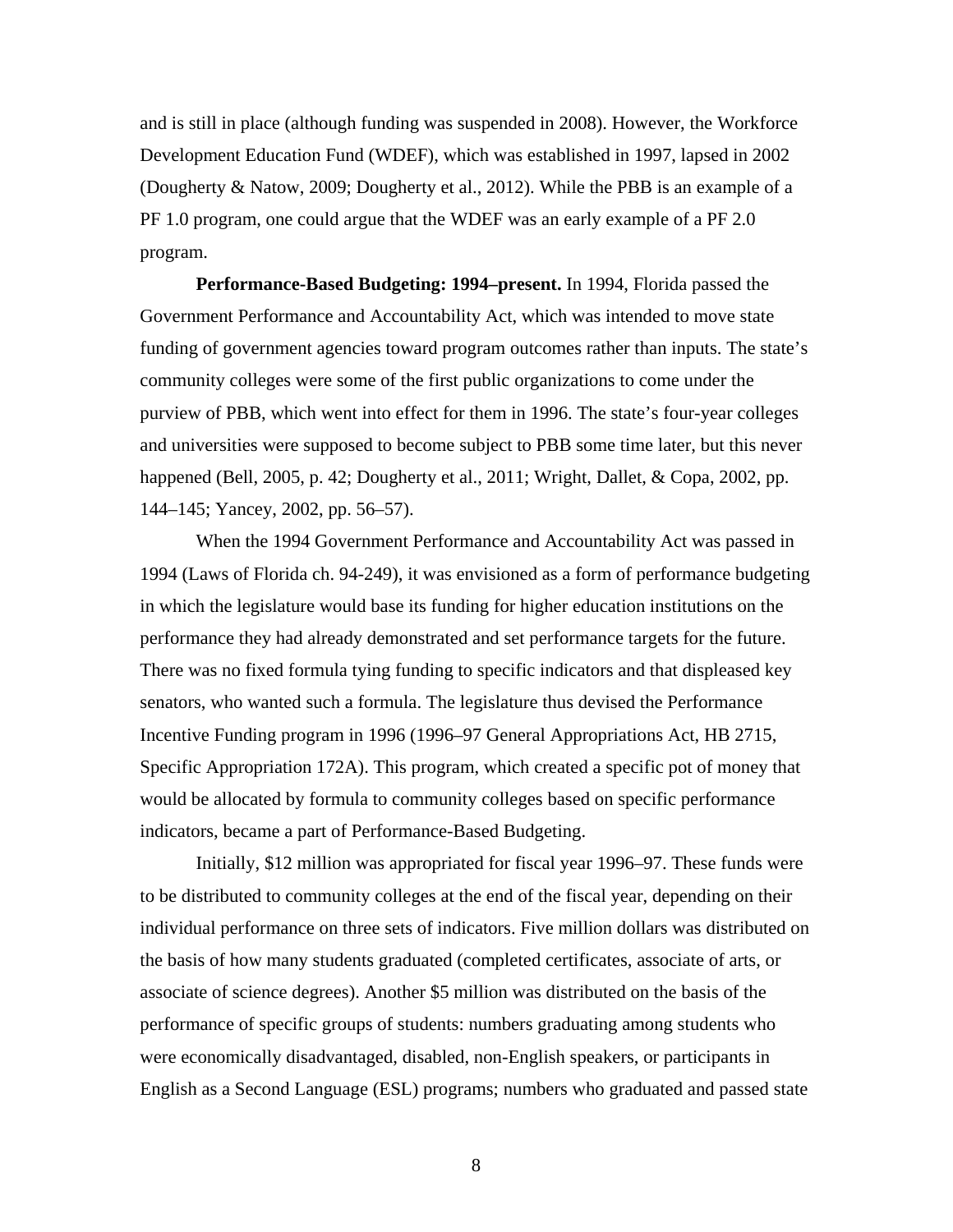job licensure exams; and numbers who graduated and secured a job in a targeted occupation. The remaining \$2 million pertained to time to degree: it was allocated on the basis of how many students completed an associate of arts degree with less than 72 attempted credit hours (Wright et al., 2002, pp. 144–145).

Over the years, PBB funding has accounted for 1% to 2% of total state appropriations for the community colleges. While the performance indicators changed over time, they continued to focus on degree completion, transfer to the state university system, successful passage of licensure exams, and securing jobs paying more than \$10 an hour (Bell, 2005, pp. 39–43, 53–54; Dougherty & Natow, 2010; Florida State Board for Community Colleges, 1998, 2000; Office of Program Policy Analysis and Government Accountability, 1997; Wright et al., 2002, pp. 148–149, 161, 163, 165, 250– 252; Yancey, 2002, pp. 56–58).

**Workforce Development Education Fund: 1997–2002.** Initiated in 1997, the Workforce Development Education Fund (WDEF) (Laws of Florida, ch. 93-307, SB1688) applied to the community colleges and area vocational centers operated by the K-12 districts. The WDEF operated between 1997–98 and 2000–01 and then lapsed (Dougherty & Natow, 2009; Dougherty et al., 2012). At its peak, the WDEF comprised nearly 6% of state funding for community colleges. It held back 15% of an institution's state appropriation from the previous year for vocational and technical education. Institutions could then win this money back based on their performance on these measures: (1) number of adult basic education completions, vocational certificates, and vocational associate of science for students with certain characteristics (economically disadvantaged, recipients of welfare, disabled, dislocated, and ESL); and (2) job placement of students, with institutions getting more points for placement in higher paying jobs (Bell, 2005, pp. 47, 59–60, 175–176; Florida State Board for Community Colleges, 1998, 2000; Pfeiffer, 1998; Wright et al., 2002, p. 163; Yancey, 2002, pp. 59– 61).

#### **3.3 Ohio's Old and New Performance Funding Programs**

 Ohio established two performance funding programs in 1995 and then replaced them with a new program established in 2009. The original programs were both examples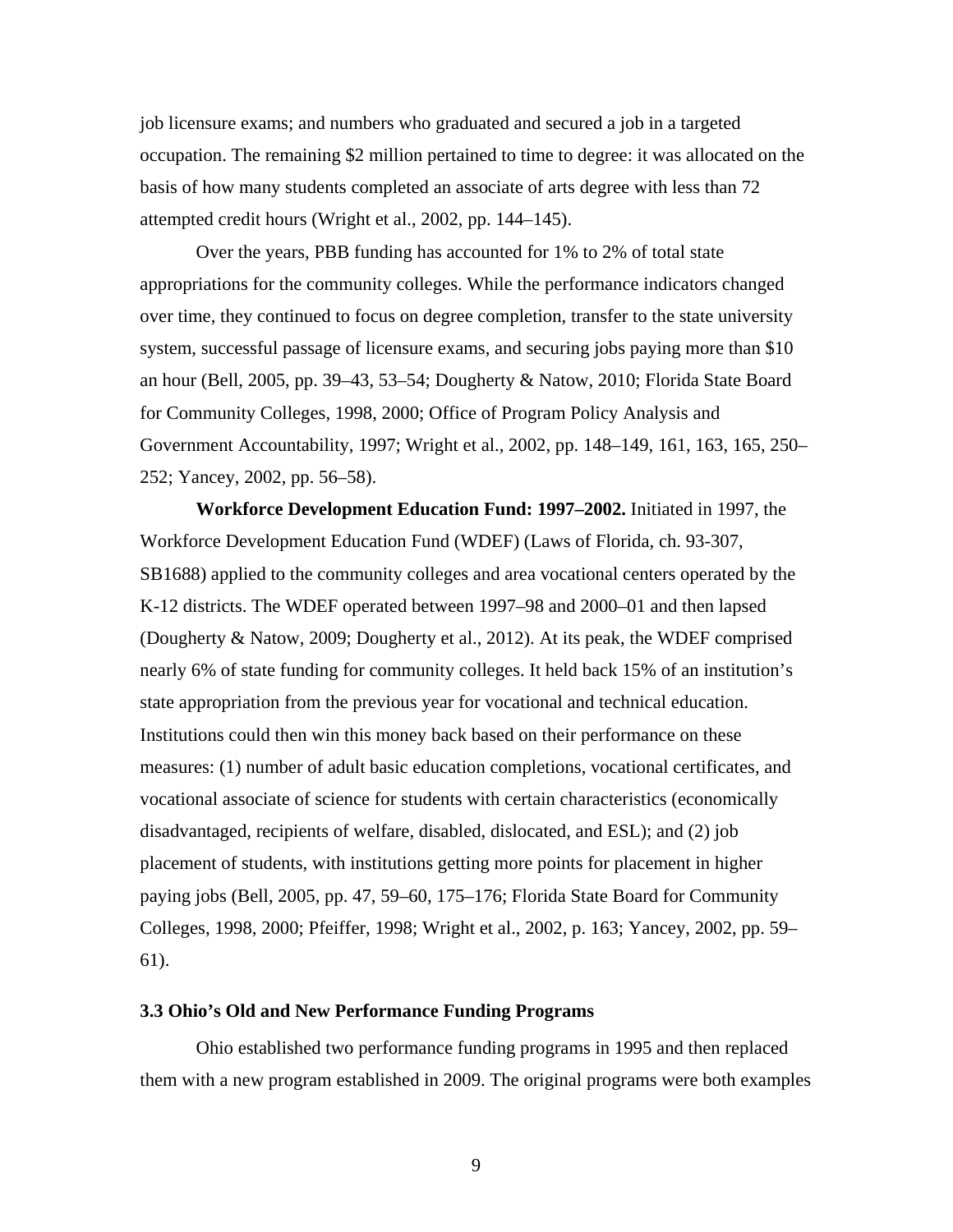of PF 1.0; the new program is a leading example of PF 2.0. Because the new formula is so recent, the studies we draw on regarding the impact of performance funding in Ohio apply only to the earlier system.

**The Success Challenge and Performance Challenge: 1995–2009.** In 1995, Ohio established the Success Challenge, which provided a bonus to universities based on the number of students who earned baccalaureate degrees within four years, with students in financial need weighted more (Moden & Williford, 2002, pp. 173–178). Ohio also established the Performance Challenge (soon abandoned) which—though largely not a performance funding program<sup>9</sup>—did reward community colleges, technical colleges, and branch campuses based on the number of students who transferred or relocated after completing at least 15 quarter hours or 10 semester hours of coursework and on the number of transfer or relocated students who completed baccalaureate degrees (Dunlop-Loach, 2000, Appendix B; Ohio Board of Regents, 1994).<sup>10</sup>

**New funding formula: 2009–present:** In 2009, Ohio passed legislation ending enrollment-based funding for four-year universities and adding a performance-funding element to its funding for two-year colleges. In the process, the Success Challenge was terminated. The new state funding formula for the state universities and their regional campuses took effect in the 2010–11 fiscal year. For the 14 universities in Ohio, the state will allocate all funding based on the number of courses and degrees completed by students rather than enrollment early in the semester. Initially, funding will favor course completion, but over time degree completion will grow in importance. For the 24 regional campuses, funding initially will be based solely on course completion, with

 $9$  The other eight service expectations under the Performance Challenge involved additional state support for providing broad job training, offering effective developmental education, providing noncredit continuing education opportunities, fostering business partnerships, developing high school linkages, providing accessible learning environment and effective instructional delivery strategies, keeping tuition and fees low, and creating high community involvement (Burke & Serban, 1998, pp. 40–41; Dunlop-Loach, 2000, Appendix B; Moden & Williford, 2002, pp. 173–177; Ohio Board of Regents, 1994).

<sup>&</sup>lt;sup>10</sup> The other challenges did not address student outcomes. The Research Challenge allocated appropriations in proportion to dollars raised from external grants and contracts. The Access Challenge provided money to community colleges, technical colleges, university regional campuses, and three four-year "access" universities to restrain tuition and fees and operate support programs to raise student recruitment and retention. Colleges received funds in proportion to their share of General Studies enrollments across all public access institutions. The Jobs Challenge rewarded two-year colleges for their efforts in workforce preparation. Colleges got funding in proportion to their share of total qualified expenditures for noncredit job related training (Burke & Serban, 1998, pp. 40–41; Moden & Williford, 2002, pp. 173–177; Ohio Board of Regents, 1994).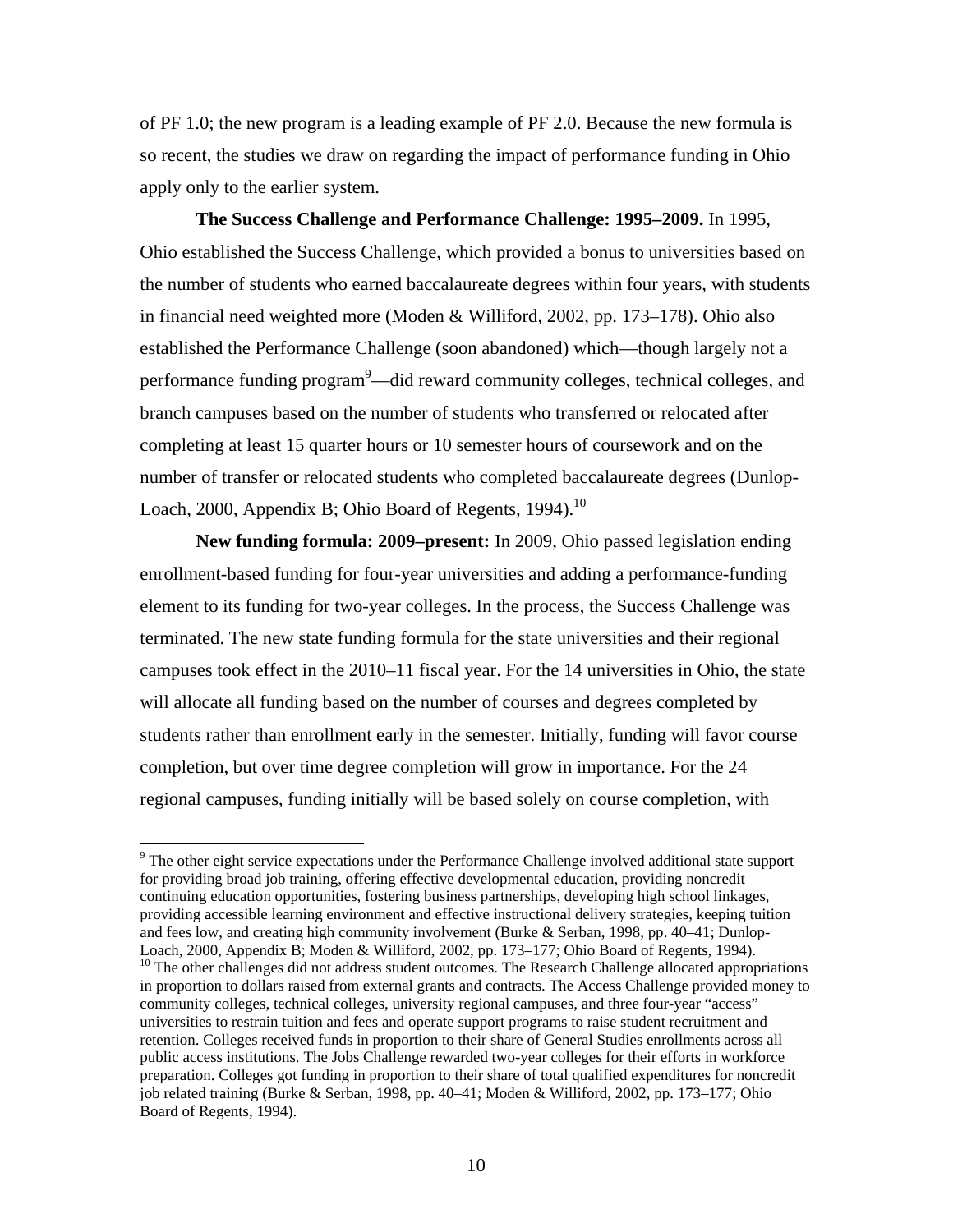degree completion added to the formula over time. In both cases, funding will be weighted by the cost of programs and whether students are at risk, defined initially only in terms of being eligible for state need-based aid (Ohio Board of Regents, n.d.; Petrick, 2010). The new funding plan for the community colleges begins in fiscal year 2011–12. The proportion of the state formula allocated on the basis of performance indicators is projected to rise from 5% in fiscal year 2012 to 30% in fiscal year 2015. The performance indicators include the number of students who successfully complete remedial education (on three different measures), the number of students who earn 15 and 30 semester credit hours, the number who earn an associate degree or transfer to an Ohio four-year college or university, and performance on an indicator chosen by community colleges themselves (R. Abrams, personal communication, July 19, 2010; Ohio Association of Community Colleges, 2010).

#### **3.4 Tennessee's Old and New Performance Funding Programs**

 Tennessee established its first performance funding program for higher education in 1979, a program that exists to this day. It was the pioneering example of PF 1.0. In 2010, the state established a second performance funding program that will run in tandem with the first system. This new program is a leading example of PF 2.0. Because the second program has not yet taken effect, the studies on Tennessee that we review here focus only on the first program.

**Performance funding: 1979–present:** The Tennessee Higher Education Commission adopted performance funding for the state's public two- and four-year higher education institutions in 1979 (Banta, 1986; Banta, Rudolph, Van Dyke, & Fisher, 1996; Bogue, 2002; Dougherty et al., 2011). Funds were first allocated to institutions using performance funding in fiscal year 1980–81. Under that system, higher education institutions could earn a bonus of 2% over and above their annual state appropriations for achieving certain goals based on five performance indicators, each of which was worth 20 out of 100 points (Banta et al., 1996; Bogue & Johnson, 2010; Levy, 1986). The original indicators were these: program accreditation (proportion of eligible programs in the institution's inventory that are accredited), student major field performance (student performance in major fields as assessed by examinations that have normative standards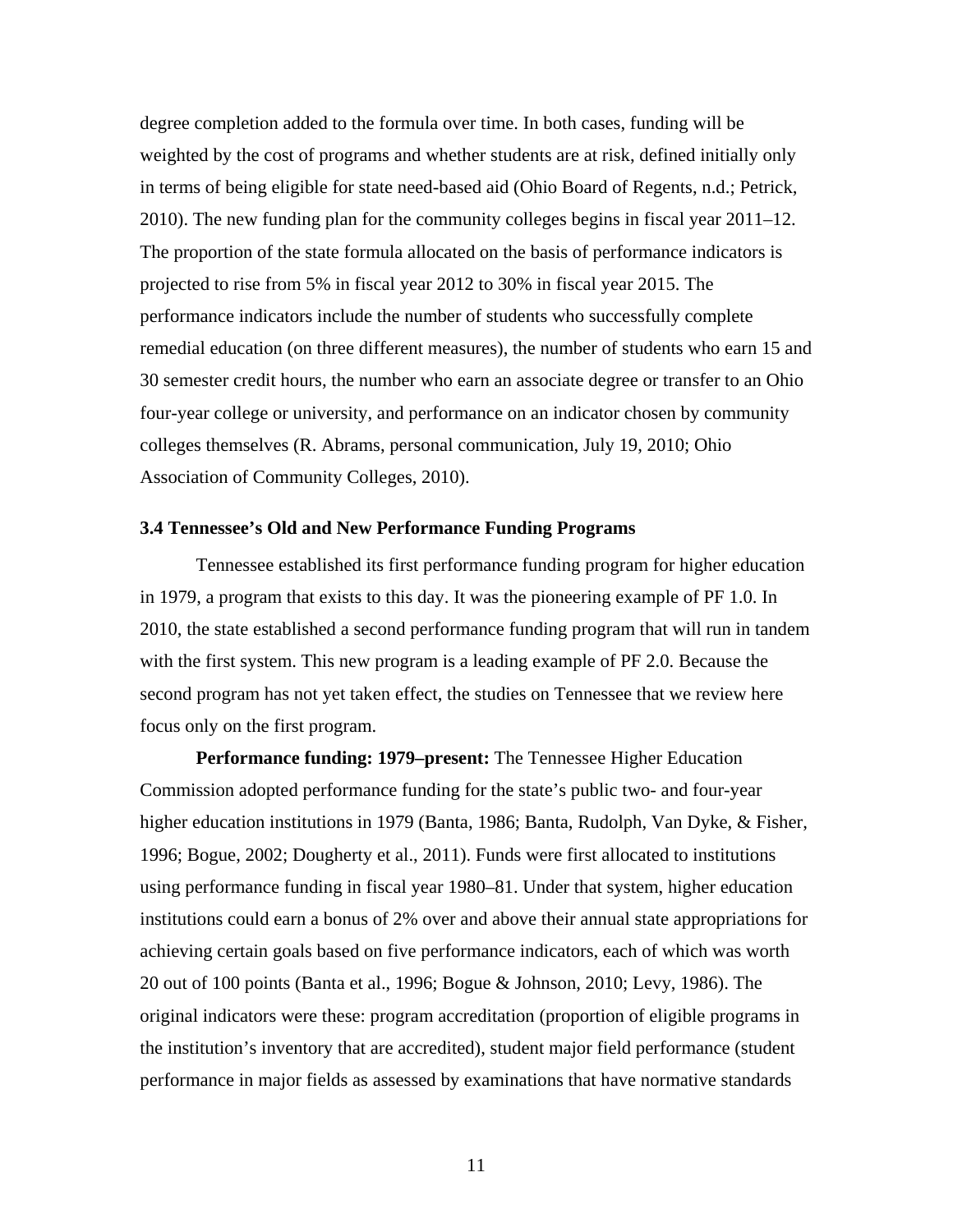for state, regional, or national referent groups), student general education performance (student performance in general education as assessed by a nationally-normed exam such as the ACT-COMP examination), evaluation of instructional programs (evaluative surveys of a representative sample of current students, recent alumni, or community members or employers), and evaluation of academic programs by peer review teams of scholars from institutions outside the state and/or practicing professionals in a field (Banta, 1986, pp. 123–128; Bogue, 1980; Bogue & Johnson, 2010).

Tennessee added nine performance funding indicators and dropped four between 1979–80 and 2009–10. The changes focused on student achievement in college and institutional improvement.<sup>11</sup> In addition, the percentage of additional funding that institutions could earn based on performance increased from 2% to 5.45% of the base state appropriation (Bogue & Johnson, 2010; Dougherty & Natow, 2010).

**Complete College Tennessee program: 2010–present:** In 2010, the Tennessee legislature passed the Complete College Tennessee Act, part of which provided for the dramatic redesign of the basic higher education funding formula. Previously, Tennessee's funding formula had been largely enrollment-driven, meaning that institutions received the bulk of their state appropriations based on the number of students enrolled in their institutions. The changes made by the Complete College Tennessee Act, however, will render the funding formula predominantly outcomes-driven as of the 2011–12 fiscal year (Dougherty & Natow, 2010; Tennessee Higher Education Commission, n.d.a, n.d.b.).

This new program supplements rather than replaces the 1979 program. It is not a bonus to the existing enrollment state funding formula, but rather, revamps the state funding formula by shifting its focus from enrollments to persistence and graduation. During the first year of the new system's operation in fiscal year 2011–12, university funding will be based on the following indicators: student accumulation of 24, 48, and 72 hours of credit; research and service expenditures; degrees awarded (bachelor's and associate, master's and education specialist, and doctoral and law degrees); degrees per full-time equivalent (FTE) student; transfers out with at least 12 credit hours; and six-

<u>.</u>

 $11$  In addition to dropping some indicators while adding others, Tennessee has also changed the weight given to some of the continuing indicators. Over the years it reduced the weight it gave to program accreditation, from 20 points to 5; general education assessment, 20 to 15; and graduate performance in major fields, 20 to 10 (Bogue & Johnson, 2010).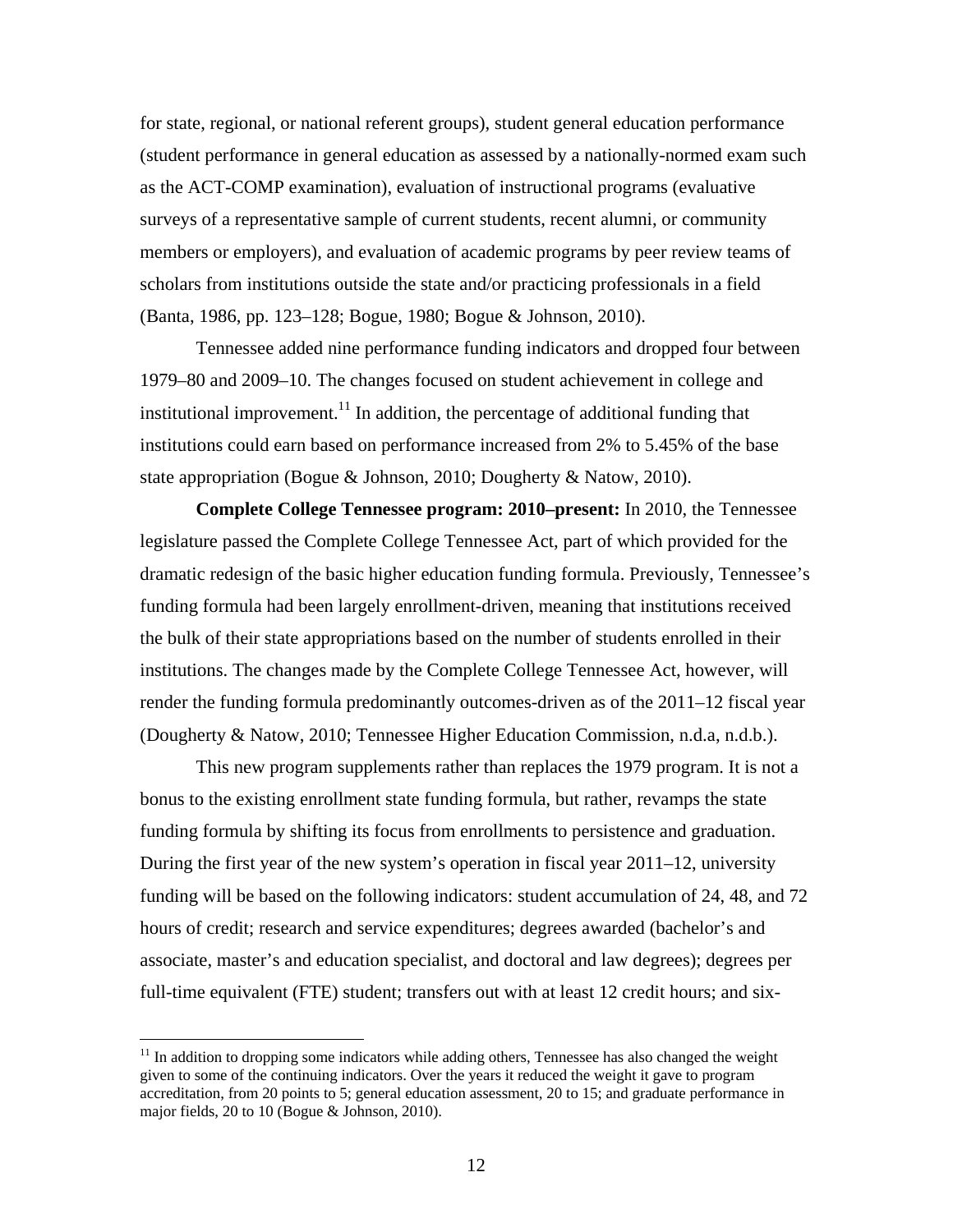year graduation rate (Tennessee Higher Education Commission, 2011, p. 1). Community colleges will be funded based on somewhat different criteria: student accumulation of 12, 24, and 26 hours of credit; workforce training; dual enrollment students; associate degrees and certificates granted; awards per full-time-equivalent enrollments; job placements; transfers out with 12 credit hours; and remedial and developmental success. In addition, an institution is eligible for a 40% bonus for credit and degree completion for low-income and adult students (Tennessee Higher Education Commission, 2011). In November 2010, the Tennessee Higher Education Commission officially adopted the new funding formula and requested appropriations based on the new outcomes-driven model for 2011–12 academic-year funding (Dougherty & Natow, 2010).

## **3.5 Washington's Two Programs: One Abandoned, One Recently Added**

 The state of Washington has established two performance funding programs for higher education. The first system, which applied to both the public universities and the community colleges, operated only between 1997–99 before being allowed to lapse (Dougherty & Natow, 2009; Dougherty et al., 2012). It was a good example of a PF 1.0 program. The second program, the Student Achievement Initiative, was enacted in 2007 and applies only to the community colleges (Dougherty et al., 2011; Jenkins et al., 2009; Washington State Board for Community and Technical Colleges [WSBCTC], 2007). It is a leading example of a PF 2.0 program insofar as it puts great emphasis on indicators of intermediate achievement, such as completion of developmental education and of college mathematics. However, it does not embed performance funding in the base state funding formula, as do the new programs in Ohio and Tennessee.

**First PF program: 1997–1999.** In 1997 Washington enacted a performance funding program of accountability for public institutions of higher education as a proviso in its appropriations bill for the 1997–99 biennium. A small percentage of institutions' state appropriations was held back and colleges and universities were required to meet or exceed certain levels on certain performance indicators in order to receive full appropriations (Dougherty et al., 2011; Washington State Legislature, 1997; see also Nisson, 2003; Washington State Higher Education Coordinating Board, 1998). The performance measures that were adopted for four-year institutions differed from those for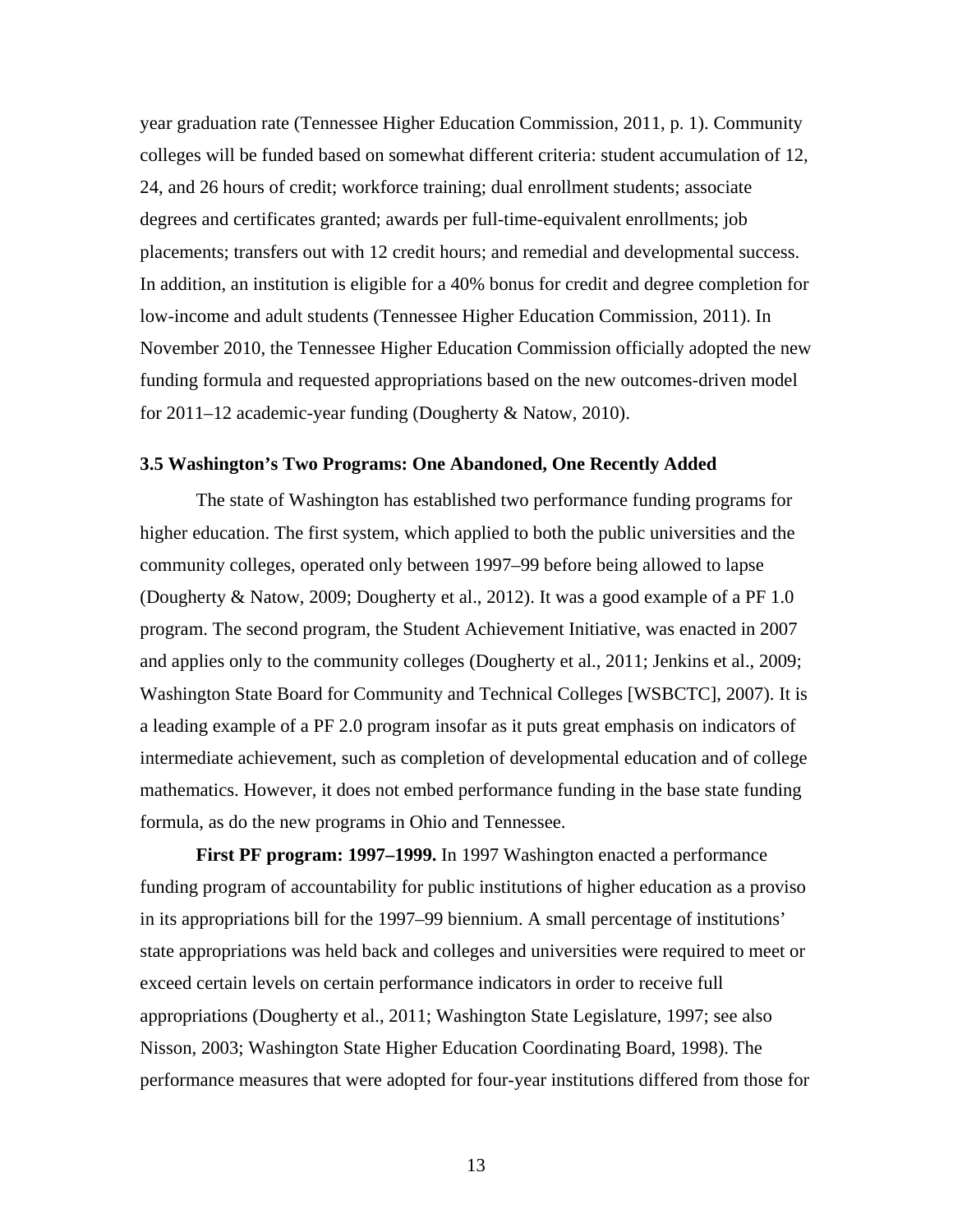two-year institutions. For public four-year colleges, the measures related to: persistence and completion rates, "faculty productivity," time-to-degree efficiency, and "[a]n additional measure and goal to be selected by the higher education coordinating board … in consultation with each institution" (Washington State Legislature, 1997; see also Washington State Higher Education Coordinating Board, 1998, p. 2). The performance of public two-year colleges was measured based on transfer rates, "[c]ore course completion rates," the hourly earnings of institutions' occupational program alumni, and time-todegree efficiency (Washington State Legislature, 1997; see also Nisson, 2003).

**The Student Achievement Initiative: 2007–present.** Washington's first performance funding program ended in 1999 (Dougherty & Natow, 2009; Dougherty et al., 2012). However, the state reintroduced performance funding for higher education eight years later. In 2007, the State Board for Community and Technical Colleges established the Student Achievement Initiative (SAI) for Washington's two-year colleges (Dougherty et al., 2011; Jenkins et al., 2009; WSBCTC, 2007). Unlike the 1997–99 performance funding proviso, the State Board's new performance funding system was designed not to withhold any money from institutions, but instead to reward technical and community colleges with a small amount of new money when their students reached certain outcomes thresholds. Performance indicators included achievement of competency in basic skills; pass rates for postsecondary-level mathematics and developmental coursework; and the number of degrees, certificates, and college credits granted. Under the funding formula, colleges received "achievement points" when their students reached certain levels on these indicators. The 2008 fiscal year was a "learning year," during which involved community and technical colleges examined their performance on these measures and developed plans to improve. During the 2009 fiscal year, institutions began to be rewarded for their performance on the measures (Jenkins et al., 2009; WSBCTC, 2007).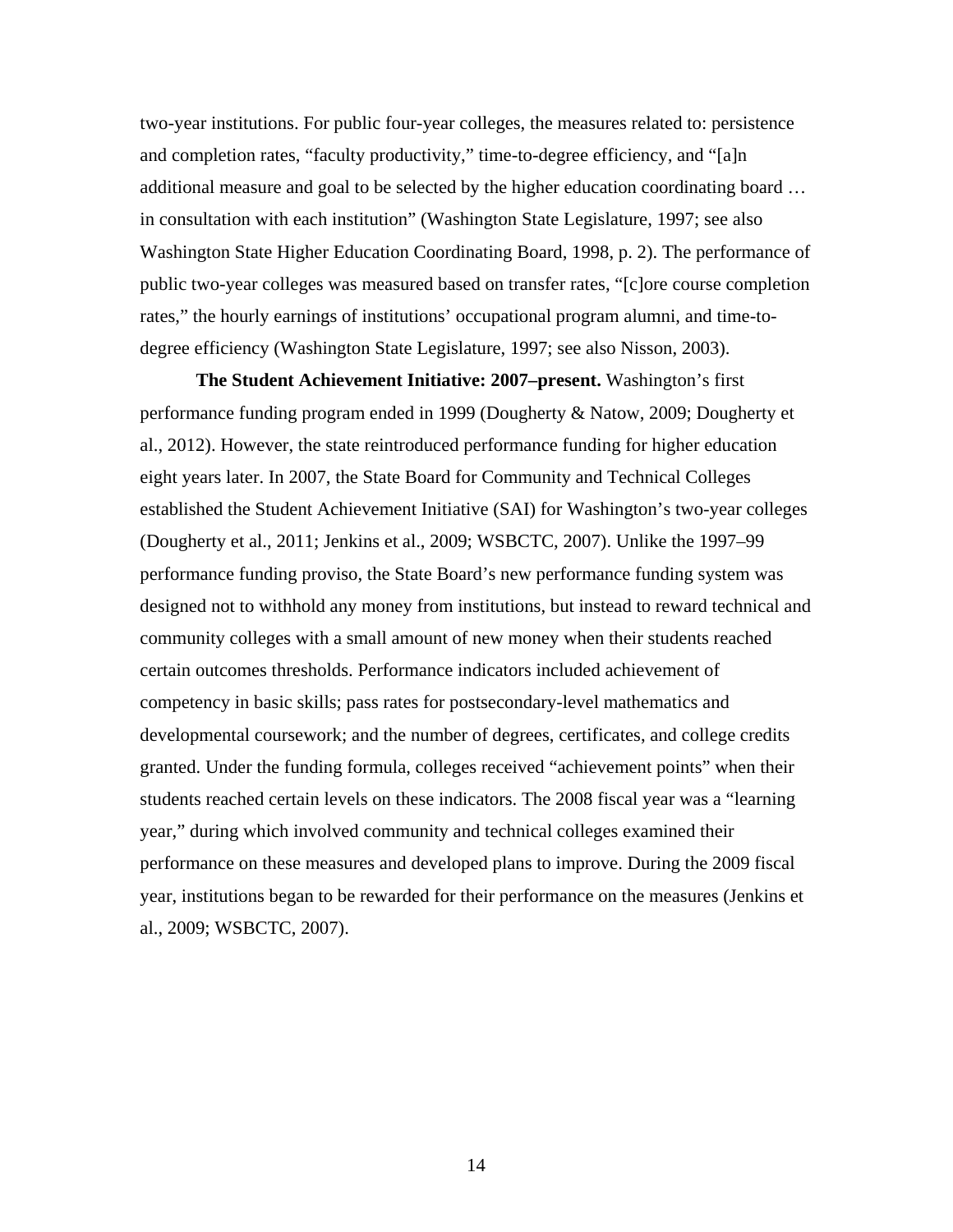#### **4. Immediate Impacts of Performance Funding**

 The immediate impacts of performance funding are the direct channels through which performance funding programs try to catalyze changes in institutional performance. The "theories of action" (Argyris & Schön, 1996) involve creating changes in institutional finances, knowledge, and status competition in order to produce organizational changes that will yield the student outcomes of interest to policymakers.

#### **4.1 Changes in Funding**

 Changes in institutional funding are typically the main policy instrument that policymakers have in mind when they consider performance funding. This theory of action is premised on the belief that institutions are revenue maximizers and will make a strong effort to improve their performance if a significant enough amount of funding is involved (Burke, 2002, pp. 266–272). For the most part, the focus has been on additions to existing state funding for higher education, but some performance funding programs (such as Florida's Workforce Development Education Fund and Washington's 1997–99 performance funding program) have allowed for institutions to suffer a net reduction in state funding if their performance is judged insufficient (Dougherty et al., 2011).

 Institution-level variations in funding are explicitly discussed by four studies on Tennessee, two each on Florida and Ohio, as well as single studies on North and South Carolina and Washington. The studies on Tennessee touched on how much impact performance funding had on the finances of higher education institutions. For the most part, the funds involved were relatively small, and some observers saw little impact on the institutions. For example, a leader of a Tennessee institution stated: "I think that performance funding is incredibly weak. … The state subsidy that comes as a result of whatever few points you get or not get is not significant enough to make us do what we ought to be doing" (as quoted in Tanner, 2005, p. 83). Conversely, a top official of another institution noted: "The first year Tennessee Tech got, as a result of the scores on performance, something over \$700,000. It's not a lot of money, but it was like manna from Heaven and that's money we would not have had" (as quoted in Lorber, 2001, p. 82).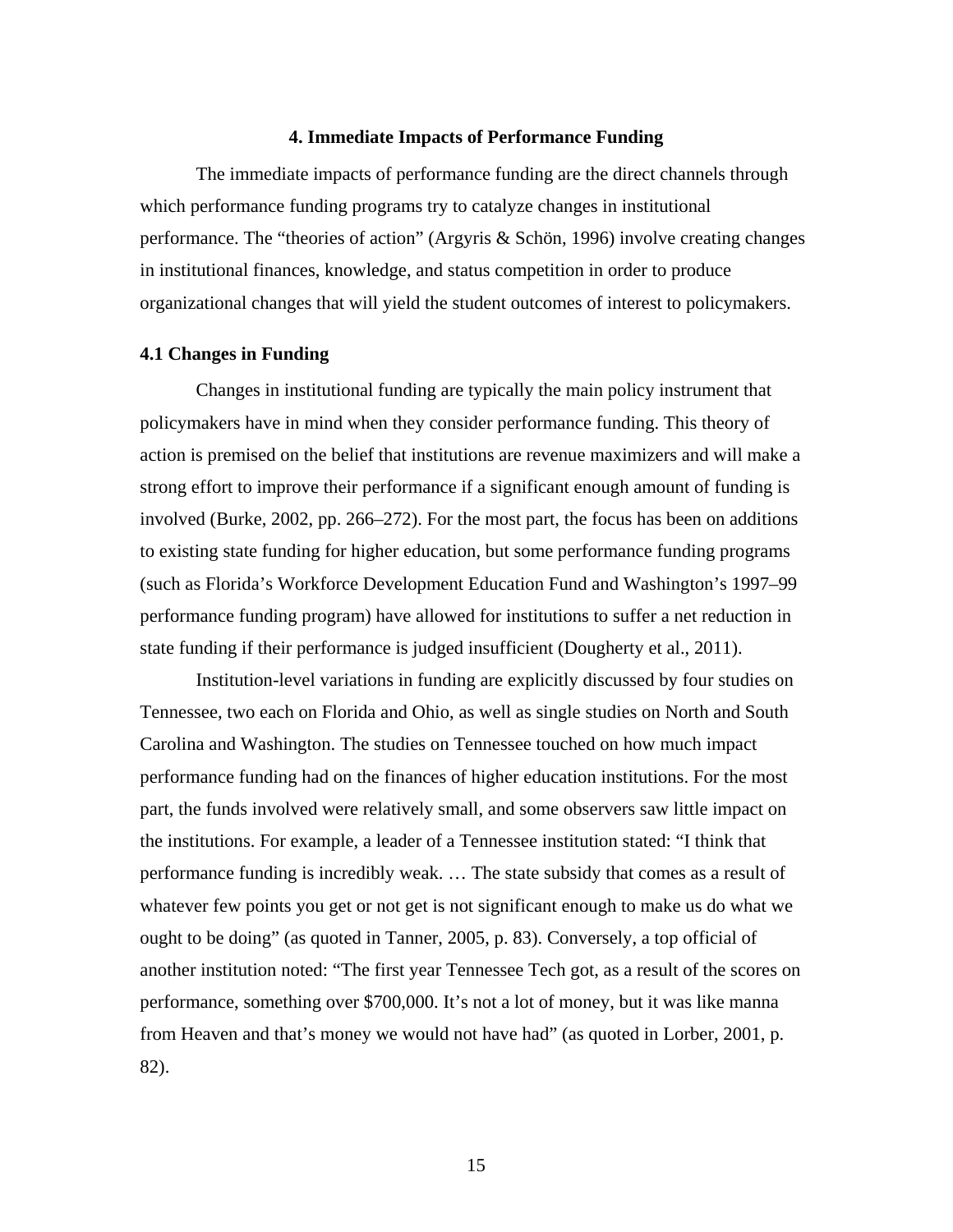The Ohio Board of Regents (2008) reported that the overall state allocation to the Success Challenge, which rewarded public four-year colleges for producing more baccalaureate graduates, grew from \$2 million in 1998 to roughly \$50 million in 2005.<sup>12</sup> Two research studies on Ohio noted that the money associated with the Success Challenge was perceived as small (for example, Miami University and Cleveland State University each received about \$3 million). However, it was viewed as a worthwhile addition to the regular base funding from the state that had some impact on the institutions (O'Neal, 2007, pp. 119, 144–145; Schaller, 2004, p. 80).

 In Florida, funding for individual institutions through the Workforce Development Education Fund<sup>13</sup> rose or fell each year on average  $4.36\%$  over the period 1998–2003 (Bell, 2005, pp. 149–151; see also Dougherty & Hong, 2006, p. 59).<sup>14</sup> There are varying reports on how much impact these funding swings had. Dougherty and Hong (2006) reported that the colleges did not see these shifts as having much impact. However, the state WDEF funding for Florida Community College at Jacksonville (FCCJ) decreased \$3.4 million between fiscal years 2001 and 2002, which amounted to 8.7% of its FY 2001 state vocational education appropriation (Bell, 2005, p. 150). The college administration described this loss as "serious" and stated that FCCJ "must improve performance in this increasingly competitive environment" (as quoted in Morris, 2002, pp. 130, 145).

 Finally, in Washington, during the early years of the Student Achievement Initiative, community colleges each received \$51,000 in 2007–08, \$66,000 in 2008–09, and an average of \$60,000 in 2009–10 and another \$60,000 in 2010–11 (Shulock & Jenkins, 2011, p. 6).

#### **4.2 Increased Awareness of State Priorities**

 $\overline{a}$ 

 Besides causing shifts in state funding for colleges, performance funding can stimulate organizational responsiveness through another policy instrument: increasing institutional awareness of state goals for higher education (Dougherty & Hong, 2006, pp. 60–61; Jenkins et al., 2009, pp. 3–4, 19). We found several studies (four on Tennessee

<sup>13</sup> This program operated between 1997 and 2002 (Dougherty & Natow, 2009; Dougherty et al., 2012).

 $12$  The report does not report institution-level variations in funding.

<sup>&</sup>lt;sup>14</sup> This figure excludes Palm Beach College for one year, when it had an increase of 129.15% between 1998–99 and 1999–00 (Bell, 2005, p. 149). Positive changes dominated negative ones: 65% versus 39%.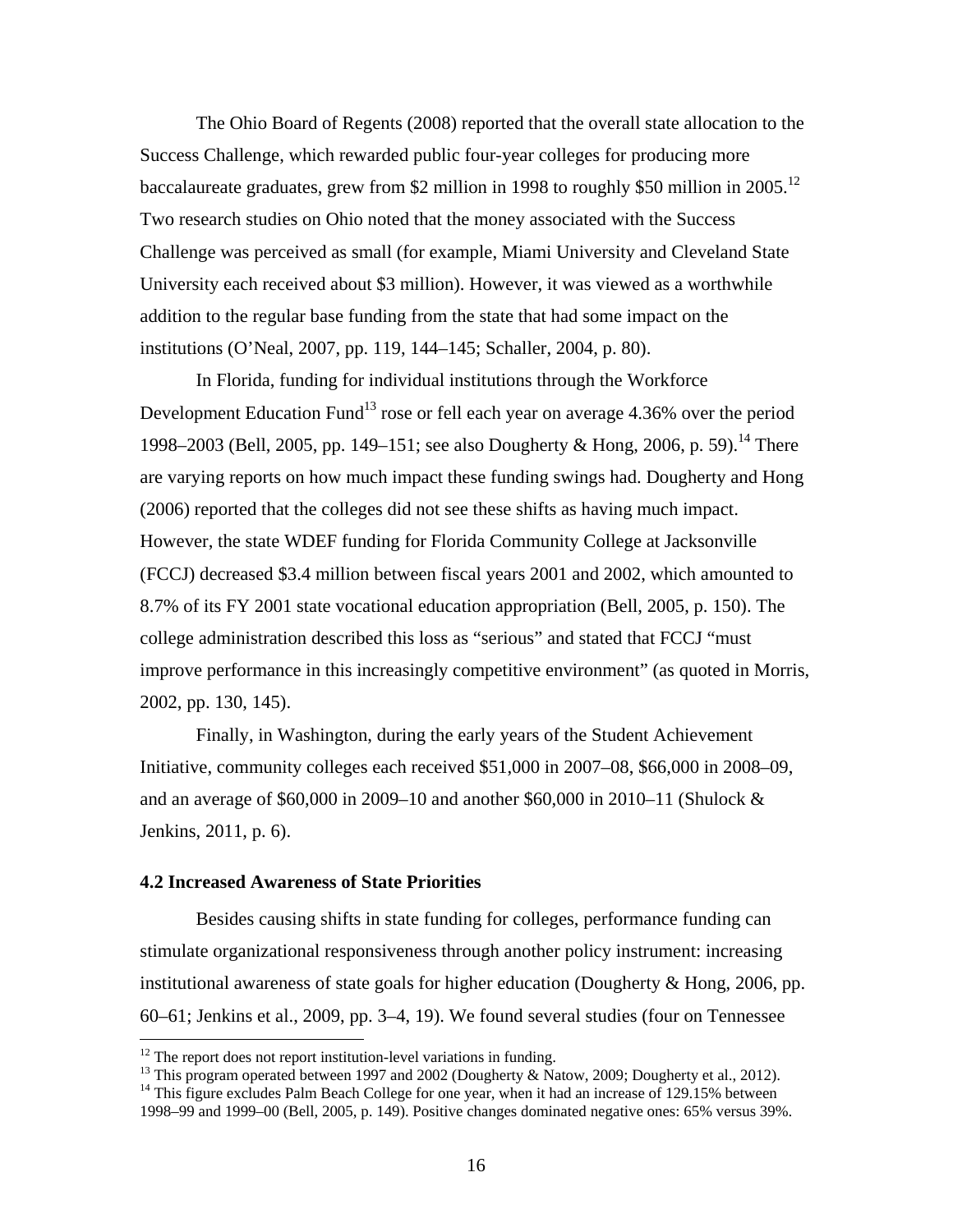and one each on Florida, Ohio, North Carolina, and Washington) that give some evidence that institutional leaders were aware of the details of their state's performance funding program. In Florida, a study of three community colleges found wide awareness in two of the colleges of the state mandates linked to performance and the fact that community colleges were expected to focus on performance (Bell, 2005, pp. 122, 126–128). In North Carolina, the top administrative leaders at four community colleges evidenced a good awareness of the terms of the state's performance funding program (Harbour & Nagy, 2005, pp. 452–457). In Ohio, an administrator at a public four-year university stated that key student affairs personnel were aware of the state's Success Challenge performance funding program because she telephoned them once a year to ask about the programs they were operating "to help on retention graduation rate for all students and specifically for students who would be considered low SES, low-income, at-risk in terms of what high school they come from, being first generation, that sort of thing" (O'Neal, 2007, pp. 126– 127).

 While there is evidence that college leaders are aware of the terms of state performance funding programs, there is also evidence that this awareness is not widely diffused throughout institutions. As one moves down the chain of authority, knowledge about state performance funding drops considerably. We will come back to this point in the section below on obstacles to effective implementation of performance funding.

#### **4.3 Increased Awareness of Institution's Own Performance**

 Another means by which state performance funding programs attempt to improve institutional performance is by increasing colleges' self-awareness of their own institutional outcomes and how these outcomes compare to state standards and institutional goals (Burke, 2002, pp. 271–272; Dougherty & Hong, 2006, p. 61). The impact of performance funding on institutional self-awareness was discussed in 10 studies on Tennessee; three on Florida; and one each on Missouri, North Carolina, and Ohio.

 In Tennessee, a number of respondents at Volunteer State Community College listed self-evaluation and introspection as an upshot to performance funding (Freeman, 2000, p. 102). For example, one respondent noted: "[The state performance funding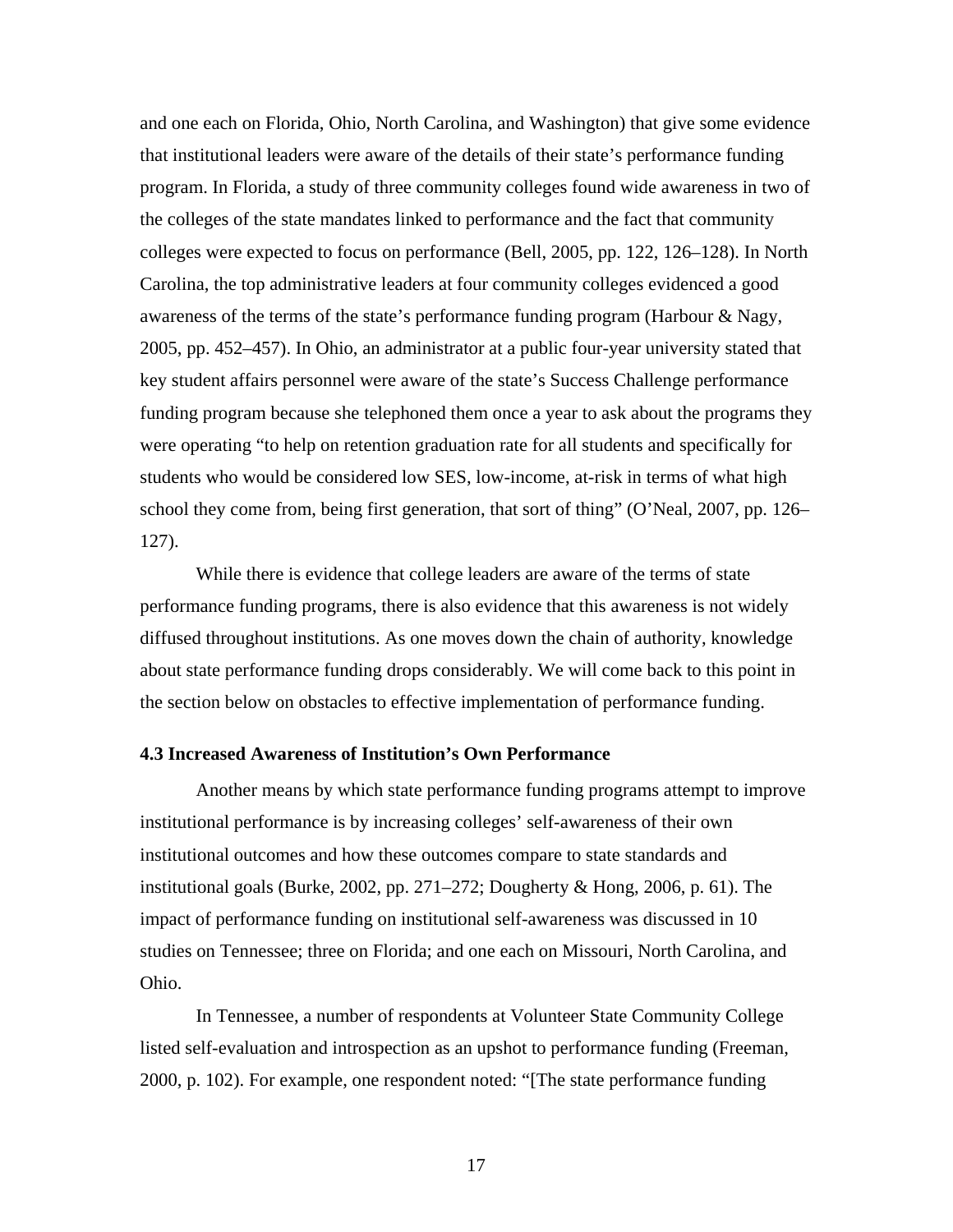policy] does force institutions to look at themselves. … It presents the information to the institution as well as in some instances to the public." At Tennessee Technological University, the Dean of the College of Business stated that the policy forces evaluation of whether programs are actually meeting goals or just talking about it (Lorber, 2001, p. 68).

 In Florida, a study of the responses of four community colleges to the state's Performance-Based Budgeting program found that officials at all four noted ways in which the state's performance funding system had led their colleges to become more selfreflective about their student's outcomes and the causes of those outcomes. For example, one president noted: "The college has greater internal institutional evaluation. Faculty and staff are concerned more with student performance and their completion. We now put an emphasis on faculty orientation as it relates to student services, completion, and program development" (as quoted in Poisel, 1998, p. 89; also see Bell, 2005, p. 132).

 In North Carolina, one community college made performance on state measures an agenda item at departmental meetings and incorporated the measures into the college's independent benchmark reporting process (Harbour & Nagy, 2005, p. 454). At another community college, the dean for research and planning asserted that state data had been helpful in highlighting the relatively poor performance of the college's students on realestate licensure exams, and the dean for transfer indicated that state data confirmed a need for more resources for the university transfer program (Harbour & Nagy, 2005, p.  $457$ ).<sup>15</sup>

## **4.4 Increased Status Competition**

 $\overline{a}$ 

 State performance funding programs can also catalyze institutional action by provoking status competition among colleges according to their performance on outcome measures (Dougherty & Hong, 2006, pp. 61–62). Six studies on Tennessee and one each on Florida, Missouri, Ohio, and Washington discuss this policy lever. For example, a vice president of a Washington community college described the state's initiative as partially having to do with "bragging rights," because college presidents are competitive people who fret over the loss of every performance point (Jenkins et al., 2009, p. 39). A number

<sup>&</sup>lt;sup>15</sup> However, the president and chief instructional officer argued that the state performance funding program held colleges accountable for matters they had little control over and they therefore doubted that the program would lead to any changes at the college in the near future.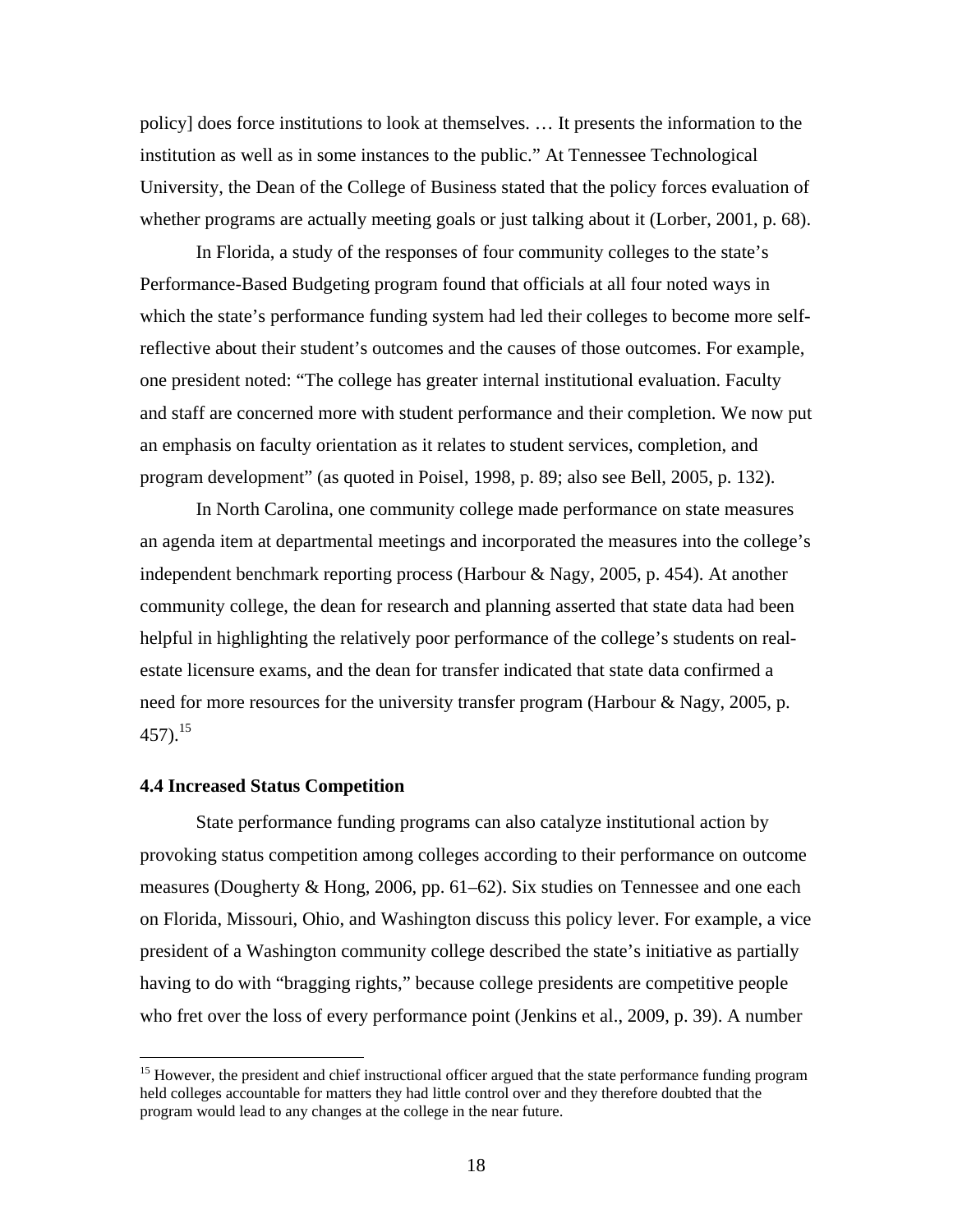of administrators at Tennessee Technological University described performance funding as an opportunity to showcase "many of the fine things that Tennessee Tech was doing" (as quoted in Lorber, 2001, p. 70) but some administrators at the University of Tennessee at Knoxville decried a "hidden agenda" to compare institutions with each other (Hall, 2000, p. 96). In Missouri, a medium-prestige institution viewed performance funding as a way to showcase its strengths and shed "popular perceptions of mediocrity," while administrators at the University of Missouri felt that not complying with the program would make it look like the university did not care about learning (as quoted in Naughton, 2004, pp. 78, 88–89).

## **5. Intermediate Impacts: Changes in Organizational Policies and Practices**

Intermediate impacts consist of organizational changes—made in response to the immediate pressures of budget changes, increased awareness of state education goals and institutional performance, and heightened status competition—that are designed to boost a college's student outcomes (Dougherty & Hong, 2006, p. 62). Broadly, these organizational changes can be broken down into increased use of data in institutional planning, improvements in academic policies and practices, and changes to student services.

## **5.1 Increased Use of Data in Institutional Planning**

1

 A survey of college officials (ranging from presidents to department chairs) in five states with performance funding asked them to rate their use of performance results in various areas on a five point scale: 1 (very extensively), 2 (extensively), 3 (moderately), 4 (minimally), 5 (not at all). The average ratings for various areas of institutional action ranged between moderate and extensive: institutional planning (2.66), student outcomes assessment (2.79), internal budget allocations (3.05), curriculum planning (3.08), administrative services (3.34), student services (3.39), and academic advising (3.48) (Burke, 2002, p. 72).<sup>16</sup>

<sup>&</sup>lt;sup>16</sup> Interestingly, the community college officials indicated significantly more use of performance data than did their four-year college counterparts (Burke, 2002, pp. 72–74).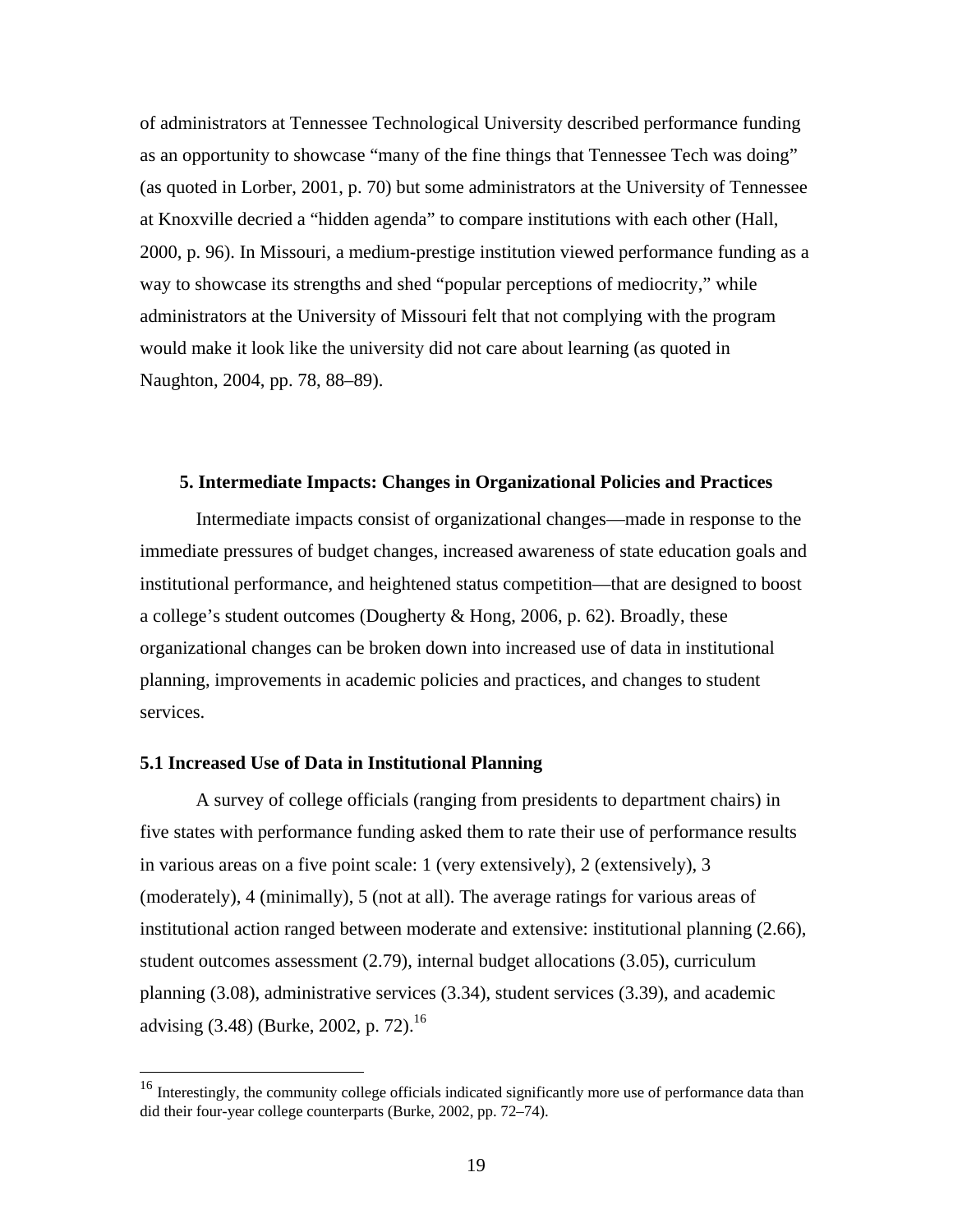A total of five studies (three each on Tennessee and Florida and one on Missouri) explicitly cite how state performance funding programs have led institutions to make greater use of data in institutional planning. A study drawing on interviews with 60 top campus officials at 14 Tennessee two-year colleges concluded that five of those campuses "definitely" and five "probably" have achieved the state goal of "assessment based improvements that have fostered more comprehensive and responsive college planning processes through building an assessment infrastructure on each college campus" (Kastner, 2000, pp. 31, 35; see also Banta & Fisher, 1984 regarding the University of Tennessee at Knoxville). Similarly, interviews with about 15 state and local community college officials in Florida revealed a common perception that, with the advent of state performance funding, data were now playing a larger role in driving local decision making (Dowd, 2003, pp. 132–133). In fact, a state survey of Florida community colleges and area vocational-technical schools reported that the institutions usually have moved to develop new internal data collection systems, provide training for administrative staff in data collection, and hire information systems specialists to handle the increase in data collection (Gray, Harkreader, & Wagar, 2001, p. 36).

#### **5.2 Academic Improvements**

 Studies covering five states report changes in academic practices in response to state performance funding demands. Eight studies on Tennessee; five on Florida; two on Washington; and one each on Missouri, North Carolina, and South Carolina describe these academic changes. We classify them into three categories, moving from the more macro to the more micro: alterations to academic departments, alterations to academic programs and curricula, and alterations to courses.

**Alterations to academic department organization and staffing.** Alterations to academic departments in organizational structures or staffing patterns are reported in three studies on Tennessee, two on Florida, and one study each on North Carolina and South Carolina. For example, a Florida institution increased its number of associate of science programs offered in order to increase performance funding points (Morris, 2002, pp. 136, 154). In South Carolina, performance funding that was based in part on class sizes, student/faculty ratios, and availability of faculty outside class prompted several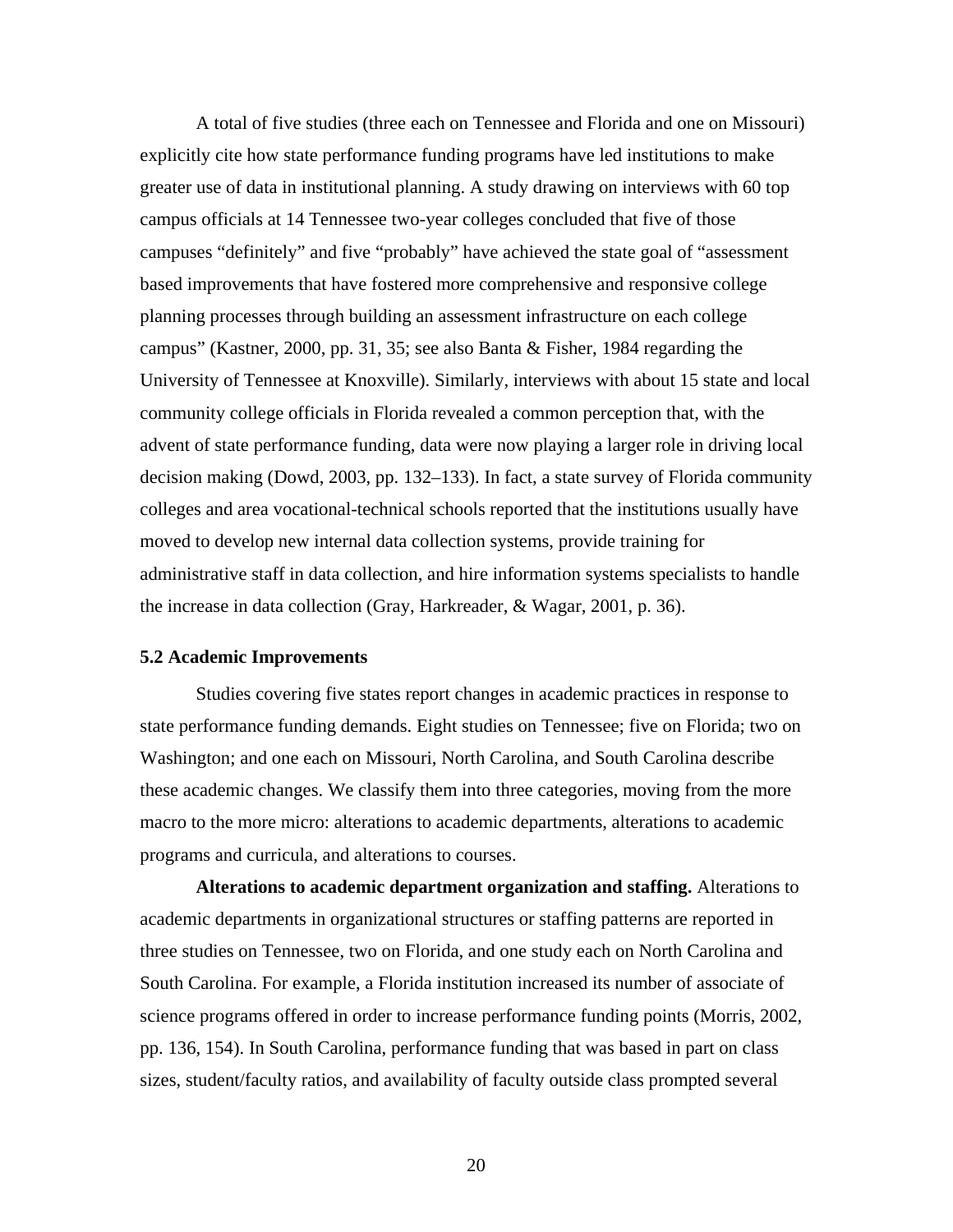colleges to reduce the number of part-time faculty, require full-time faculty to teach larger courses, and pay part-time faculty to hold office hours (Fore, 1998, pp. 117–119). Further, in Tennessee, the University of Tennessee at Knoxville reported that its College of Education responded to performance funding by replacing traditional departments with smaller, faculty-defined units (Hall, 2000, p. 87), and at Tennessee Technological University, 17 majors were reduced to four in one undergraduate academic unit and eight different graduate programs were consolidated into two (Lorber, 2001, p. 68).

**Alterations to academic programs and curricula.** Even when departments were not reorganized, changes were made within them in response to performance funding. Changes to programs and curricula were reported in seven studies on Tennessee, in four on Florida, in two on Washington, and in single studies on North Carolina and South Carolina.

 One alteration involved shutting down programs on efficiency grounds. Evidence of such a reaction appears in three Florida studies and in one each on South Carolina and Washington. In Florida, programs that produced few graduates or whose degrees did not lead to jobs on Florida's Targeted Occupations List were shut down. Specifically, programs that had enrollments of under 10 students were cut unless they were consistent sources of points for other reasons, such as the allied health field in which licensure standards more or less guaranteed job placement (Bell, 2005, p. 104; Gray et al., 2001, pp. 34–36; Morris, 2002, pp. 142–143). Similarly, in South Carolina, two community colleges reported eliminating programs and courses with traditionally low enrollments (Fore, 1998, p. 118).

 Another alteration to programs and curricula involves changing requirements so that students are more likely to graduate and thus generate performance points. In Washington, in order to qualify for achievement points, community colleges eliminated requirements that impede graduation, such as certificate or diploma fees and increased credit requirements for certain shorter occupational certificate programs (Jenkins et al., 2009, p. 32). In Florida, community colleges removed graduation obstacles, such as courses that students found hard to pass, and defined intermediate points on the way to a degree that could qualify for partial performance points (Dougherty & Hong, 2006, pp. 65, 73–74).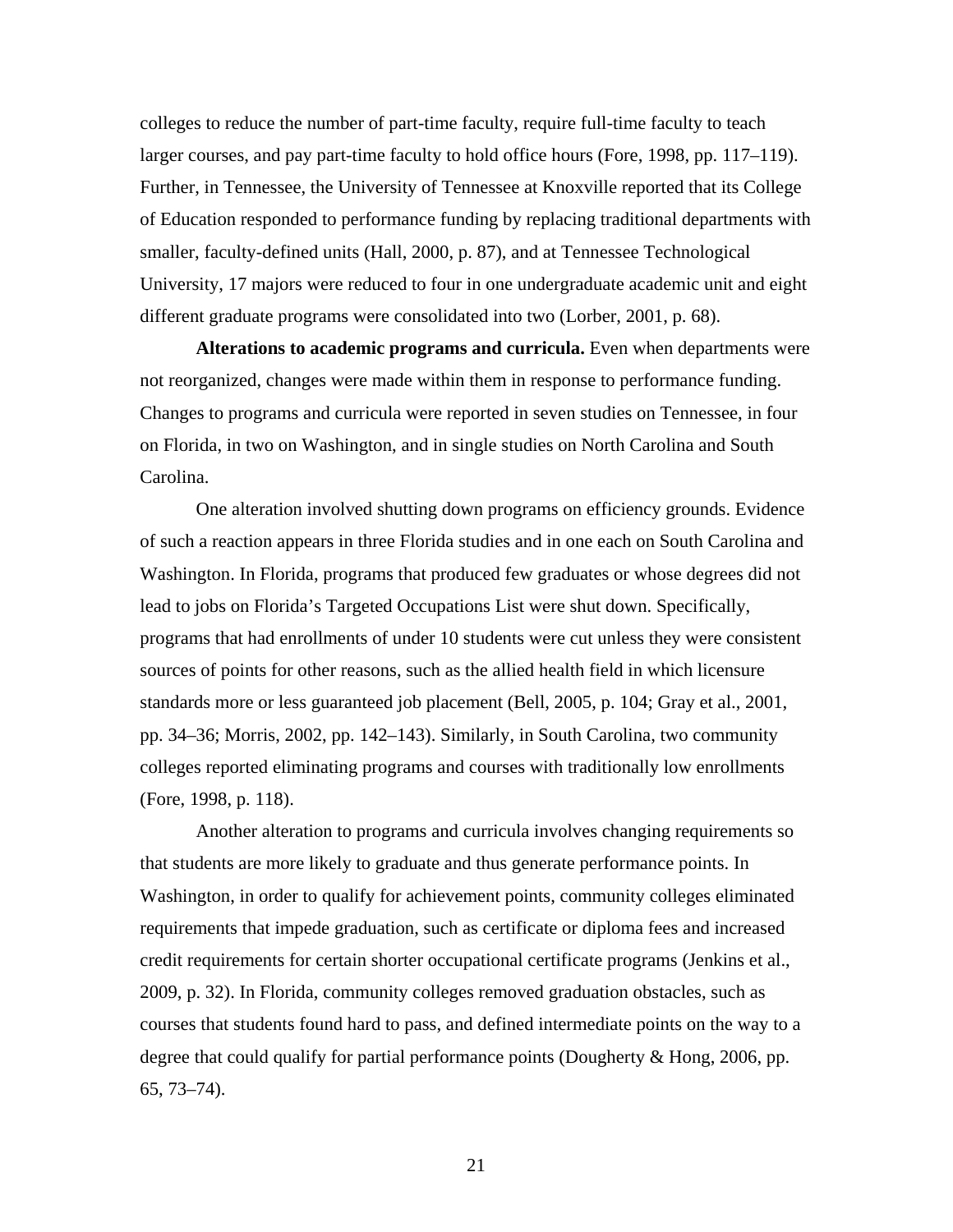**Alterations to course instruction.** Five studies on Tennessee, two on Florida, and one each on Missouri, North Carolina, and Washington document alterations to course content, instructional technique, and testing in order to improve institutional performance. For example, several departments at the University of Tennessee developed new senior comprehensive exams, course sequences, and course contents (Banta & Fisher, 1984, pp. 34–36), and the University of Memphis created faculty groups to study ways to improve undergraduate instruction and implement major field tests (Latimer, 2001, p. 78). In Florida, Valencia Community College established a program to provide faculty with course release to work in industry with the aim of making vocational course content more relevant and increasing job placement rates (Bell, 2005, p. 121). Also, Indian River Community College began monitoring course withdrawal rates and encouraging faculty members with high course withdrawal rates to work with more successful faculty members to increase retention (Bell, 2005, pp. 129, 132). In Washington, two community colleges moved to improve student performance in mathematics courses by providing support for additional developmental math course offerings and release time for faculty to develop developmental math success strategies (Jenkins et al., 2009, p. 30).

#### **5.3 Student Services Improvements**

 In order to improve their performance in response to performance funding demands, colleges and universities have also made changes in their student services. Specifically, institutions have looked to improve their services with regard to registration, financial aid, first-year retention programs, counseling and advising, tutoring and supplemental services, and job placement services.

**Registration and graduation procedures.** Two studies on Tennessee and one each on Florida and Washington documented modifications to registration procedures as a way to improve student satisfaction (a performance funding indicator in Tennessee) and remove impediments to re-registration as a way to bolster retention. At the University of Tennessee at Knoxville, each dean designated a representative to assist students with registration problems during the add/drop period, and the university moved up its admissions cut-off date in order to allow more time to assess course demand and create

<u>22</u>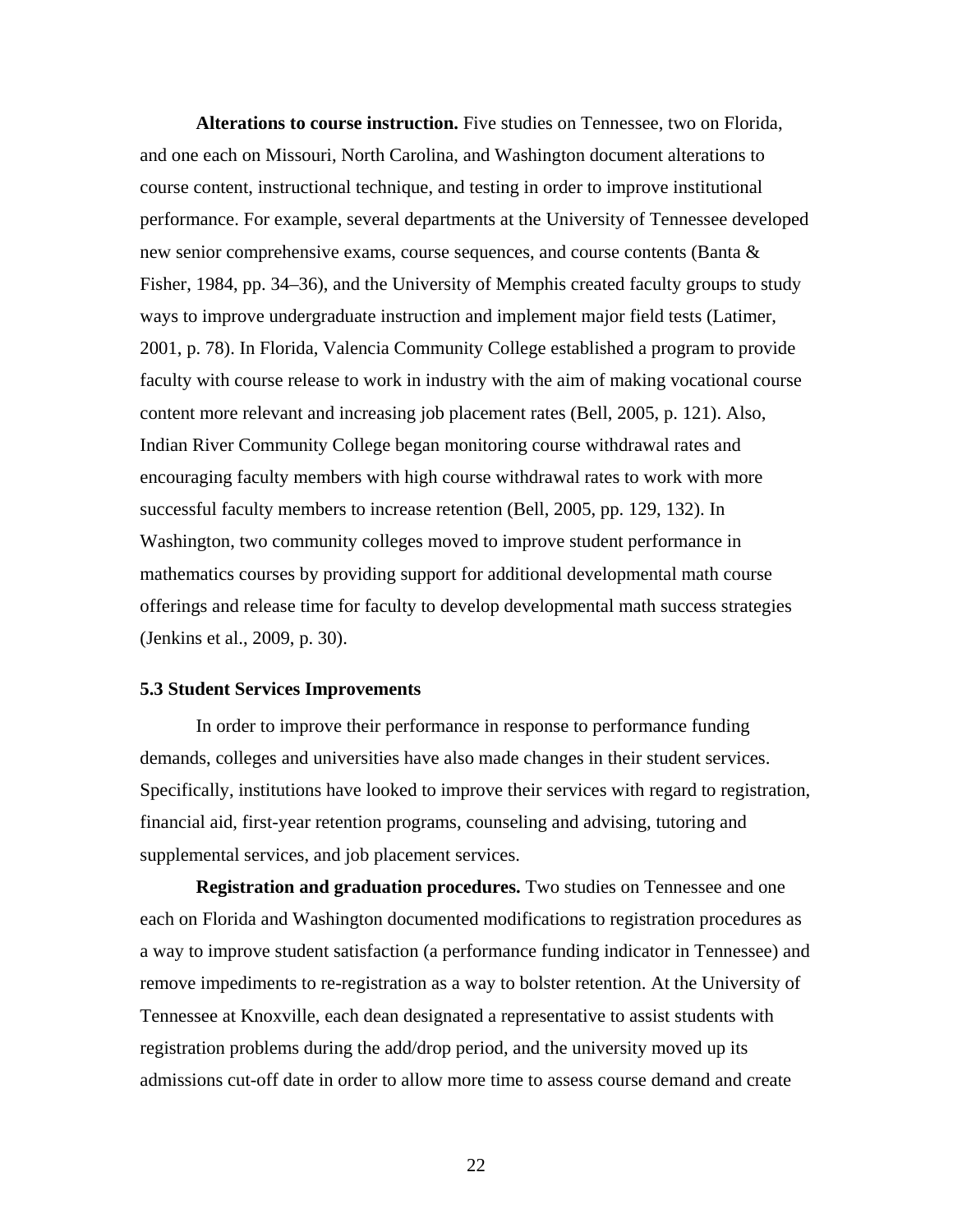additional course sections if needed (Banta & Fisher, 1984, p. 36). At Walters State Community College, registration procedures were changed to make it easier for student to register for subsequent semesters (Shaw, 2000, p. 91).

**Financial aid.** Two Florida studies and one each on Ohio, Tennessee, and Washington present evidence of changes to financial aid procedures designed to increase student retention and graduation. In Ohio, Miami University increased financial aid for students from low-income families and offered tuition exemptions for students with a family income under than \$35,000 (O'Neal, 2007, p. 125). In addition to increasing available aid, institutions moved to streamline and simplify financial aid procedures. A Florida institution reorganized its financial aid department to better serve student needs (Poisel, 1998, p. 90).

**Retention programs for first-year students.** Two studies on Ohio and one each on Florida and Washington reported that colleges developed programs to provide better support for first-year students. Santa Fe College in Florida created a mandatory "student success" course for first-year students. The course focused on working with an advisor, selecting a major, and developing study skills (Bell, 2005, p. 107). In Washington, one community college responded to the state's Student Achievement Initiative by creating a student success center providing "one-stop" advising, admissions, registration, and financial aid services; another redesigned the advising program for first-year students; and two others appointed a student achievement coordinator to facilitate student transition from pre-college to college-level coursework (Jenkins et al., 2009, p. 30).

**Counseling/advising.** Changes in counseling and advising practices are a frequent response to performance funding demands, as indicated by four studies on Florida; three on Tennessee; two on Ohio; and single studies on North Carolina, South Carolina, and Washington.

 In Florida, some community colleges developed computerized systems to monitor student progress and alert campus officials who could intervene to help students who were falling behind in their coursework or failing to attend classes (Gray et al., 2001, p. 36). For example, at Indian River Community College, students falling behind in meeting course requirements are sent a note and called, and counselors are notified so that they can intervene before the students fail (Bell, 2005, p. 130). University of Tennessee at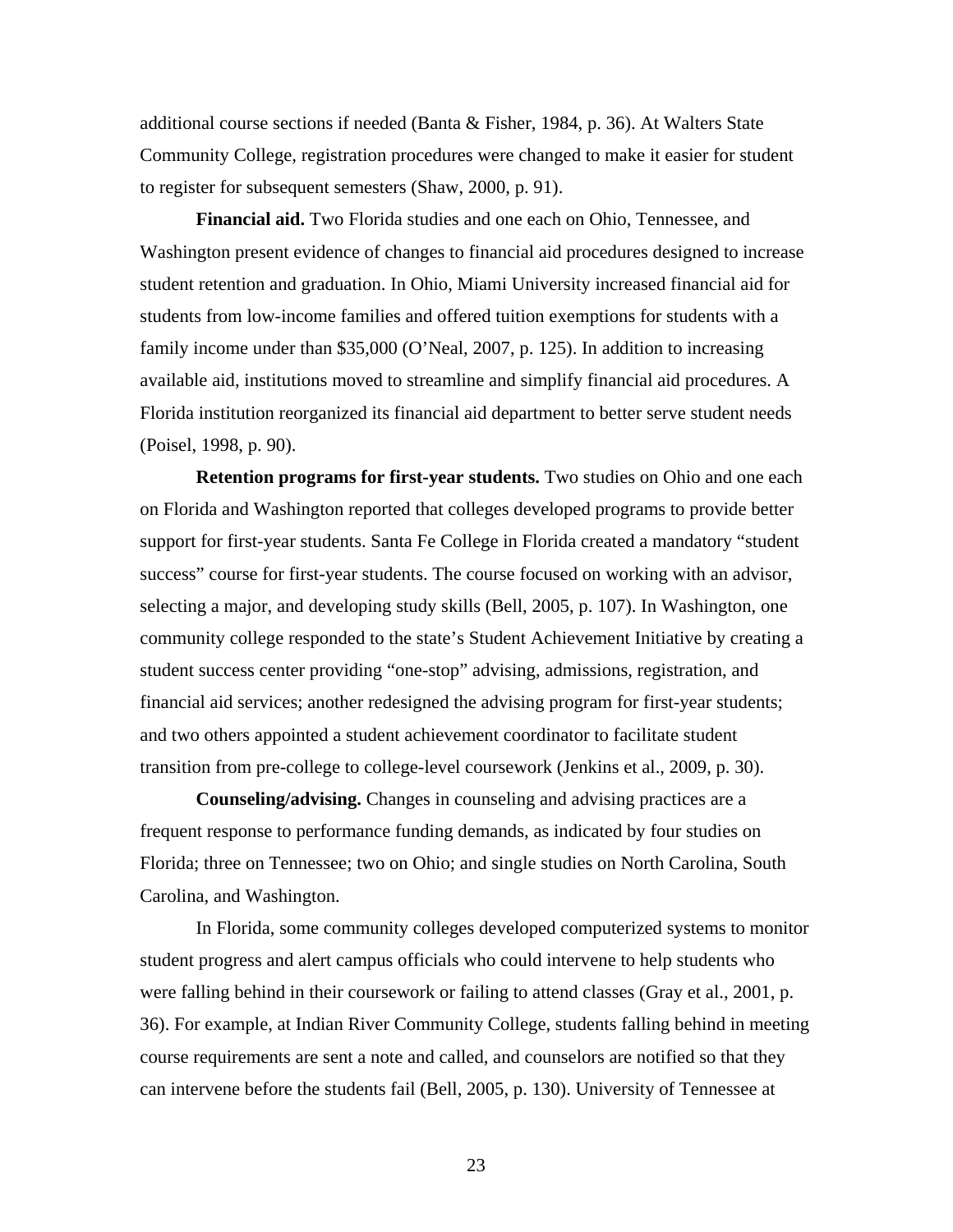Knoxville revamped its advising system after a survey of dropouts—taken in response to the state's performance funding program—revealed that nearly a quarter of the respondents stated that they left the university because they could not get advice on courses and programs (Banta & Moffett, 1987, p. 40).

**Tutoring and other supplemental instruction.** Improvements in tutoring and other supplemental instruction in response to state performance funding demands were discussed in two studies on Ohio and in one study each on Florida, Tennessee, and Washington. At Walters State Community College in Tennessee, student and alumni surveys used in part for the state's performance funding program led administrators to realize that students at the college's satellite campuses needed more tutoring services (Shaw, 2000, p. 91). At Florida Community College at Jacksonville, efforts were made to provide tutoring to prepare students for GED exams through computer-based instruction (Morris, 2002, p. 195). In Washington, three of 17 community colleges studied responded to the Student Achievement Initiative by putting more funding into tutoring, including support for a tutoring center at one college and support for an online tutoring service at another college (Jenkins et al., 2009, p. 30).

**Job placement services.** Improvements in job placement services are discussed in two Tennessee studies, three Florida studies, and one Washington study. The University of Tennessee at Knoxville responded to performance funding pressures by developing more internships and increasing faculty involvement in job placement (Banta & Moffett, 1987, p. 40). In Florida, a state survey of workforce education administrators at community colleges and area vocational schools in Florida found that many respondents reported helping students obtain high-skills, high-wage jobs because the state Workforce Development Education Fund (WDEF) performance funding program gave greater weight to such jobs. Under the WDEF, students who completed programs and got jobs in their field garnered 10 times as many performance funding points as did students who completed programs but were not able to get related jobs (Bell, 2005, p. 120; Gray et al., 2001, pp. 34, 36; Morris, 2002, p. 172). Hence, colleges moved to improve their career counseling. Florida colleges surveyed businesses to see how pleased they were with graduates. Also, some institutions established placement offices or hired additional

24 and 24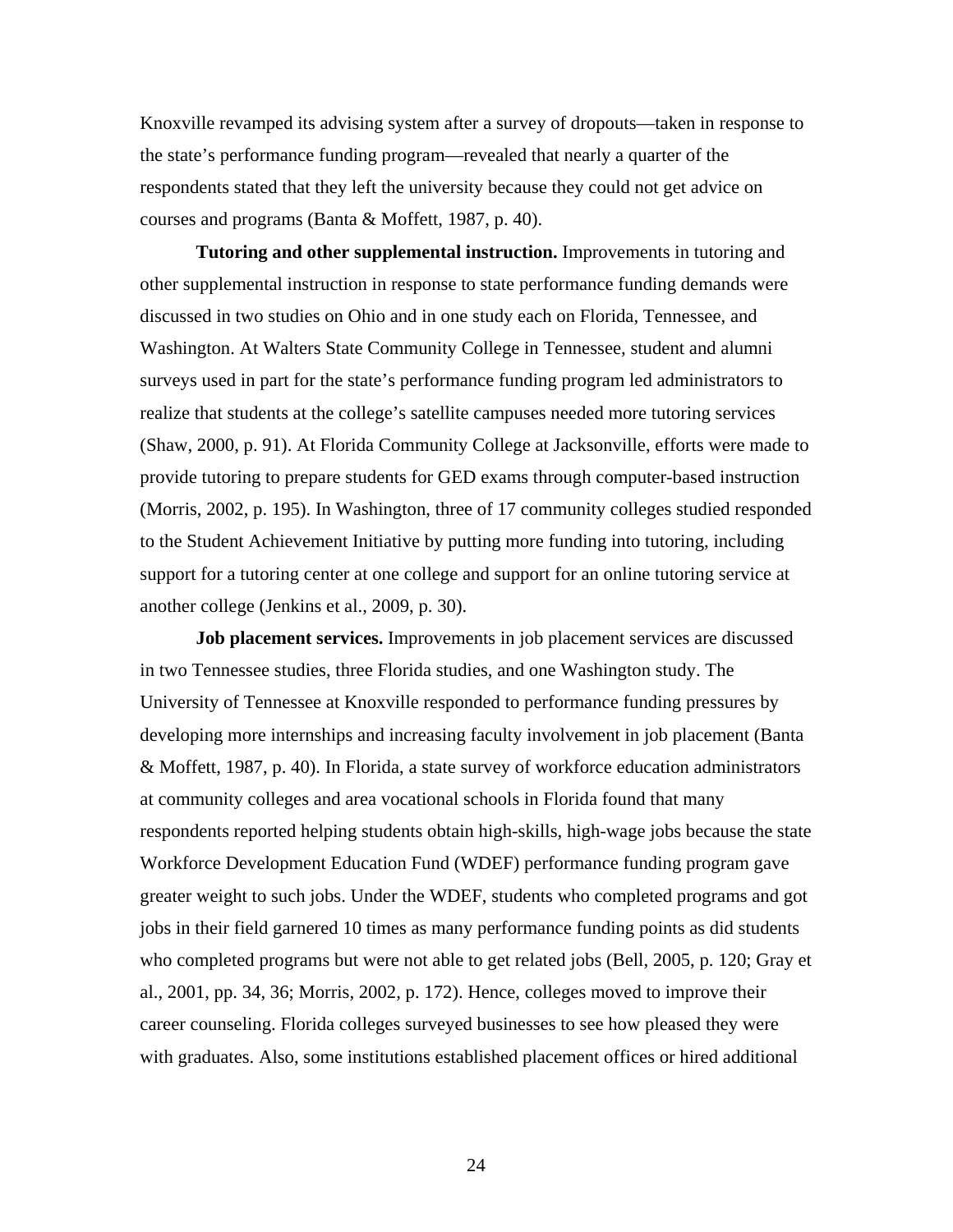counselors with business expertise to assist students with career transition (Gray et al., 2001, pp. 34, 36).

#### **6. Ultimate Impacts: Student Outcomes**

 The ultimate student outcomes that states are attempting to realize include improved rates of retention, successful remediation, credit accrual, transfer, graduation, and job placement (Dougherty & Hong, 2006, pp. 62–69; Offenstein & Shulock, 2010).<sup>17</sup> Unfortunately, despite the importance of these outcomes, the current research literature on performance funding sheds relatively little light on the extent to which they are being realized.

#### **6.1 Improved Retention**

<u>.</u>

 A study of Tennessee four-year institutions found that they did not improve their retention rates over the years 1995–03 and that they did not improve on their peer institutions in other states that did not have performance funding (Sanford & Hunter, 2011). This study controlled for differences among the institutions in enrollments, Carnegie classification, tuition revenue as a share of total operating revenues, proportion of institutional expenditures going to instruction, and student composition (proportion who were minority students, attended part time, or received Pell grants) (Sanford  $\&$ Hunter, 2011).

 In Ohio, a survey of 224 administrators at 13 Ohio public universities yielded 11 responses citing higher retention rates as a positive outcome of the state's Success Challenge performance funding program (Schaller, 2004, p. 144). However, these selfreports are not backed up by any corroborating data, particularly data controlling for competing causes of rising retention rates, beyond the presence of performance funding.

<sup>&</sup>lt;sup>17</sup> A distinction can be made between *ultimate* student outcomes, such as graduation, job placement, and high scores on tests of general education, and *intermediate* student outcomes, such as retention, completion of remediation, passage of gatekeeper courses, attainment of certain levels of credit accrual, and successful transfer (see Offenstein & Shulock, 2010).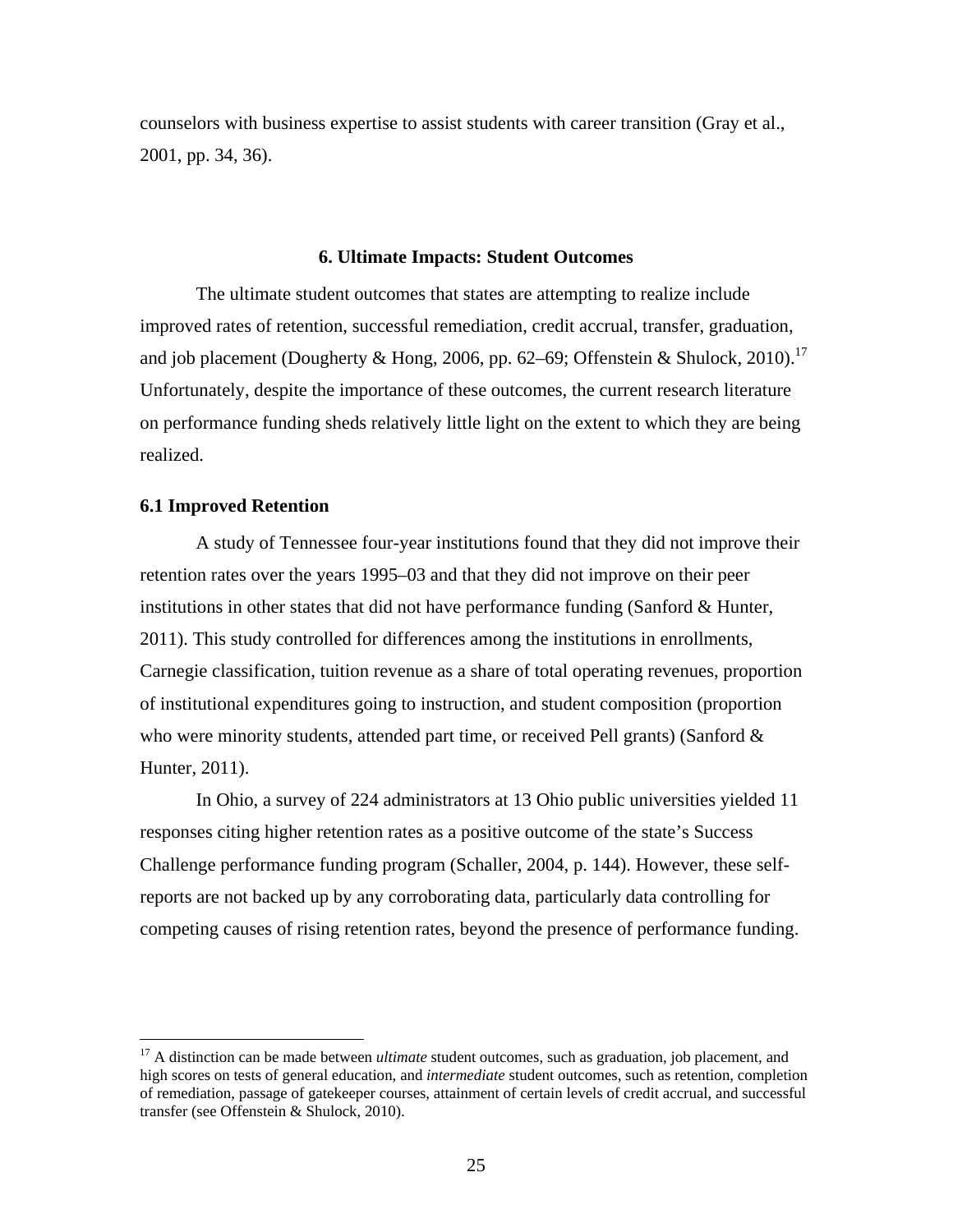## **6.2 Improved Remediation**

 Improved rates of remedial success were cited in a study of performance funding in Florida and Washington. In both cases, rates of remedial success improved, whether measured in terms of percentage of remedial students passing the highest remedial course within two years (Florida) or the percentage of English as a Second Language (ESL), Adult Basic Education (ABE), and GED students who gained one competency level in at least one subject area during the year (Washington) (Dougherty & Hong, 2006, pp. 62– 64). However, these data do not control for other possible causes of this improvement in remediation rates.

#### **6.3 Improved Graduation Rates**

 Data pertaining to changes in graduation rates that might result from performance funding come from four studies of Florida and one each of Washington and Ohio. The Ohio Board of Regents found possible positive impacts of the Success Initiative on graduation rates, noting that its advent in 1995 was followed by an increase in the number of baccalaureate degrees awarded at Ohio public universities. Despite the fact that tuition at the university's main campuses was increasing by about 9% per year during these years, the total number of baccalaureate degrees increased 18% between fiscal years 1998 and 2007 (Ohio Board of Regents, 2008, pp. 10–11). Similarly, in Florida, the number of associate degrees and certificates awarded rose 19% in fiscal year 1996–97, just before the installation of its new performance funding system, and in 2002–03, when the main performance funding program (the WDEF) was ended (Dougherty & Hong, 2006, pp. 64–65; see also Bell, 2005, pp. 153–15; Gray et al., 2001, p. 36; Phillips, 2002, pp. 50– 54). And in Washington, the number of associate degrees and certificate graduates jumped 38% between 1996–97, when the state's first performance funding program was enacted, and 2003–04 (Dougherty & Hong, 2006, p. 65). Moreover, the number completing an associate degree, certificate, or apprenticeship jumped 22% between 2006–07, when the state's second performance funding system was established, and 2009–10 (WSBCTC, 2010).

 However, these studies quite properly caution against claiming that such jumps in the number of graduates are attributable in whole or even in part to performance funding,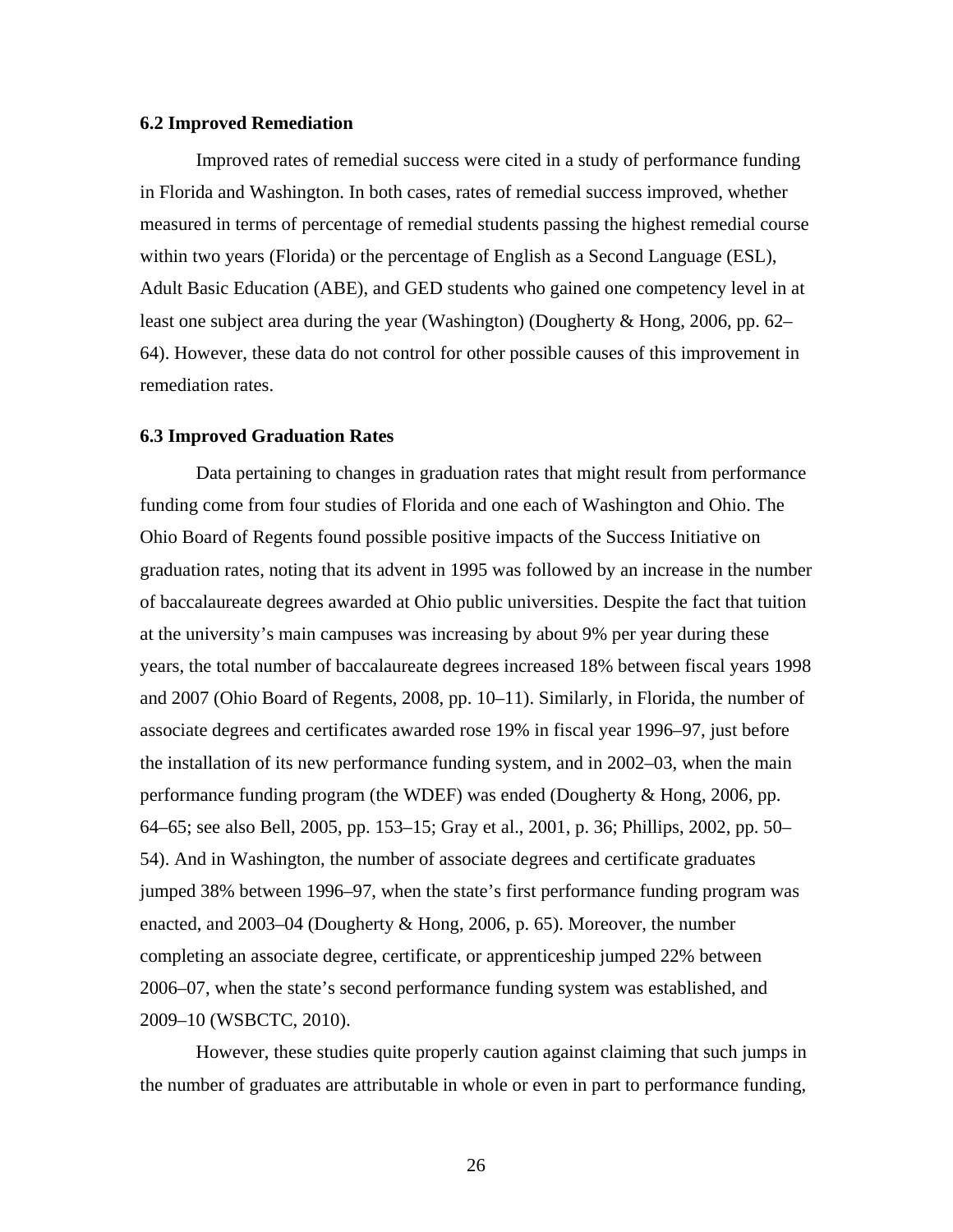given the myriad other factors that could be at work (Dougherty & Hong, 2006, p. 69; Ohio Board of Regents, 2008, p. 5). One of the most important is that a rising number of graduates could simply be due to rising enrollments. In fact, a Florida study (Phillips, 2002) notes the danger of relying on simple trend lines to establish the impact of performance funding. Using data for 1990–91, 1991–92, 1993–94, and 1994–95, Phillips developed an equation to predict the number of associate degrees and certificates granted per year in subsequent years. The predictors were associate degrees and certificates granted the previous year; full-time equivalent (FTE) enrollments in professional courses, vocational courses, and college prep (remedial) courses; and the number of non-resident aliens, American Indian/Alaskan Natives, Asian/Pacific Islanders, Hispanics, and White non-Hispanics enrolled. The analysis was designed to determine if the actual number of degrees and certificates granted in the years 1996–97 to 2000–01 deviated significantly from the number predicted by the model. The analysis found a statistically significant increase above the trend line for associate of arts degrees but not for associate of science degrees or certificates. Even in the case of the increase in associate of arts degrees, this rise could have been due to factors that, while associated with performance funding, did not really involve improvements in institutional performance: reductions in the length of time to earn an associate of arts degree at many institutions, making a degree easier to attain; and financial penalties for students not completing courses in a timely fashion (Phillips, 2002, pp. 50–67).

 Underscoring the importance of being skeptical about findings regarding the impact of performance funding on graduation figures is the fact that five multivariate studies (one of Tennessee and four of the United States as a whole) have found no statistically significant positive impact of performance funding on six-year graduation rates at public four-year colleges (Fryar, 2011; Sanford & Hunter, 2011; Shin, 2010; Shin & Milton, 2004; Volkwein & Tandberg, 2008).<sup>18</sup> Three of the four studies of the United States as a whole drew on federal IPEDS data and controlled for several different

<sup>&</sup>lt;sup>18</sup> Shin (2010) found that states with performance funding (PF) had statistically significant (at the  $p < 0.10$ level) higher graduation rates. However, he discounted this impact because the addition of variables for performance funding and performance budgeting added nothing to total variance explained (Shin, 2010, p. 59). In addition, Fryar found a marginally significant (p < 0.10) *negative* impact of performance funding on graduation rates. The other studies found positive impacts, but none was statistically significant.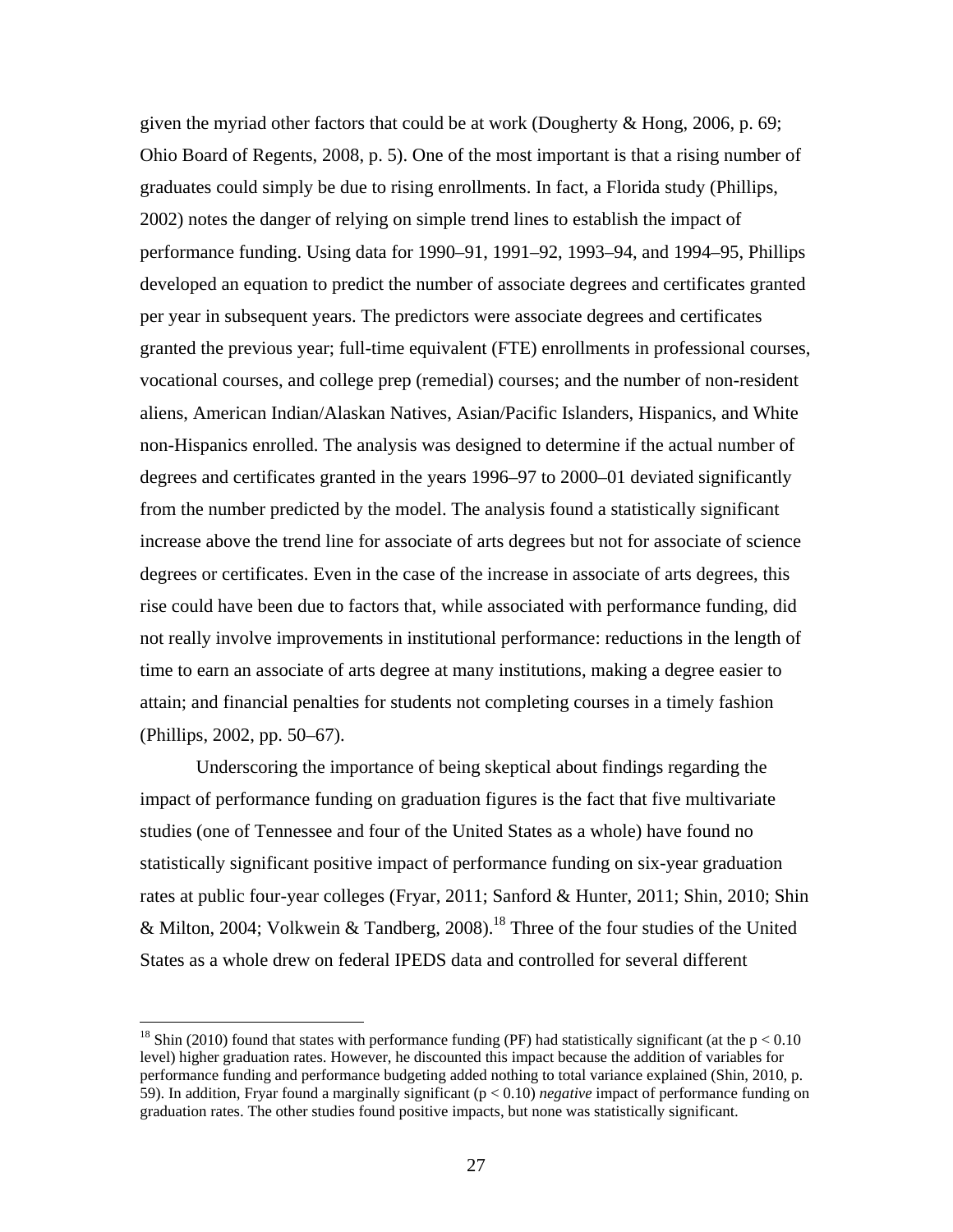institutional characteristics, with two of these also controlling for both institutional and state-level characteristics (Shin, 2010; Shin & Milton, 2004).

#### **7. Obstacles to the Effectiveness of Performance Funding**

 The limitations (in both extent and quality) of the data available on student outcomes bolster the pervasive counterargument of many institutional officials that performance funding has had little real impact on institutional performance and that it is largely a symbolic practice. Three studies on Tennessee and one on North Carolina cite several administrators and faculty members who argue that performance funding has simply been a rote activity, with actors only going through the motions of collecting data and submitting reports. For example, the faculty senate chairman at one North Carolina community college dismissed performance funding as "mere paper shuffling" (Harbour & Nagy, 2005, pp. 457–458). A department chair at the University of Tennessee at Knoxville argued:

> The impact that this has had on us in the department has really been to simply add another administrative task. I don't think … that it has changed the way a single faculty member teaches, the kind of materials that a single faculty member presents. It has had no impact on our curriculum. (As quoted in Hall, 2000, pp. 78–79)

 This pervasive undercurrent of skepticism about performance funding reflects the many obstacles that it encounters when implemented. Among the obstacles that crop up in the research literature on the impacts of performance funding are concerns about the appropriateness of the performance measures employed; instability in funding, indicators, and measures; the brief duration of many performance funding programs; funding levels that are too low and not well enough insulated against the ups and downs of the state revenue cycle; shortfalls in regular state funding for higher education; lack of a clear connection for faculty between performance and funding; inequalities in institutional capacity; unequal distribution of knowledge and expertise about performance funding within institutions; and "game-playing" by institutions. These obstacles are discussed below.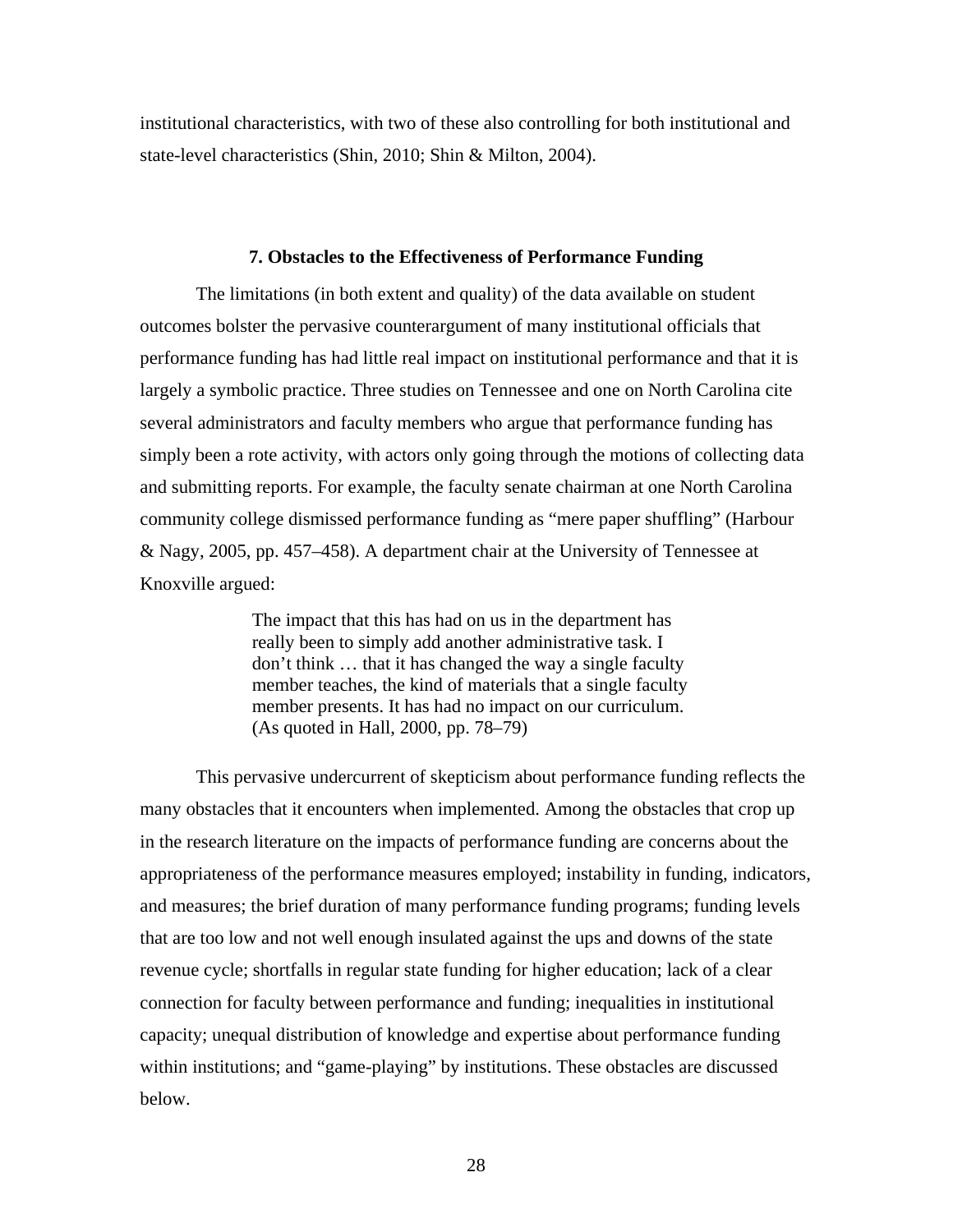#### **7.1 Inappropriate Performance Funding Measures**

 Many studies discuss the reservations held by administrators and faculty about how well different indicators and their measures capture the real performance of their institutions. In fact, a faculty leader at one North Carolina community college dismissed performance indicators in North Carolina as "pretend" measures (Harbour & Nagy, 2005, p. 458).

**Learning assessments.** In the eight studies of Tennessee and one each of North Carolina and South Carolina, institutional officials expressed skepticism about the validity of the learning assessments being used as measures of institutional performance. In Tennessee, respondents were particularly skeptical that the state-mandated assessment of general education and the major field exit standards adequately captured what faculty aimed to teach (Banta & Fisher, 1984, p. 34; Freeman, 2000, p. 98; Hall, 2000, pp. 95– 96; Shaw, 2000, pp. 88–89; Tanner, 2005, p. 85; Williams, 2005, p. 93).

**Retention and graduation rates.** Three studies each on Florida and Tennessee, and one on Ohio, raised concerns regarding retention and graduation rates. Community college officials and faculty in Florida asked why colleges should be penalized if vocational students leave college without a degree for a well-paying job during times of economic growth. The community college officials and faculty argued that the student must have been able to reach their goals or at least have attained a useful level of education (Bell, 2005, p. 109; Gray et al., 2001, p. 32; Morris, 2001, p. 131; see also Dougherty & Hong, 2006, pp. 70–71). Furthermore, graduation rates usually do not take transfer into account; thus, community colleges with students who successfully transfer to a four-year college without having first received an associate degree usually cannot count such students as graduates. In fact, transfer students are often mistakenly treated as if they were dropouts (Freeman, 2000, p. 97; O'Neal, 2007, pp. 135–136). Finally, some studies raise the issue that graduation rates do not take into account differences between institutions in the academic preparation or degree ambitions of students. For example, community colleges tend to have higher percentages of students with social and academic disadvantages that make it hard to get a degree, even if this is the students' intent (Dougherty & Hong, 2006, pp. 70–71).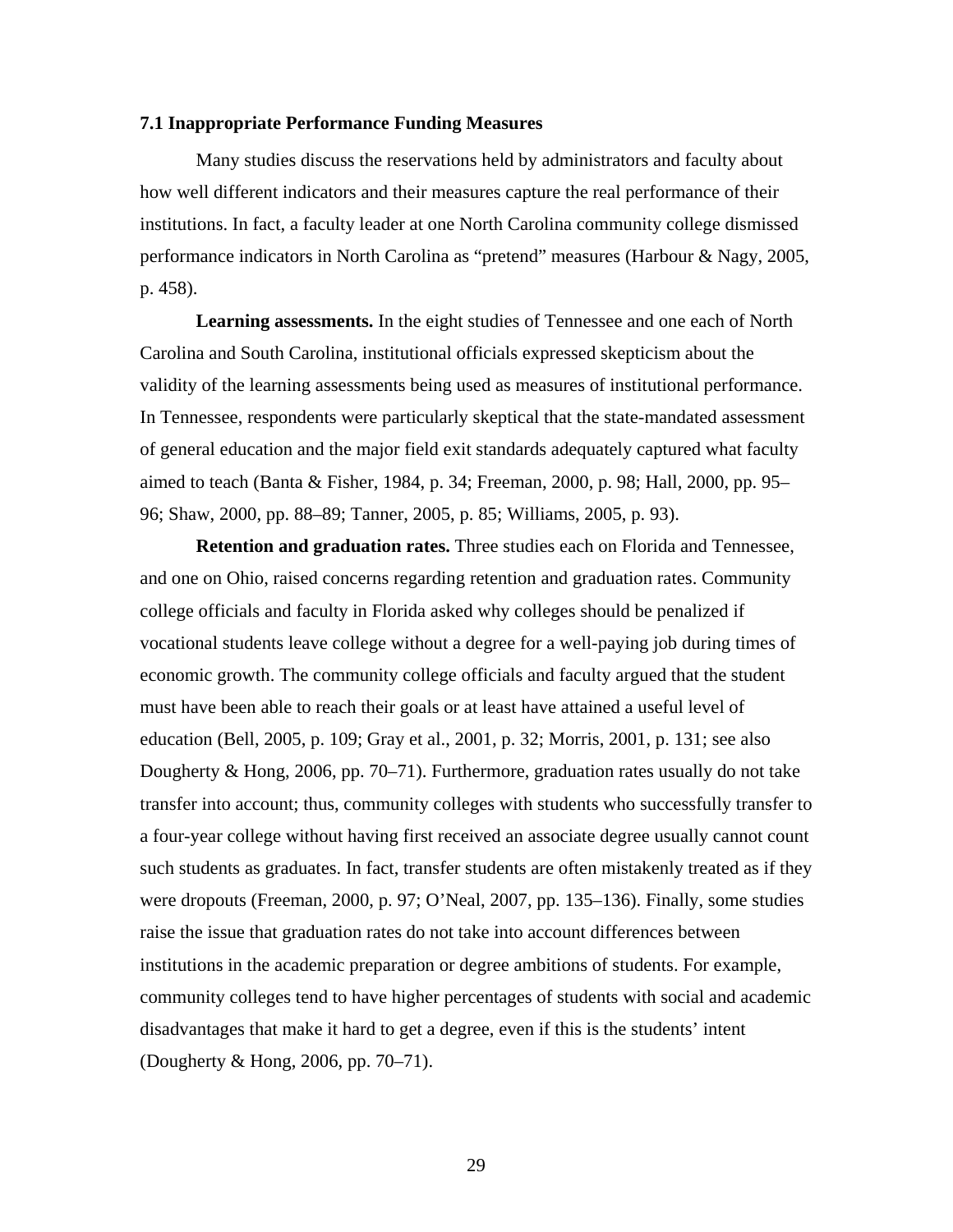A problem has also been noted with the use of numbers graduating rather than rates of graduation. A college could increase its numbers graduating, even if the graduation rate is declining, if it is experiencing sizable enrollment increases (Jenkins et al., 2009; Shulock & Jenkins, 2011, p. 10).

**Job placement.** Concerns over job placement indicators cropped up in two studies each on Tennessee and Florida and one on Washington. A major criticism by college officials and faculty was that job placement rates are dependent on the state of the local economy, which varies over time and by region, in ways that are not under the control of the colleges (Banta et al., 1996, p. 32; Bell, 2005, p. 137; Dougherty & Hong, 2006, p. 71). In addition, concern was raised in Florida that job placement indicators hurt institutions whose graduates obtain jobs out of state, because those jobs are not counted by state datasets (Gray et al., 2001, p. 40).

**Institutional differences.** One study each on Florida, Missouri, Ohio, South Carolina, Tennessee, and Washington noted the concern of college officials about how state performance funding programs failed to take into account differences among institutions in their mission and in their capacity to meet performance demands. With regard to mission, tensions arose in Tennessee over perceptions that the performance funding program insufficiently acknowledged that institutions have different missions. For example, a university administrator argued that the research mission of that institution was not reflected in its performance funding results (Hall, 2000, p. 95). Meanwhile, Washington community colleges with a greater focus on academic transfer argue that they have been at a disadvantage because the highest potential for amassing performance points under the new Student Achievement Initiative occurs in adult basic education and developmental education (Jenkins et al., 2009, p. 37).

 With regard to capacity to meet performance demands, Washington community colleges serving greater numbers of at-risk students perceive themselves to be at a disadvantage in amassing performance points because these students tend to need "costly wrap-around services" in order to succeed (Jenkins et al., 2009, p. 37). Similarly, in South Carolina, the state Legislative Audit Council found that:

> The standardization of measures for schools in each sector raises opposition by institutional representatives. The measures do not fully take into account the differences that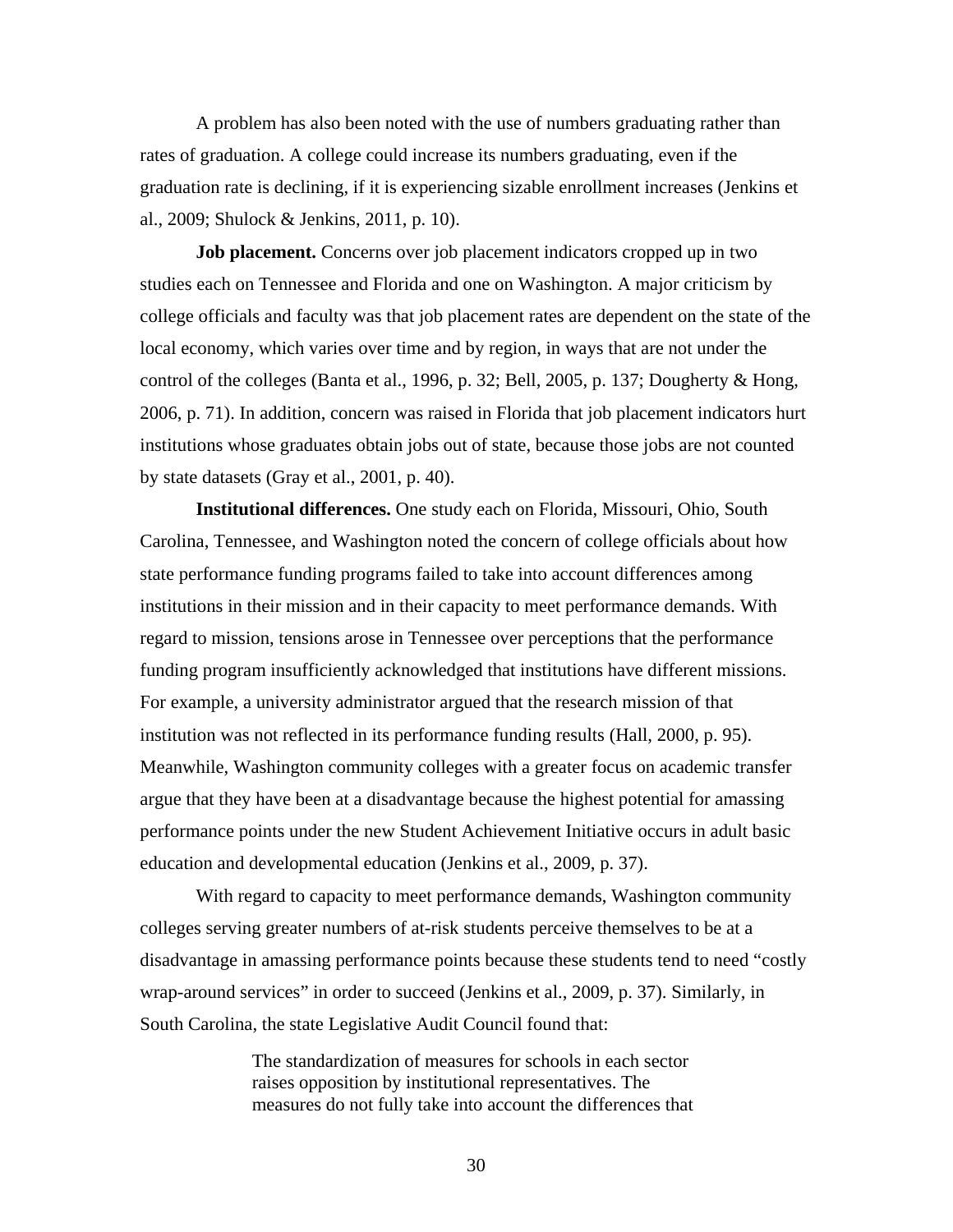exist among institutions within a sector. For example, a majority of the same measures have been applied to MUSC [Medical University of South Carolina] and Clemson when they have radically different student populations. (South Carolina Legislative Audit Council, 2001, p. 23)

Similar sentiments about performance funding programs' disregard of differences among institutions in their student bodies and therefore performance capacities arose as well in Missouri and Ohio (Naughton, 2004, pp. 89–90; O'Neal, 2007, pp. 130, 137; also see Dougherty & Hong, 2006, pp. 71, 73).

#### **7.2 Instability in Funding, Indicators, and Measures**

When budgets and indicators are unstable, higher education leaders find it hard to decide where to focus the efforts of their institutions and they are afraid to take chances. A survey in the late 1990s of community college and four-year college officials in five states with performance funding found that 40.1% rated budget instability as an extensive or very extensive problem of performance funding in their state (Burke, 2002, p. 77). In Florida, a dean of vocational education at a Florida community college noted: "Allow us to know what the rules are so that we can plan appropriately. I think that the indecision each year has really put us in a predicament that has strapped us for resources."

As it happens, in Florida, funding for the state's Performance-Based Budgeting program fluctuated over the years. It started at 2% of state appropriations for community college operations in fiscal year 1996–97, dropped below 1% in 2001–02, stayed at that level until 2005–06, and then jumped to 1.8% (Dougherty & Natow, 2010). In addition to shifts in the amount of funds that are involved in performance funding programs, the particular performance indicators used to allocate those funds can also change. In Florida, the Performance-Based Budgeting program experienced considerable changes in the performance indicators used. Florida's PBB added 10 performance indicators and dropped three in the 12 years between 1996–97 and 2007–08, an average of one change per year.19

<sup>&</sup>lt;sup>19</sup> For an analysis of the fluctuations in funding and indicators in Florida, and how they contrasted with Tennessee, see Dougherty and Natow (2010).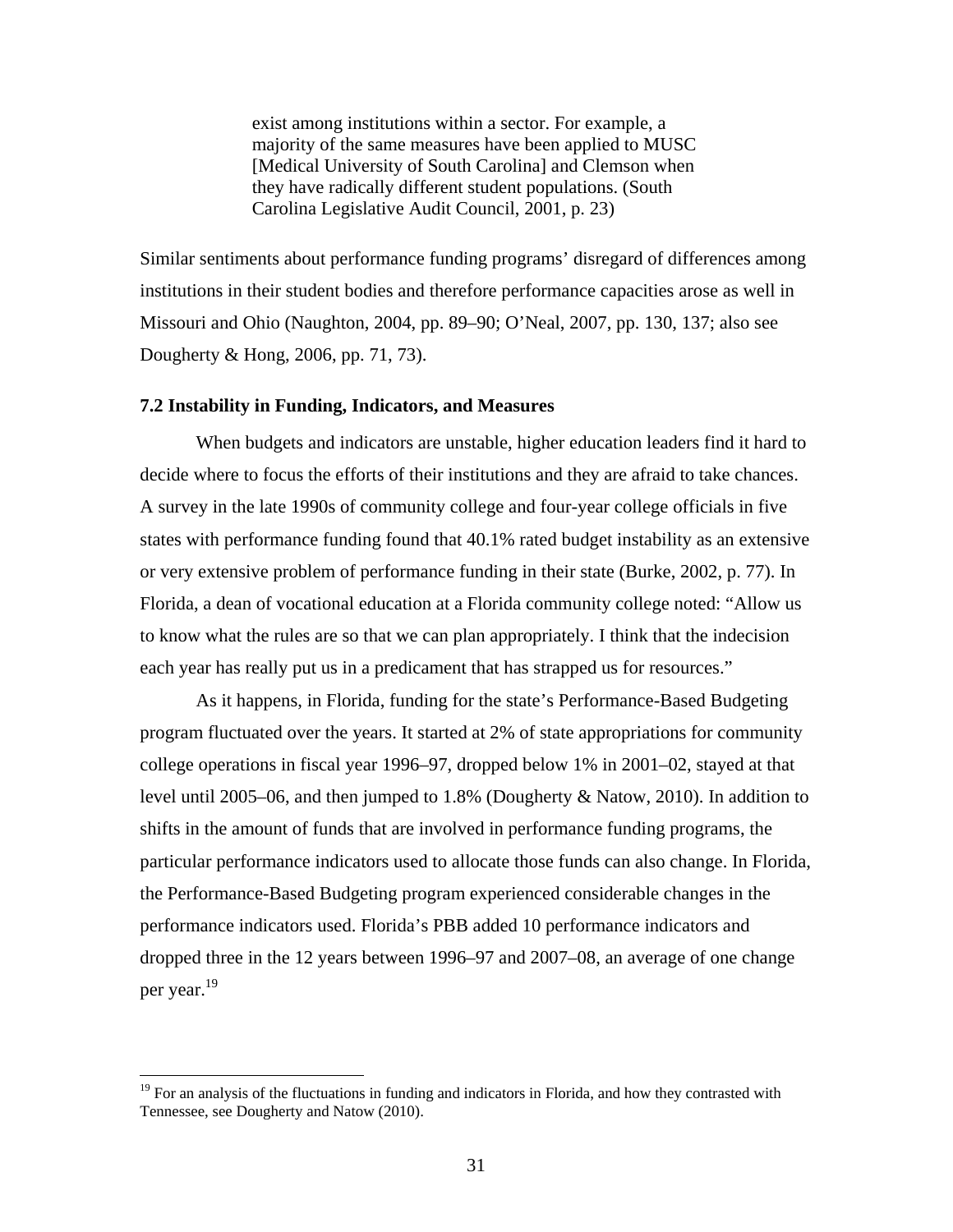## **7.3 The Brief Duration of Many PF Programs**

 Many performance funding programs do not last for many years, thus undercutting their capacity to produce effects. At least half of all the states that have enacted performance funding programs have later abandoned them, often after only a few years. For example, performance funding lasted only one year in Minnesota, two years in Arkansas and Washington (in the 1990s), and four years in Illinois (Burke, 2002; Dougherty et al., 2012).

 The instability of performance funding levels and indicators and the demise of many performance funding programs point to the political dynamics involved as performance funding programs are implemented and operate over time. Moneys for performance funding programs are affected by the waxing and waning of state revenues and by the fact that higher education budgets often serve as the place where state governments seek to balance their books in bad times (Callan, 2002; Zumeta, 2011). In fact, state fiscal problems can result in the demise of performance funding programs. They often fail to get much support from higher education—particularly the state universities—when they are established. This lack of initial support can then turn to outright enmity—and the demise of performance funding—when fiscal pressures lead to declines in regular state funding for higher education. At that point, higher education institutions may push to eliminate performance funding in the name of defending their regular state funding (Dougherty & Natow, 2009; Dougherty et al., 2012).<sup>20</sup> Meanwhile, instability in performance indicators is rooted in part in pushback by colleges as they demand indicators that they regard as more appropriate to their missions and that will reward them better (Dougherty & Natow, 2010).

#### **7.4 Inadequate State Funding of Performance Funding**

 $\overline{a}$ 

 A frequently cited reason for the lack of strong impacts of performance funding is the simple fact that not enough money is involved. First, the proportion of institutional budgets typically tied to performance funding is not enough to make a big enough difference in institutional attention (Dougherty & Hong, 2006; Shin, 2010). In several

 $20$  This becomes even more likely if the original champions of performance funding—such as certain key legislators or officials of the state higher education coordinating board—have left office due to retirement, term limits, and so on. (Dougherty & Natow, 2009; Dougherty et al., 2012).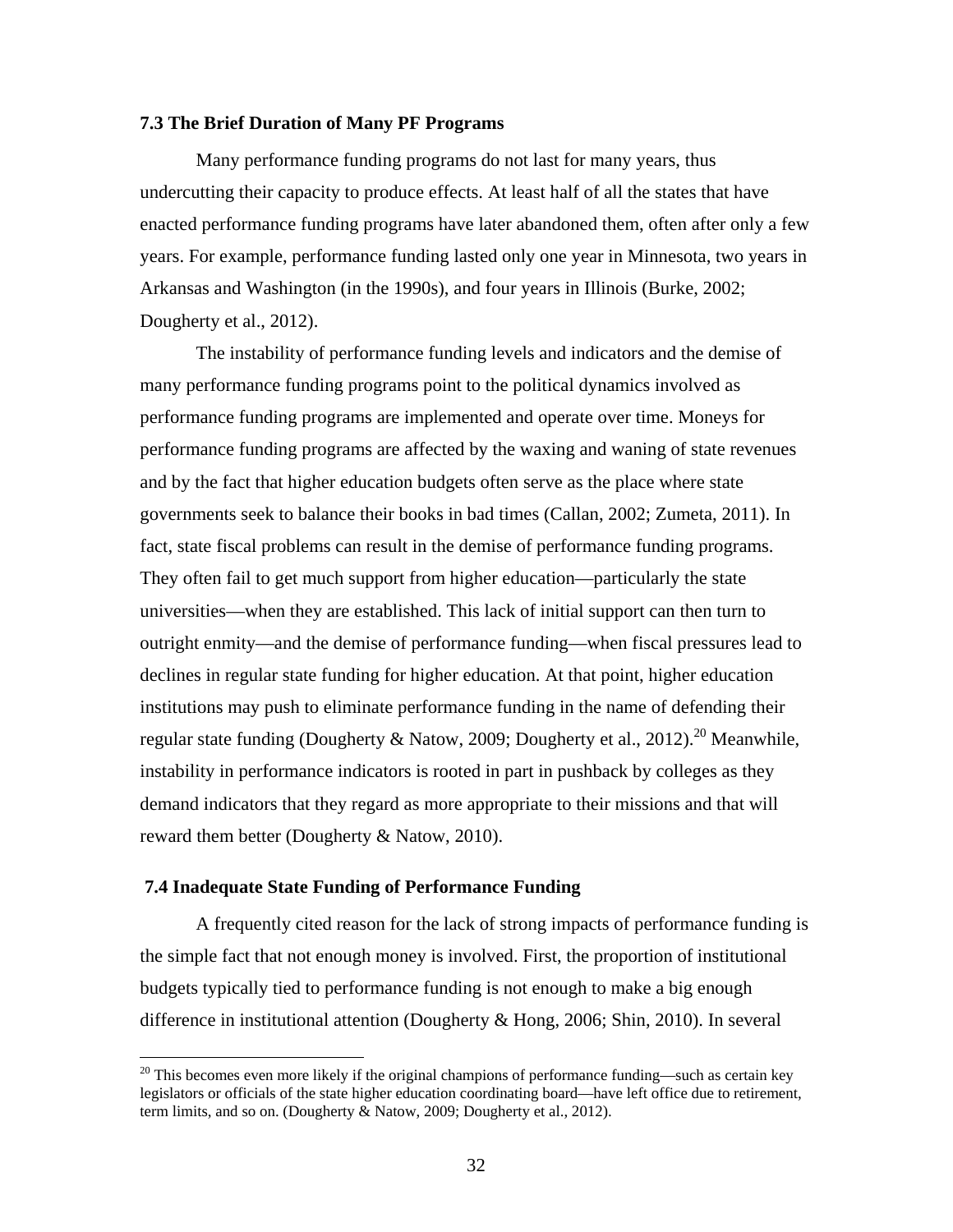states with performance funding, the proportion of state funding of higher education that is tied to performance outcomes is 1% or less (Dougherty et al., 2011). This already weak effect is exacerbated by other factors.

 Institutional allocations under performance funding do not necessarily track performance well, but may still be driven primarily by input factors such as enrollments. An analysis of Florida's Performance-Based Budgeting program found that, whatever the public intent, performance funding allotments remained highly predicted by institutional enrollments (Wright et al., 2002, p. 155).

 Third, the state share of higher education revenues has dropped over the last 30 years (Kane, Orszag, & Gunter, 2003; Zumeta, 2010). As a result, even if performance funding were to represent a significant proportion of state funding, its effect is weakened by the fact that state funding was dropping in relative terms.

 Finally, in Florida, funding under its Workforce Development Education Fund (1997–02) did not rise as fast as improved performance or enrollments. As a result, even if an institution raised its performance, its performance funding might not increase and could even drop if other institutions raised their performance even more substantially (Bell, 2005, pp. 156–157; Dougherty & Hong, 2006, p. 72; Gray et al., 2001, p. 29; Poisel, 1998, p. 94).

#### **7.5 Shortfalls in Regular State Funding**

This issue was raised in five studies on Tennessee and one on Washington. In Tennessee, the funds allocated under the regular enrollment-based formula have not kept pace with enrollment growth (Freeman, 2000, pp. 88–89; Hall, 2000, pp. 93–94; Latimer, 2001, pp. 95–98; Lorber, 2001, p. 85; Shaw, 2000, p. 97). For example, according to its chief financial officer, Walters State Community College received only 89% of the base funding called for by the state's regular funding formula for the 1999–00 academic year (Shaw, 2000, p. 97). As a result, performance funding is no longer bonus funding but instead is used to make up the shortfall in regular state funding. A dean at the University of Memphis stated that performance money "gets chewed up just trying to keep the ship afloat on a day to day basis" (Latimer, 2001, p. 95). This practice eventually led a number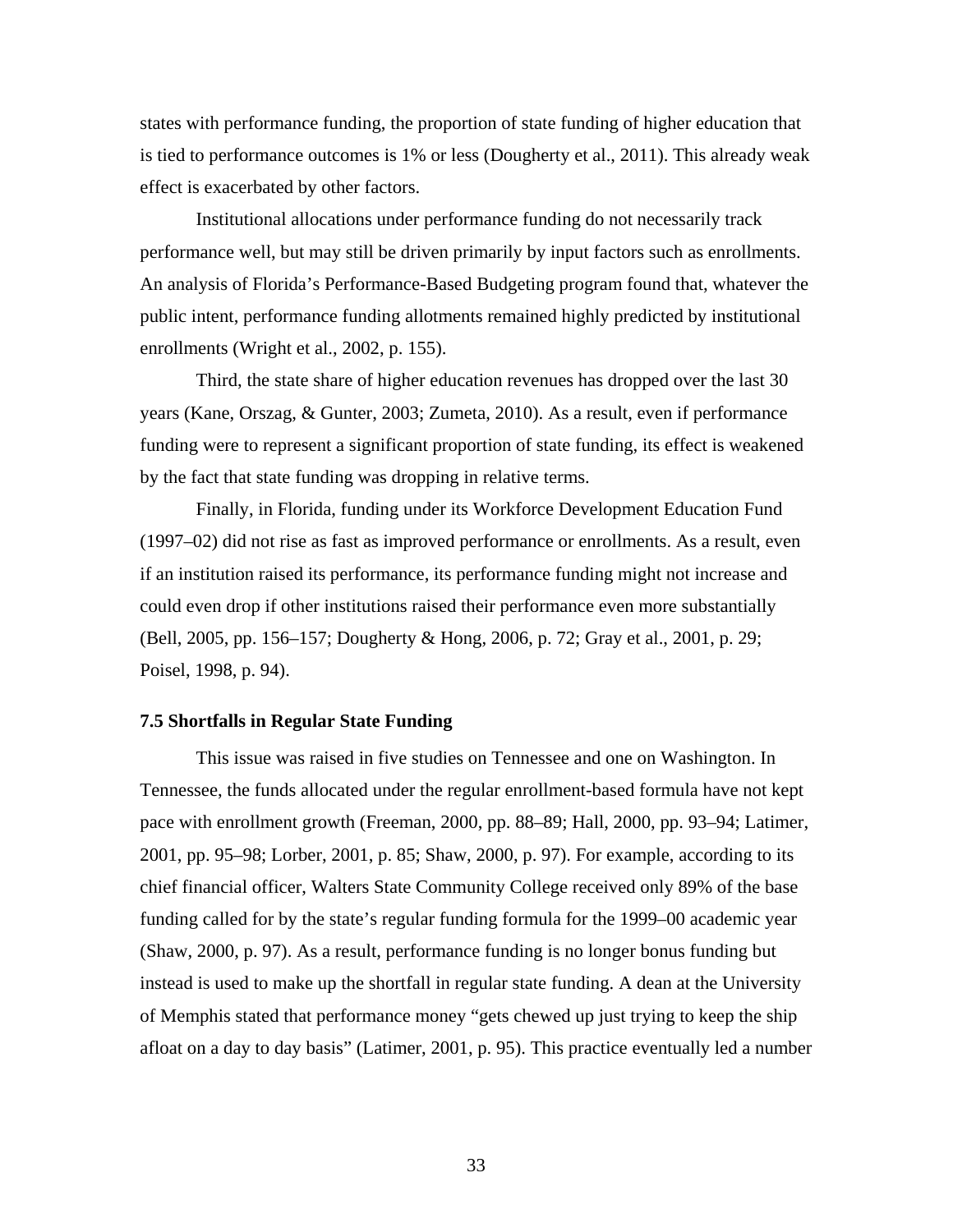of Tennessee higher education officials to argue that performance funding provided the state with an excuse to cut the formula funding.

 Meanwhile, in Washington, even as the Student Achievement Initiative took effect in recent years, state formula funding dropped. As a result, many community college presidents and senior administrators became resentful, feeling that performance funding was no longer a bonus but rather only a partial redress of dropping state support (Jenkins et al., 2009, p. 40; Shulock & Jenkins, 2011, p. 12).

#### **7.6 Uneven Knowledge About and Responsibility for Performance Funding**

 The effective implementation of performance funding has also been hampered by the fact that awareness of performance funding and its requirements varies greatly within institutions, with those at the top of the hierarchy possessing greater understanding of and responsibility for the performance funding process than middle-level administrators and faculty who also play an important role in implementing performance funding. For example, in a survey of two-year and four-year college administrators in five states with performance funding, Burke (2002, p. 63–64) found that while 88% of the top administrators were "very familiar" or "familiar" with their state's performance funding program, only 58% of the academic deans and 40% of the department chairs were familiar with it. This finding also shows up in seven studies on Tennessee and in one each on North Carolina, Ohio, and Washington.

 In Ohio, a survey of 224 administrators at 13 public universities revealed that knowledge of performance funding was stratified within institutions in a manner similar to that described by Burke (2002). Executive-level administrators such as presidents and vice presidents were more knowledgeable than were department/unit-level administrators, with 38% of the former but only 22% of the latter reporting that they were aware of the state's Success Challenge performance funding program (Schaller, 2004, p.  $151$ ).<sup>21</sup>

 In Washington, interviews at 17 community colleges established that, while the state's Student Achievement Initiative (SAI) performance funding program was known

<sup>&</sup>lt;sup>21</sup> Schaller also reports that student service administrators apparently were more knowledgeable about the Success Challenge than were academic administrators, but the difference was not statistically significant (Schaller, 2004, pp. 86, 89, 92).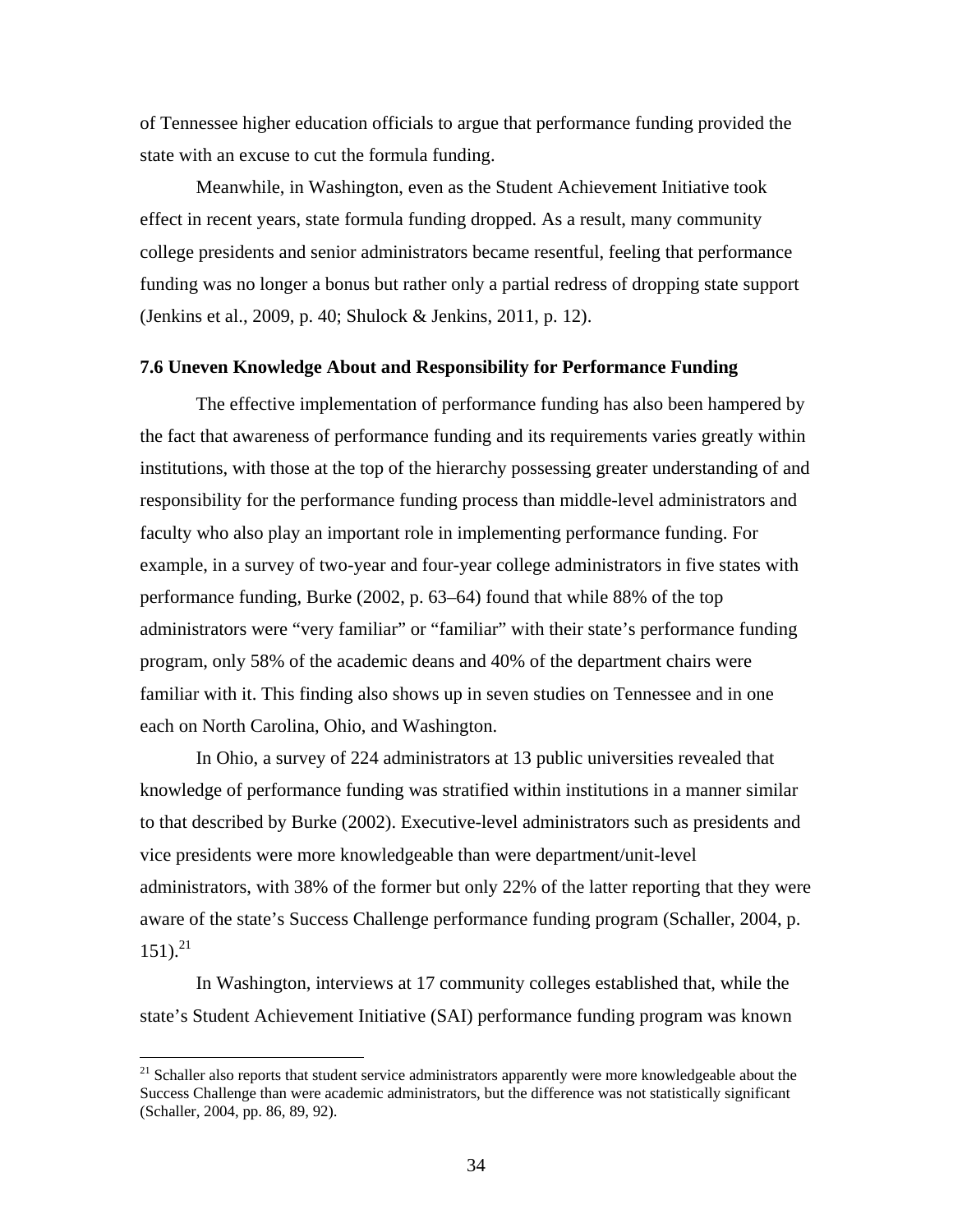and understood "fairly well" to "very well" by presidents, senior administrators, and institutional research staff, the same was not true of faculty and student support services staff. In fact, the majority of faculty members interviewed had only a limited understanding of the SAI (Jenkins et al., 2009, pp. 19–22, 33). The following description by a vice president of instruction at a Washington community college was typical:

> With our faculty we've told them that this initiative is happening. ... Faculty know that something is happening, but that is the extent of it. … The faculty have had it explained to them, but if you talked to them, they couldn't explain it back. (As quoted in Jenkins et al., 2009, p. 20)

 Similar inequality of knowledge about performance funding was also reported in Tennessee (Freeman, 2000, pp. 81–82; Hall, 2000, p. 73; Latimer, 2001, pp. 72–76; Shaw, 2000, pp. 66–67, 72, 86–87). At the University of Tennessee, Knoxville, an administrator noted: "I don't think most people inside the university understand [the state performance funding system]. I would say 95% of the faculty don't know anything about it" (as quoted in Hall, 2000, p. 74).

 This informational inequality has been attributed to a number of different causes. First, many administrators view performance data collection and analysis as an administrative task that faculty need not be concerned about (Freeman, 2000, pp. 81–84; Hall, 2000, p. 73; Harbour & Nagy, 2005, p. 453; Jenkins et al., 2009, p. 21). For example, at Volunteer State Community College in Tennessee, a senior administrator noted:

> [Faculty] don't need to know. To me our campuses now are large enough, and they're diverse enough, and they're so specialized that people … really don't have the time, energy, or intellect … everybody to become an expert on the aspects of performance funding. (As quoted in Freeman, 2000, p. 82)

In Washington, administrative reluctance to widely publicize performance funding within their institutions was tied to uncertainly about its longevity and implications. College administrators were leery about widely publicizing the performance funding program until they got a better idea of how it would work and whether it would last. They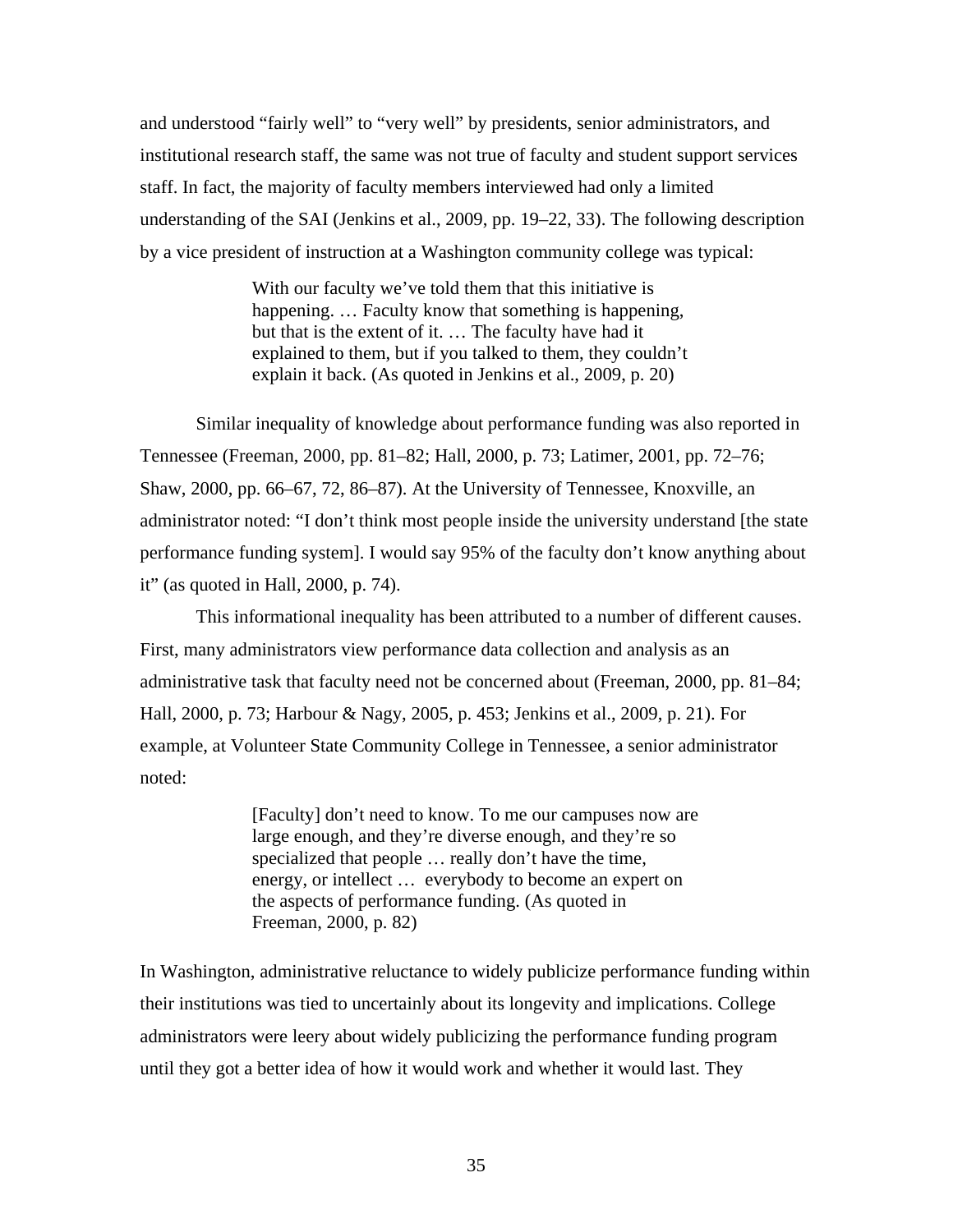reportedly did not want to involve faculty in an evanescent effort that they might well resist (Jenkins et al., 2009, p. 21).

 Further, lack of faculty awareness also may be tied to a faculty perception that performance funding is not central to the faculty role (Jenkins et al., 2009, p. 21; Shaw, 2000, p. 87). A faculty member at Walters State Community College in Tennessee noted:

> As a faculty member … most of your work is wrapped up in your discipline, preparing notes for class, and spending time with students. Only when you as a faculty member are forced to address those issues regarding performance funding, do you participate and integrate them. (As quoted in Shaw, 2000, p. 87)

In Washington, a factor contributing to faculty perceptions that performance funding is not very relevant to their jobs is the fact that most of the community colleges have focused their efforts initially on student services and improving basic skills, which are emphases at the margins of effort and attention of most college-level faculty (Jenkins et al., 2009, p. 21).

 Another factor contributing to lack of knowledge and feeling of responsibility on the part of faculty and middle-level administrators is the fact that performance indicators are typically measured at the institutional level alone and not at the unit level as well. As a result, faculty and middle-level administrators may not be aware of the performance of their particular academic or administrative units relative to other units at their college or comparable units at other colleges (El-Khawas, 1998, p. 325; Ewell, 1994).<sup>22</sup>

 Buttressing this lack of awareness and responsibility at the unit level is the fact that performance funding typically flows into the general operating funds of institutions. Allocating performance funds to the general operating fund makes it difficult for those not directly responsible for the overall institutional budget to see the connection between their actions and the receipt of performance funding (Freeman, 2000, p. 93; Hall, 2000, p. 92; Lorber, 2001, pp. 84–85). For example, a department chair at Tennessee Technical University argued: "[Money from performance funding] is for the general fund and to

 $^{22}$  This may be quite deliberate, as a way to shield the technical core of the college from outside inspection (Meyer & Rowan, 1977/1991; see also El-Khawas, 1998, p. 326).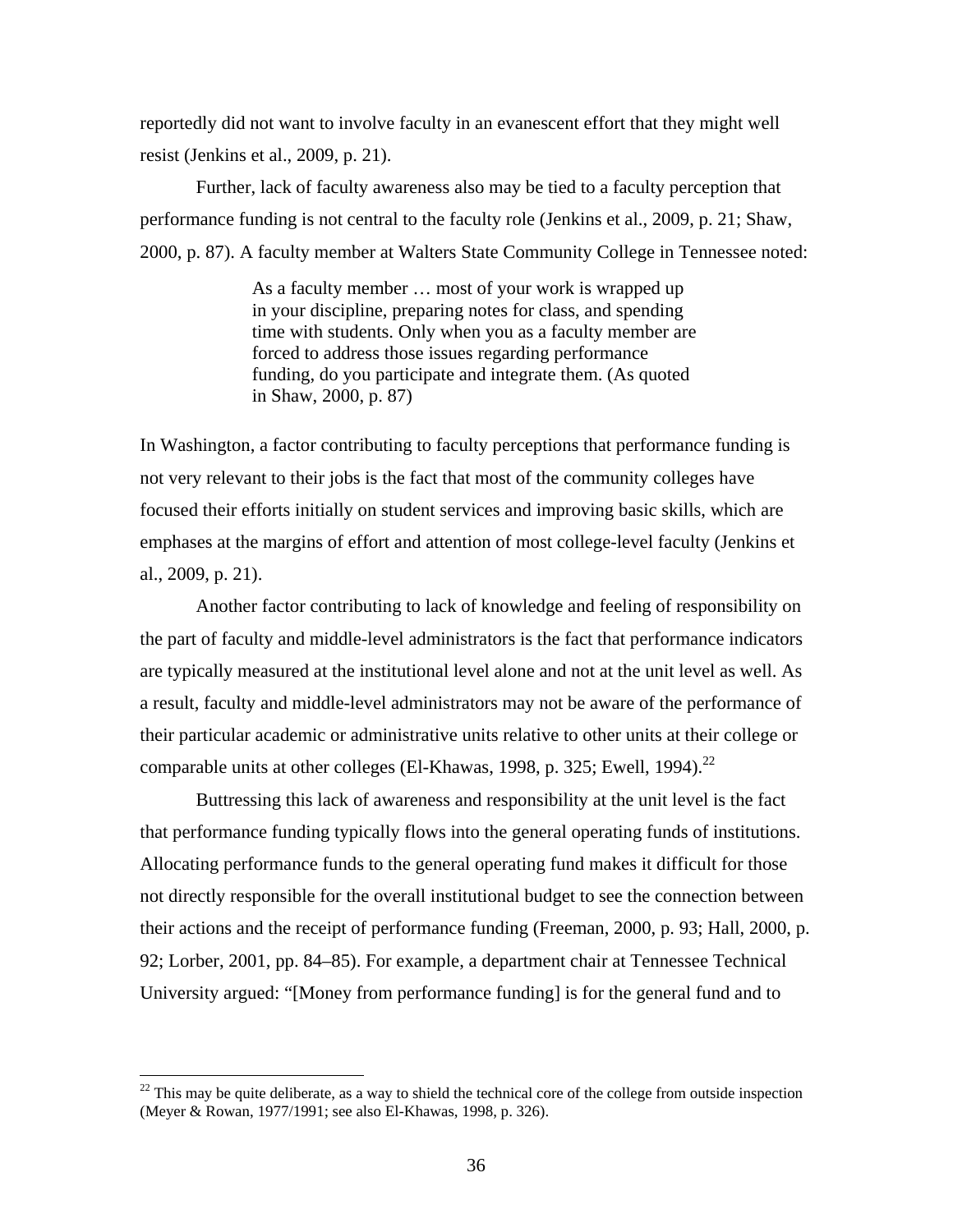most faculty that's a black hole. … What am I going to get out of this? Nothing. … Do I get travel? No. Do I get a new computer? No" (as quoted in Lorber, 2001, p. 85).

 Lack of faculty knowledge about and perceived responsibility for performance funding makes it hard to mobilize faculty efforts to make it effective. College success in meeting performance demands cannot be done only through administrative action but must ultimately involve the concerted action of the faculty, which in turn requires their knowledge and acceptance of performance funding. Moreover, lack of in-depth involvement by faculty and mid-level administrators in the design and implementation of performance funding programs raises the possibility of unintended impacts that administrators and others cannot anticipate.

## **7.7 Inequality of Institutional Capacity**

 Two studies on Florida and one on Washington discuss how differences in institutional capacity are an obstacle to effective implementation of performance funding (Bell, 2005, p. 135; Dougherty & Hong, 2006, p. 73; Jenkins et al., 2009, p. 28). In Florida, an official of the Florida state community college system noted:

> Florida has spent a lot of money trying to get all 28 of its institutions with good technical systems and good computer systems. But some of our smaller colleges … where there's just so few people in some of these [institutional research] programs, I know this is causing them a lot of problems trying to keep up with things. (As quoted in Dougherty & Hong, 2006, p. 73)

Meanwhile, in Washington, an evaluation of the recently established Student Achievement Initiative performance funding program for community colleges revealed wide disparities in institutional capacity to collect and analyze performance data. The data supplied by the Washington State Board for Community and Technical Colleges to the community colleges need to be supplemented by data collected by the institutions themselves, but the colleges differ widely in their capacity for data analysis. At several colleges, there is a shortage of institutional research (IR) staff with the skills and time to rigorously analyze college performance data. And even colleges with larger IR departments still have to collect and analyze their own data, and they differ widely in their capacity to do so (Jenkins et al., 2009, p. 28).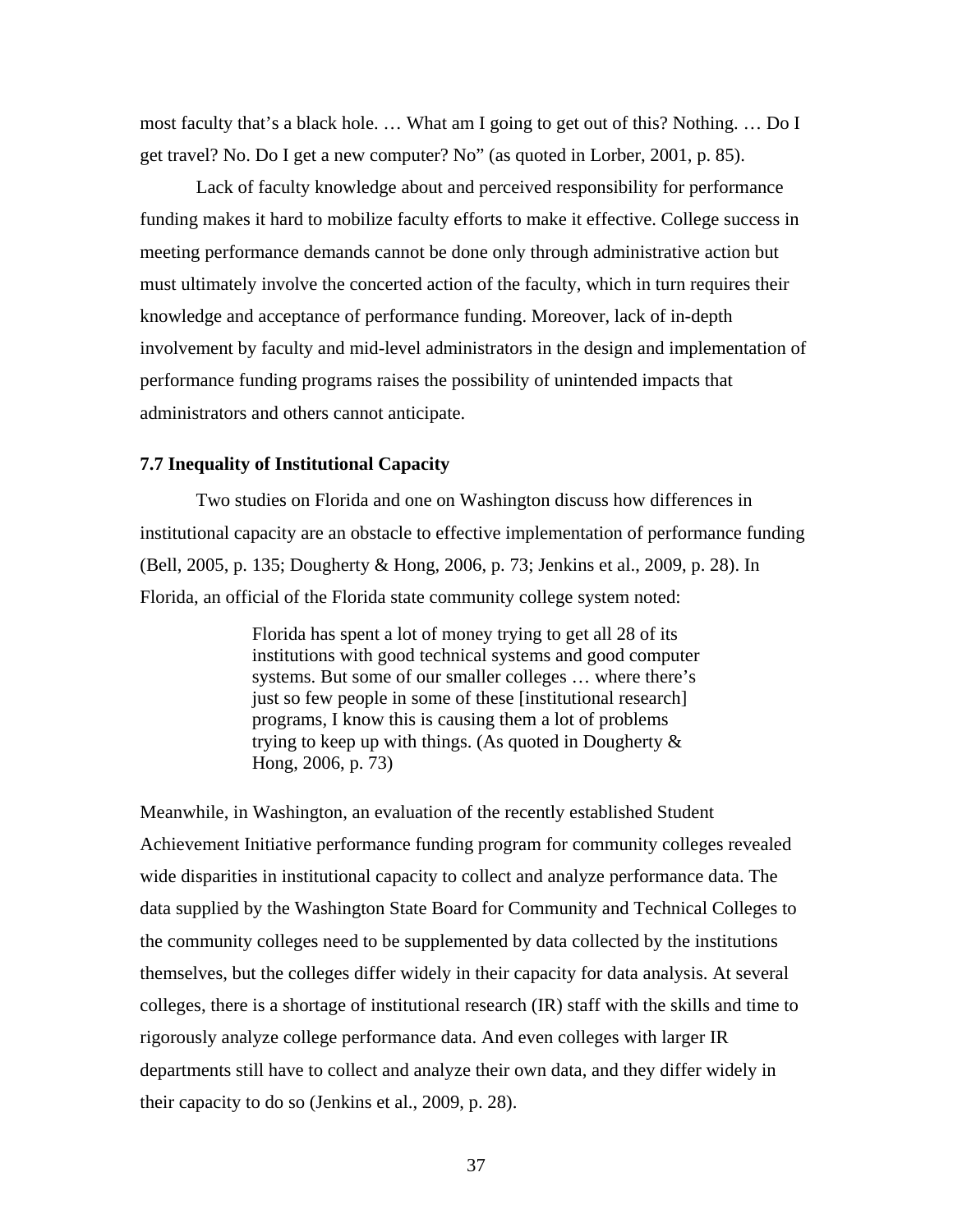## **7.8 Institutional Resistance to and Gaming of the System**

 The obstacles to the effective implementation of performance funding are matters not just of capacity but also of will. Several studies on Tennessee, and one each on Florida, Missouri, Ohio, South Carolina, and Washington, document ways in which institutions try to game the performance funding program to secure high performance scores without actually improving their performance. This gaming takes two main forms: setting low institutional goals that can be easily attained and taking actions that produce apparently desirable performance but in ways that require minimal effort and are not in keeping with the spirit of performance funding.

**Setting low goals.** One form of gaming occurs in systems that allow institutions to set their own goals or targets. Institutions can set goals that are easily achievable rather than goals that stretch the institution. For example, in Tennessee, in order to ensure they would receive full points on the performance indicators, some institutions set artificially low goals that they were sure to clear (Freeman, 2000, pp. 89–90; Latimer, 2001, pp. 90– 91; Williams, 2005, p. 94). Similar behavior seemingly occurred as well in South Carolina (South Carolina Legislative Audit Council, 2001, p. 19).

**Deceptive compliance.** In some instances, institutions have complied with the requirements associated with performance funding but only minimally and deceptively. Given budget concerns and the potential for performance funds to be directed towards general operations, administrators have looked for ways in which performance points can be increased without substantial expenditures, effort, or even actual improvements. Three studies on Tennessee and two on Florida discuss ways in which participants have tried to game the system.

 A vice president at a Tennessee university described how programs can manipulate their student assessment results by postponing field exams that are likely to yield lower results because "you don't want a low score to affect you for five years" (Lorber, 2001, p. 72). Also, a faculty leader at one Tennessee university noted that departments could secure favorable external reviews of their departments by calling on friends to perform the external audits (Baxter, Brant, & Forster, 2008, p. 58). Meanwhile, in Florida, a faculty member at a community college stated that he was encouraged to advise students to take a full sequence of courses even if they did not need several of the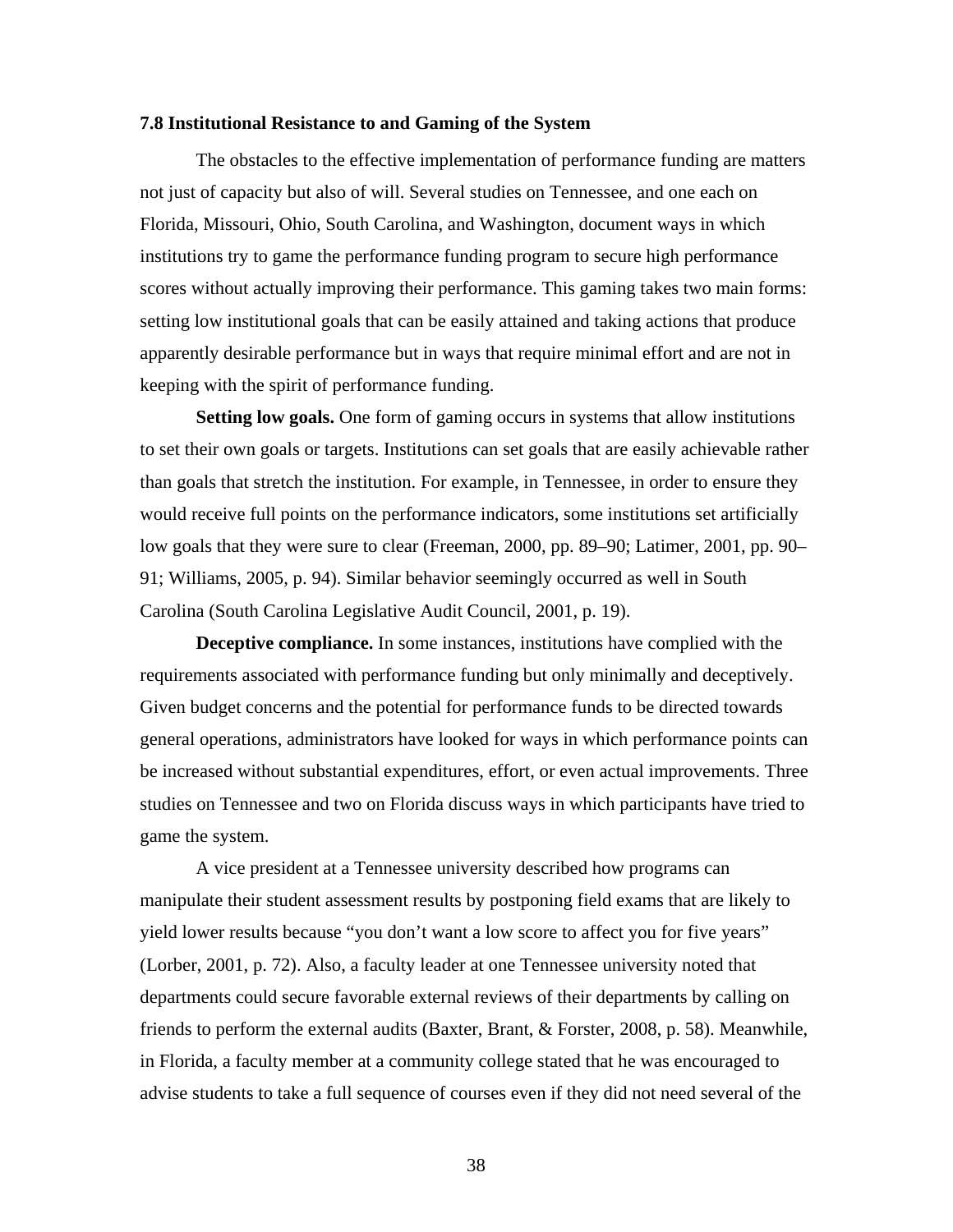courses because the college would get extra performance points if students successfully completed course sequences (Bell, 2005, p. 121). A more palatable version of this policy was followed by a community college that gave college credit to vocational certificates, with the hope that it would induce students to go on to get an associate degree, for which the college could get extra performance points (Morris, 2002, p. 174). Finally, in Ohio, a number of university branch campuses were found to have relabeled as transfer students rising juniors who remained within the university system, in order to fulfill the transfer expectation of the Performance Challenge (Dunlop-Loach, 2000, p. 92).

#### **8. Unintended Impacts of Performance Funding**

 Policymakers announce certain goals when adopting performance funding, but as with any policy intervention, there are also consequences associated with performance funding that are unintended, at least publicly (Dougherty & Hong, 2006, p. 73). The unintended impacts uncovered in our review of the research literature include costs of compliance, narrowing of institutional missions, restriction of student admissions, and grade inflation and weakening of academic standards.

#### **8.1 Compliance Costs**

 Four studies on Tennessee, two each on Florida and South Carolina, and one on Missouri discuss the costs, in money and time, of complying with performance funding mandates. The financial costs are tied to the need for additional personnel to handle the data collection and reporting required by the state performance funding program (Dougherty & Hong, 2006, p. 76). Walters State Community College in Tennessee had to expand its Office of Planning, Research, and Assessment in order to gather all the data required by the state (Shaw, 2000, pp. 76–77; see also Hall, 2000, p. 93; Latimer, 2001, p. 79; Williams, 2005, p. 92). A Florida administrator described the state's data demands as an "administrative nightmare," noting that local data had to be recoded to match state databases and that it was often difficult to match local job titles with the state database (Gray et al., 2001, pp. 31–32, 36).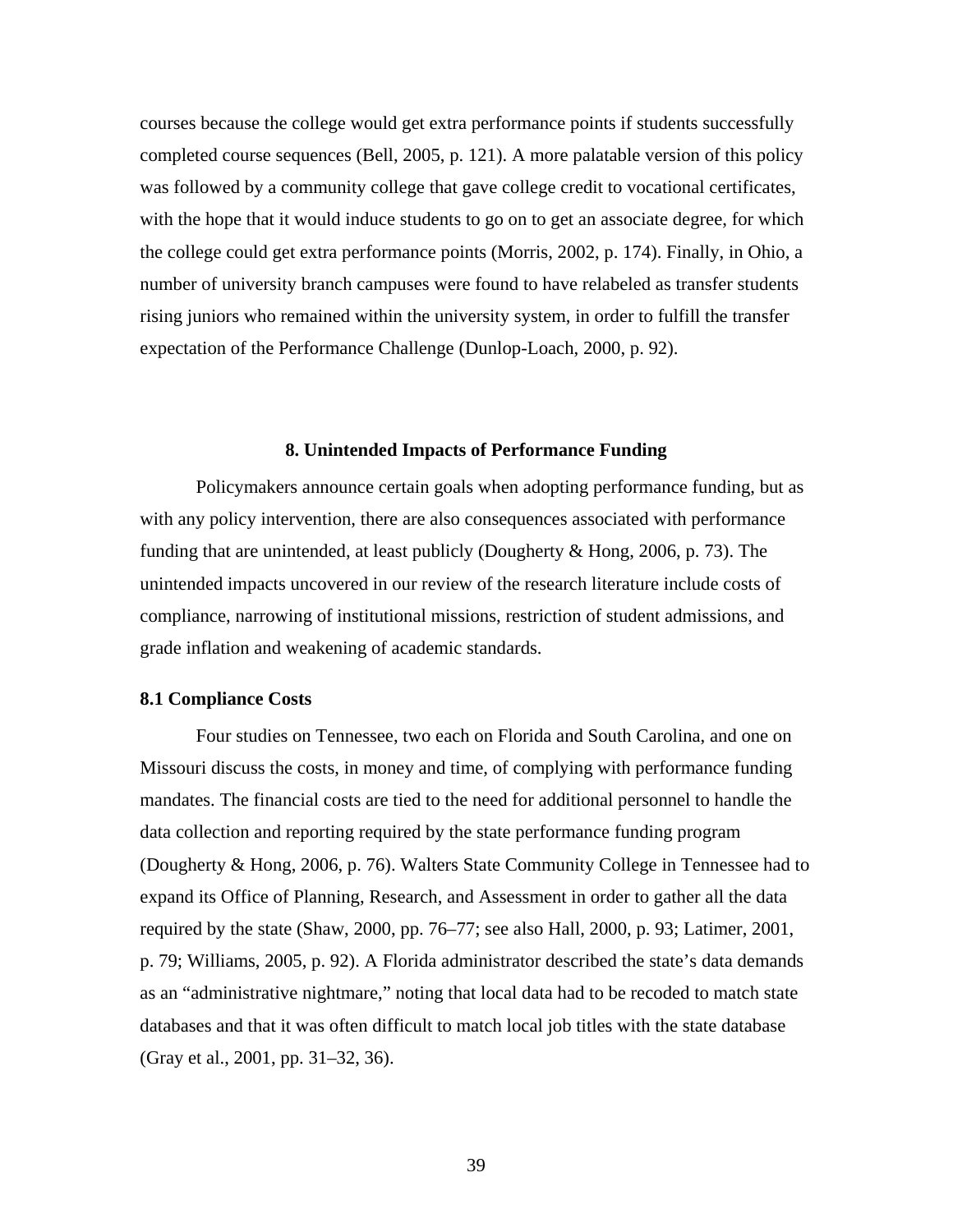A major hole in the available research on performance funding is the lack of good studies on the cost to institutions of meeting state demands for performance data, developing effective organizational learning capacity, mounting initiatives to improve institutional performance, and evaluating the results of those initiatives. Better cost estimates would be very important to determining whether the costs to institutions of performance funding outweigh the fiscal benefits and therefore whether states need to make to concerted efforts to offset those costs if they wish performance funding to be welcomed by colleges.

#### **8.2 Narrowing of Institutional Missions**

 $\overline{a}$ 

 Two Florida studies, as well as single studies of North Carolina and Washington, discuss how performance funding can lead to a narrowing of institutional missions. Colleges may deemphasize missions that are not rewarded or only minimally rewarded by the performance funding program.

 One mission that may suffer is transfer education. In Washington, personnel at six of the 17 community colleges expressed concern that the state's Student Achievement Initiative might disadvantage institutions with a focus on academic transfer, since the initiative emphasized improvement in basic skills and developmental education and did not include an indicator for successful transfer (Jenkins et al., 2009, pp.  $36-37$ ).<sup>23</sup>

 Another mission that may suffer is general education (Dougherty & Hong, 2006, p. 76). Valencia Community College in Florida instituted a "60 hour rule," stating that programs could not exceed 60 credit hours. The hope was to speed up time-to-completion, but the side effect was to limit students' ability to take more electives and get a more general education (Bell, 2005, pp. 117–118). Furthermore, in Washington, some community college respondents felt that the Student Achievement Initiative might lead to a shift of focus and resources away from college-level coursework. A faculty member noted:

> How much do we fund developmental education at the community college, and when [do] you start transferring those resources into developmental education? Does that

 $23$  It could be argued, however, that the transfer function of the Washington community colleges was aided indirectly by the SAI performance indicator for completing college level mathematics.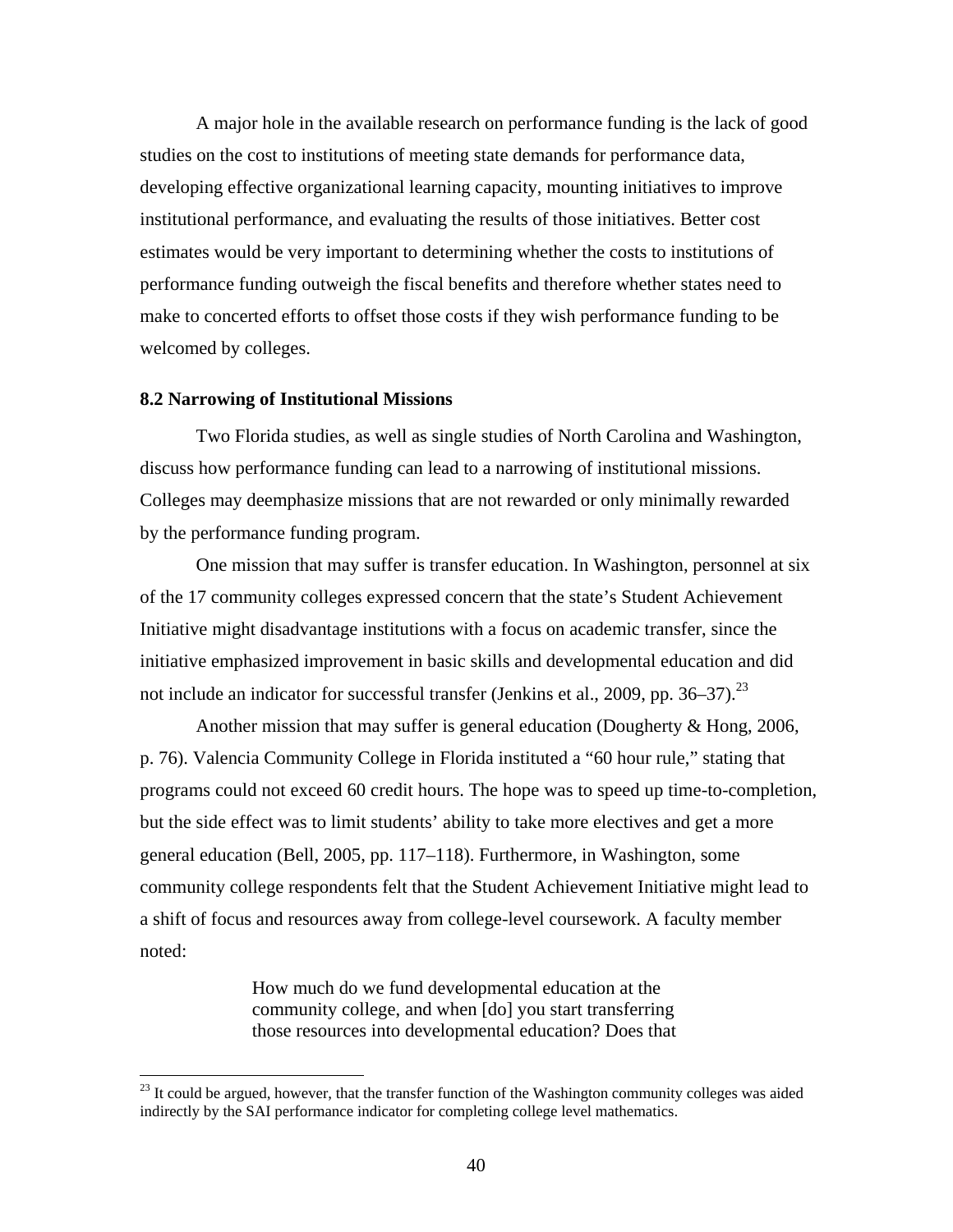mean we will be losing our calculus classes? Do you cut back on literature courses and offer more sections of developmental education? I mean, are we a college at that point? (As quoted in Jenkins et al., 2009, p. 36)

 Performance funding can also narrow the workforce training mission of community colleges. In Florida, because job placement points were awarded only for jobs with wages in excess of \$9 an hour, programs that led to jobs in fields with lower wages were terminated, even if those programs served local interests, like nurse-assistants or childcare providers (Bell, 2005, p. 102; Gray et al., 2001, p. 40).

#### **8.3 Grade Inflation and Weakening of Academic Standards**

 Three studies on Tennessee and one each on Florida and Washington discuss how performance funding leads to grade inflation and the weakening of academic standards. In Florida, several community colleges removed various obstacles to their students' degree completion. Often these obstacles were simply unnecessary hindrances, but the obstacle clearing could also result in the elimination of difficult, but important, intellectual requirements (Dougherty & Hong, 2006, pp. 73–74). There is also some evidence that colleges are being pushed by accountability demands for higher retention and graduation rates to pressure faculty to avoid giving failing grades. The president of the American Association of University Professors chapter at a Florida community college noted: "There's a lot of pressure to retain every single student no matter what it takes. … We have to report every conference we've had, the outcome, if the student wasn't retained, why, how many efforts were made" (as quoted in Dougherty & Hong, 2006, pp. 74–75). These faculty fears also crop up in the studies of Tennessee and Washington (Banta et al., 1996, p. 36; Freeman, 2000, p. 90; Jenkins et al., 2009, p. 39; Tanner, 2005, p. 84). In Washington, faculty and administrators at several community colleges raised the alarm that the Student Achievement Initiative might lead to pressure on instructors to lower their academic standards so that more students would pass courses and the colleges could gain more performance points (Jenkins et al., 2009, p. 39).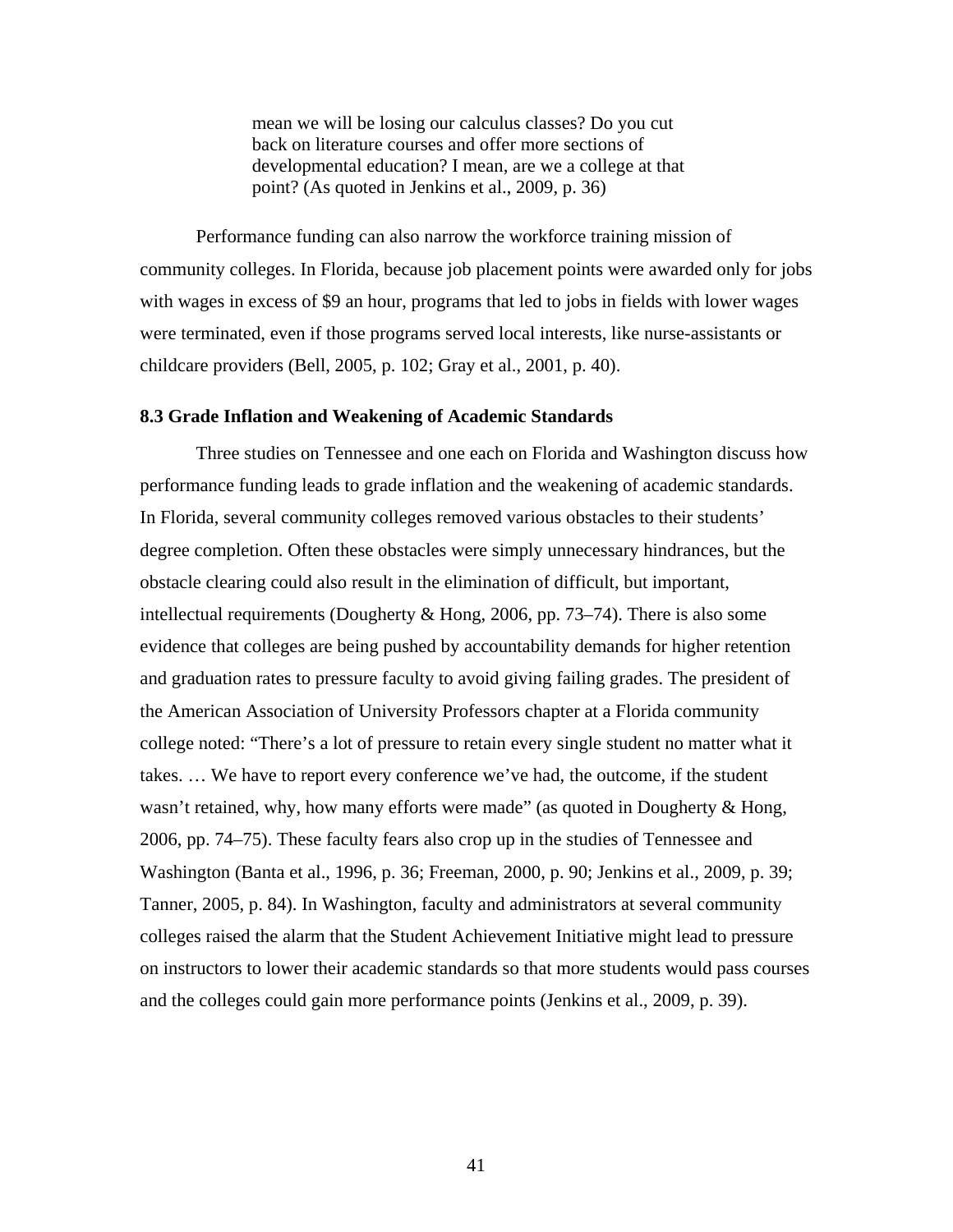## **8.4 Restriction of Student Admissions**

 Two studies on Florida and one on Missouri note how performance funding can lead colleges to restrict the admission of less prepared students in order to boost their retention and graduation rates, an example of what has been called "creaming." In Florida, a local community college official noted:

> There are people who may need to take a course in a program and we would not necessarily want to attract those people because you're going to be working for performance-based funding … in the health sciences, this is a major concern because it's not who you start with, it's who completes that matters. (As quoted in Dougherty & Hong, 2006, p. 75)

In fact, another study found that a Florida community college had restricted enrollments to maintain program quality. Moreover, that college had eliminated its Center for Disabilities because its completion and job placement rates did not justify the high cost of running the program (Bell, 2005, p. 146). $^{24}$ 

#### **8.5 Diminished Faculty Voice in Academic Governance**

 $\overline{a}$ 

 The low faculty awareness of performance funding that we discussed above also carries an important publicly unintended impact: a diminished faculty voice in academic governance. If faculty members are often unaware of the extent and content of performance funding, they are less able to shape how colleges respond to it. This not only undercuts the role of faculty in the shared governance of institutions but also increases the possibility that the performance funding programs may be designed and implemented in ways that are less effective and could produce unintended impacts due to a lack of awareness of the particulars of instruction and administrative practice that faculty and midlevel administrators are privy to.

 Now and again the studies we reviewed included reports of some faculty unhappiness with the relatively peripheral role faculty played. For example, a faculty

 $24$  For community colleges, becoming more selective in student intake is more difficult to do—practically and ideologically—than it is for four-year colleges, but it is by no means impossible. Community colleges can downplay outreach efforts to high schools that have higher numbers of disadvantaged students. They can also cut back on their offerings of English as a Second Language or developmental education or adult basic education.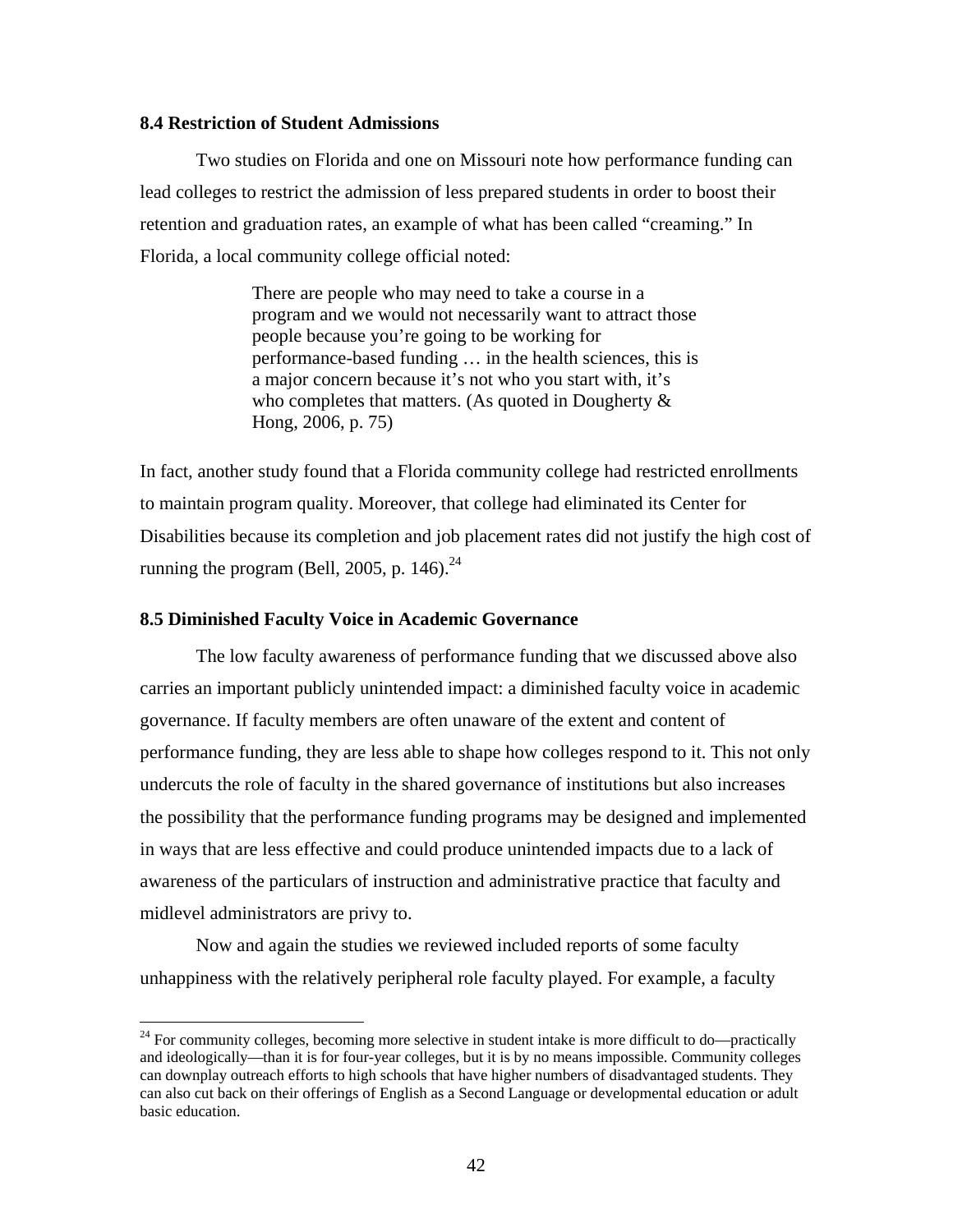member at Tennessee Technological University argued: "To be expedient, they [upper administration] sometimes do certain things (e.g., set achievement goals) without what I would consider appropriate discussion or consultation" (as quoted in Lorber, 2001, p. 78). More pointedly, a faculty leader at Volunteer State Community College observed:

> When [an executive administrator] first came to campus ... I was chairing a committee on faculty workload at that time. … He said, you do not need to worry about performance funding. … I think that sometimes there is that sort of attitude on this campus. We will let the faculty do their thing and the other group of administration will make the decisions. (As quoted in Freeman, 2000, p. 84)

Unfortunately, the studies we reviewed did not explore to any great degree the impact of performance funding on institutional governance and the relative power of faculty and administrators. This is a topic that deserves more study.

#### **9. Summary and Conclusions**

## **9.1 Main Findings**

 The studies reviewed suggest that tying funding to outputs has the ability to modify institutional behavior. They provide evidence that performance funding does have immediate impacts on colleges in the form of changes in funding, greater awareness of state priorities and of their own institutional performance, and increased status competition among institutions. Furthermore, there is evidence that performance funding does lead to intermediate changes in the form of greater use of data in institutional planning and policymaking and changes in academic and student service policies and practices intended to improve student outcomes.

 At the same time, the research literature does not provide firm evidence that performance funding significantly increases rates of remedial completion, retention, and graduation. When these claims are made, they are not based on solid data that control for other possible causes of changes in student outcomes beyond performance funding. In fact, the few multivariate quantitative analyses of the impacts of performance funding on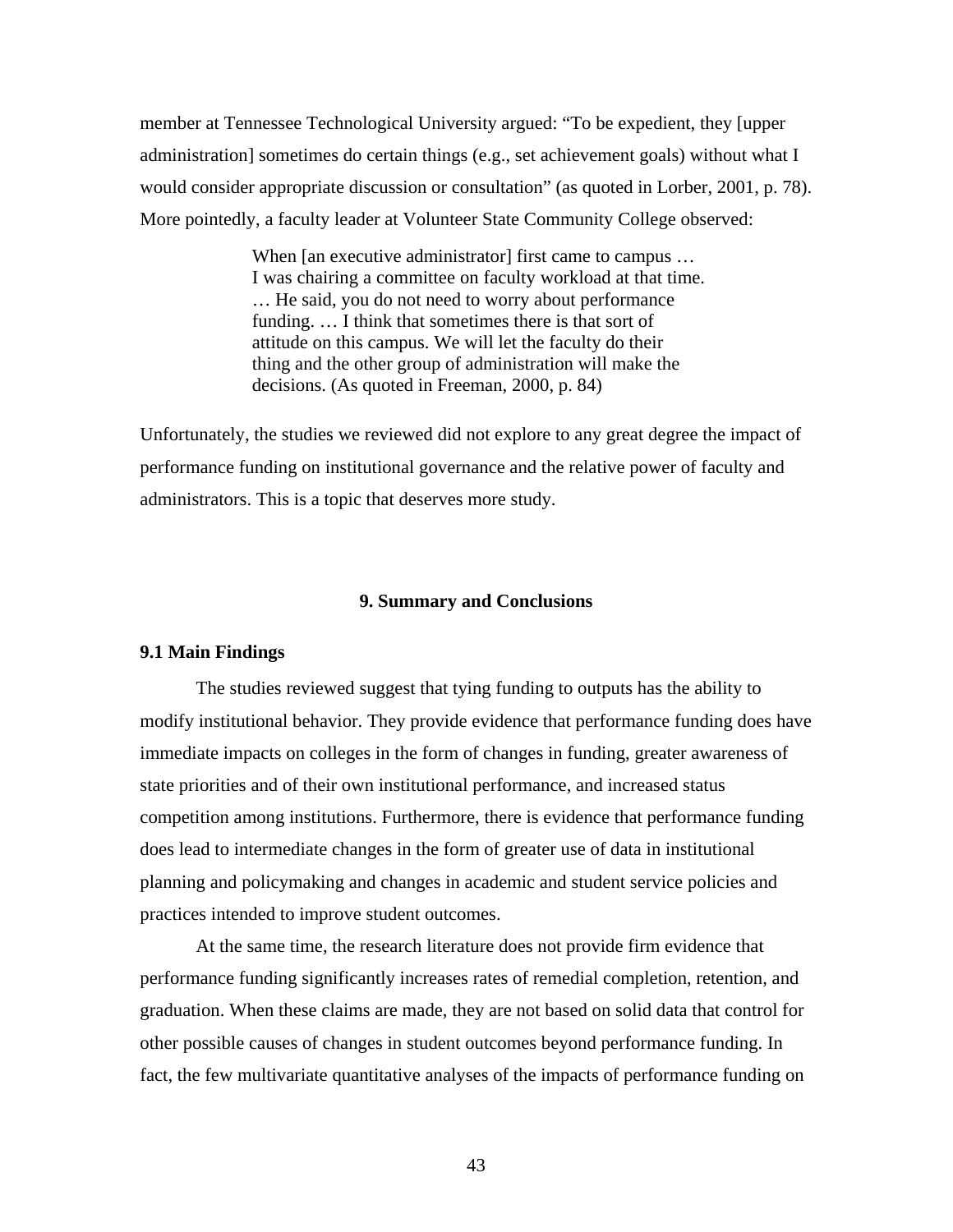institutional retention and graduation rates uniformly fail to find statistically significant positive impacts.

 The research literature on state performance funding documents many different obstacles to its effective functioning. Among them are inappropriate measures of institutional performance, performance funding that lags behind enrollment growth, shortfalls in regular state funding for higher education, the early demise of many performance funding programs, uneven knowledge about performance funding within institutions, inequality of institutional capacity, and institutional resistance and gaming of the performance funding system.

 The research literature also documents various unintended impacts of performance funding. They include costs of compliance, narrowing of institutional missions, grade inflation and lowering of academic standards, restrictions on student admissions, and diminished faculty voice in academic governance.

#### **9.2 Limitations of the Research Literature and How to Address Them**

 The research literature on the impacts of performance funding is instructive in many ways but it is also marked by several limitations. First, there are too few studies that examine the impacts of performance funding using multivariate quantitative methodologies (Fryar, 2011; Rabovsky, 2011; Sanford & Hunter, 2011; Shin, 2010; and Volkwein & Tandberg, 2008), and the quantitative studies that are available do have a number of limitations. All examine the impacts on student outcomes at four-year institutions, leaving out community colleges.<sup>25</sup> In addition, the independent variable for performance funding presence typically only measures whether or not a state has had a performance funding program.<sup>26</sup> However, it is important to also take into account various features of the performance funding program that may make a difference: how

 $25$  If these studies were to include community colleges, it would be important that quantitative studies include as a dependent variable a measure of graduation and transfer combined, in order not to penalize community colleges that have many students who successfully transfer but who do so without an associates degree.

<sup>&</sup>lt;sup>26</sup> This alone is not easy to determine. Surveys confront the fact that state officials not infrequently disagree in their understanding of what performance funding is and whether their state has it. As a result, a respondent to a survey may claim that their state does have performance funding, but this claim may not be validated by an investigation of the documentary record and interviews with other actors in the state. Moreover, some states have enacted performance funding and then later suspended funding for it, but still hold that performance funding remains in place.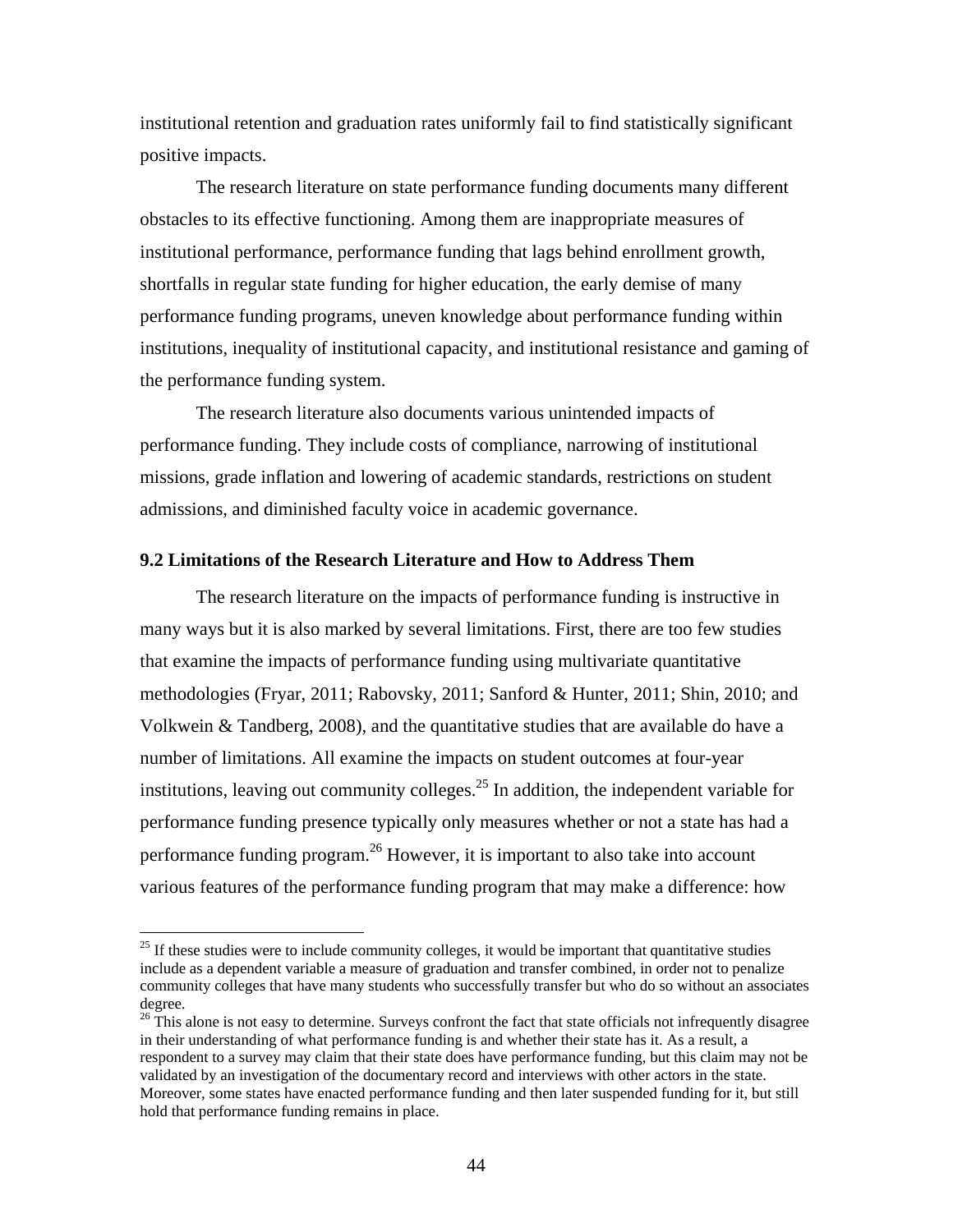long has the program been in place; what proportion of state appropriations for higher education has it accounted for (which often varies over time); how is the performance funding allocated across various outcome measures (which again typically varies over time); and whether performance funding has been flanked by other state performance accountability programs (such as performance reporting and performance budgeting) that may amplify or dissipate its impact.<sup>27</sup> Finally, the studies could use more control variables. It is important to include a wide range of both institutional and state characteristics variables. In the case of institutional variables, it would be important to control for institutional size (enrollments), student composition (socioeconomic status, race/ethnicity, gender, and part-time or full-time status), institutional selectivity, institutional mission (e.g., Carnegie classification), revenues from tuition, expenditures per FTE, expenditures for instruction, academic support, and administration, percentage of the faculty that is part time, and the degree to which the institution is residential. With regard to state characteristics, it would be important to control for private sector enrollments, state per capita appropriations for higher education and for other than higher education, state aid as a proportion of state appropriations for higher education, state spending on need based aid, and region of the country, among other variables.<sup>28</sup>

 Second, the research literature on performance funding is restricted in the forms of performance funding it analyzes. It is focused on the traditional forms performance funding has taken: allocating funds that are in addition to regular state funding for higher education on the basis of indicators such as rates of retention, graduation, and job placement (performance funding 1.0). There is a great need for studies that examine newer forms of performance funding, or what has been dubbed PF 2.0: programs that use intermediate measures (such as passing gatekeeper courses or reaching certain credit thresholds) and, even further, embed performance indicators in the basic state funding

 $^{27}$  The Shin (2010) study does take into account some of these variable features of performance funding programs. An interesting possibility that should be pursued by further quantitative studies is whether the joint impact of having both performance funding and performance budgeting operating together is significantly greater than having one or the other alone (see Shin & Milton, 2004).

<sup>&</sup>lt;sup>28</sup> All of these factors have been found to be statistically significant predictors of institutional graduation rates in one or another study of the impact of performance funding (Fryar, 2011; Sanford & Hunter, 2011; Shin, 2010; Volkwein & Tandberg, 2008) or in other studies examining predictors of graduation from community colleges or four-year colleges (Calcagno, Bailey, Jenkins, Kienzl, & Leinbach, 2008; Scott, Bailey, & Kienzl, 2006; Titus, 2006).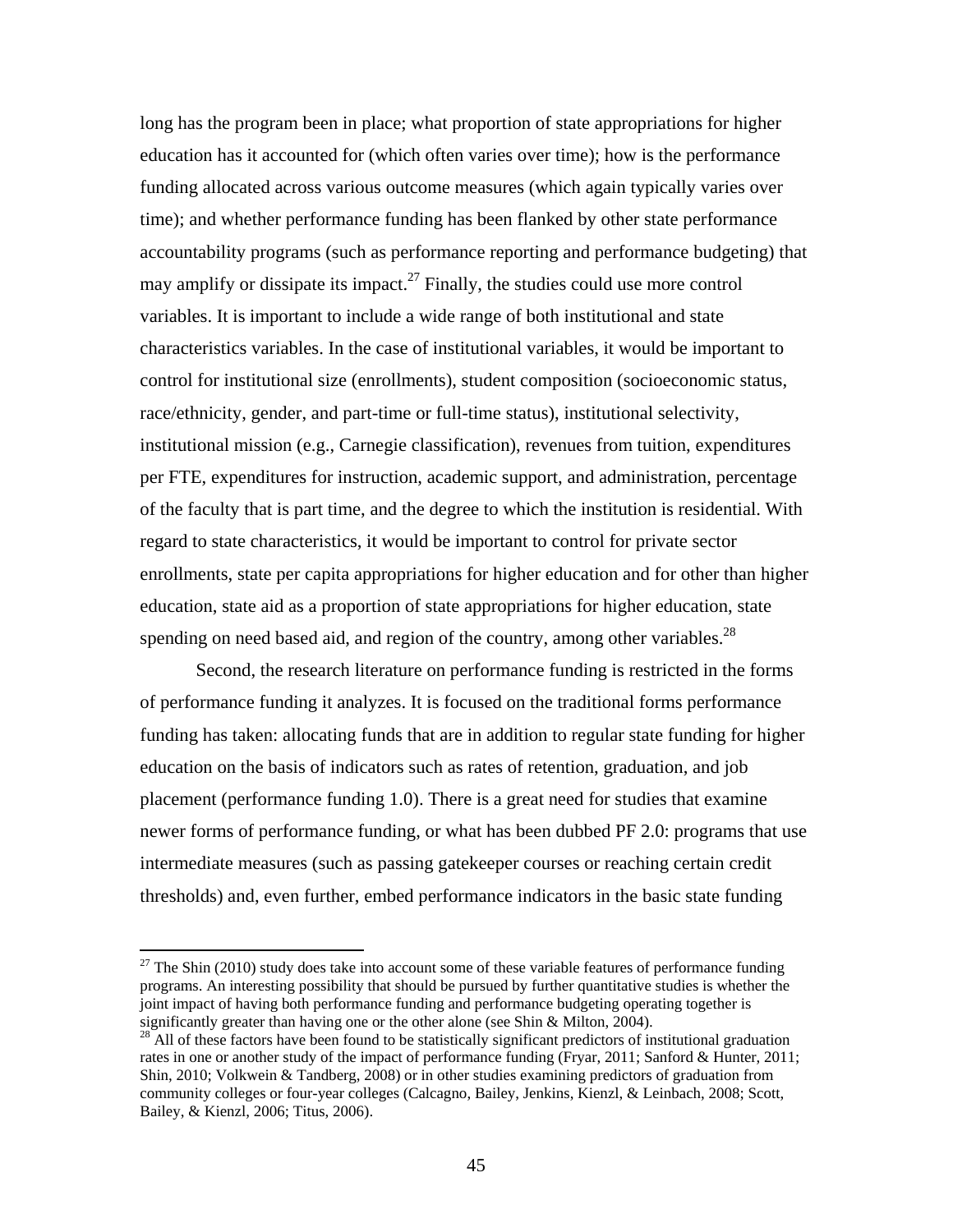formula itself rather than having performance funding be a bonus. The recently developed performance funding programs in Ohio and Tennessee (as well as the Student Achievement Initiative in Washington) are notable examples of these new forms of performance funding that need to be carefully studied. In the case of Tennessee and Ohio, the fact that they have dispensed with enrollment-based funding for four-year colleges and (in Tennessee) the two-year colleges as well marks a sharp departure in the history of funding for higher education.<sup>29</sup>

 Third, the qualitative research literature on performance funding is restricted in the scope of the state contexts it examines. It is unusual to have studies that examine more than one state at a time, allowing analysis of the impact on institutional and student outcomes of state differences in the design and implementation of performance funding, the structure, governance, and missions of the higher education system, and the nature of the social, economic, and political systems.

 Fourth, the qualitative research literature is also restricted in the scope of institutional contexts it examines. Many qualitative studies investigate just one institution or, occasionally, a number of institutions of the same type, such as community colleges. It is rare to find studies that sample across different kinds of institutions, such as flagship state universities, regional public universities of different types, and community colleges of different types. As a result, there is little opportunity to determine how the implementation and impacts of performance funding differ across institutional types.

 Finally, the existing qualitative studies too often do not triangulate their data or do not do it carefully enough. There is too much reliance on simple self-reports, often from a rather limited number of interviewees within any given institution. As a result, it is often hard to gauge how well they are really capturing the true dimensions of institutional responses to performance funding. The self-reports rarely carry any clear metrics to allow accurate gauging of the breadth and depth of institutional responses to performance funding. Moreover, most studies make little effort to cross-check the accuracy of interviewee responses against institutional and state documentary data.

<sup>&</sup>lt;sup>29</sup> Kevin Dougherty is leading a study, with support from Lumina Foundation, examining the impacts of the new PF 2.0 programs in Ohio and Tennessee on various kinds of colleges. For a description of the project, go to http://ccrc.tc.columbia.edu/Collection.asp?cid=74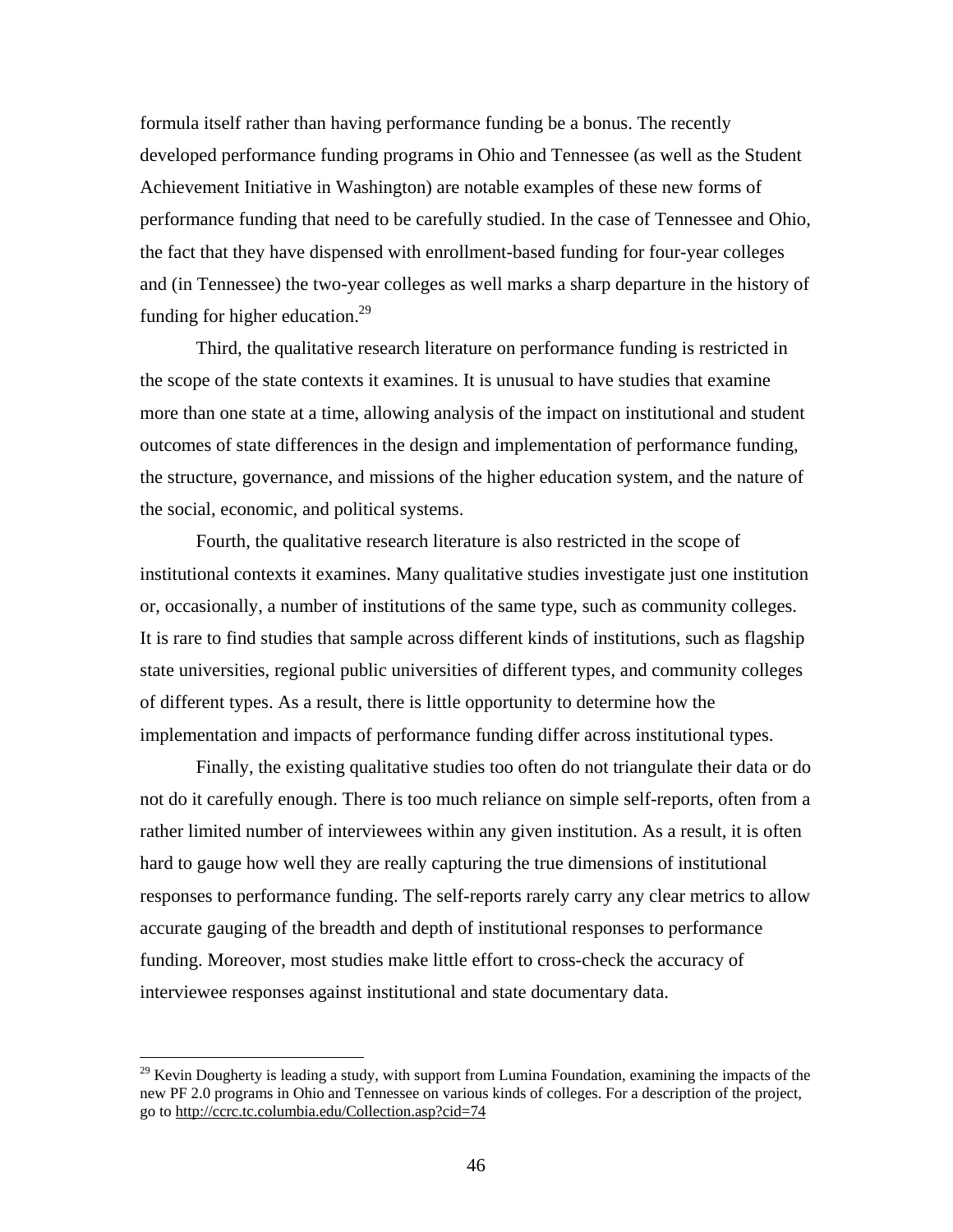## **9.3 Conclusions About the Ultimate Impacts of Performance Funding**

 The absence of findings that performance funding does produce significant improvements in student outcomes should not lead us to dismiss it. The multivariate studies mentioned above are still too few in number to reach definitive conclusions. Moreover, they apply to the traditional form of performance funding (what has been dubbed performance funding 1.0), involving small bonuses to base state funding for higher education. They do not apply to new forms (performance funding 2.0) that embed performance indicators in the base state funding formula and involve much more money. Those new forms may have significant impacts, if only because they involve considerably greater funds. Finally, there are a host of obstacles to performance funding that, if removed, might greatly improve its effectiveness.

 In the next section, we address how those obstacles might be reduced and perhaps even eliminated. We also address the key issue of how to reduce the possibly quite significant unintended impacts of performance funding. If these unintended impacts were to become quite sizable, particularly under a more forceful performance funding regime, they would call into question the worth of performance funding as an educational policy.

#### **9.4 Ways to Address the Problems of Performance Funding**

 $\overline{a}$ 

 Despite the limitations of the research literature reviewed above, the research clearly indicates that existing performance funding programs encounter sizable obstacles to success and produce significant unintended impacts on students and colleges. We thus need to know much more about how widespread those problems are, how they arise, and what is being done to solve them.<sup>30</sup> In the meantime, however, many states are currently considering performance funding, and they need advice now on how best to combat the obstacles encountered and unintended impacts produced by performance funding programs.

<sup>&</sup>lt;sup>30</sup> These topics are the subject of the research study mentioned in the previous footnote. The study is examining the implementation and impacts (intended and unintended) and obstacles to effectiveness of performance funding programs in three states (Florida, Ohio, and Tennessee). Within each state, different kinds of institutions will be examined, including research universities, other kinds of state four-year colleges, and community colleges.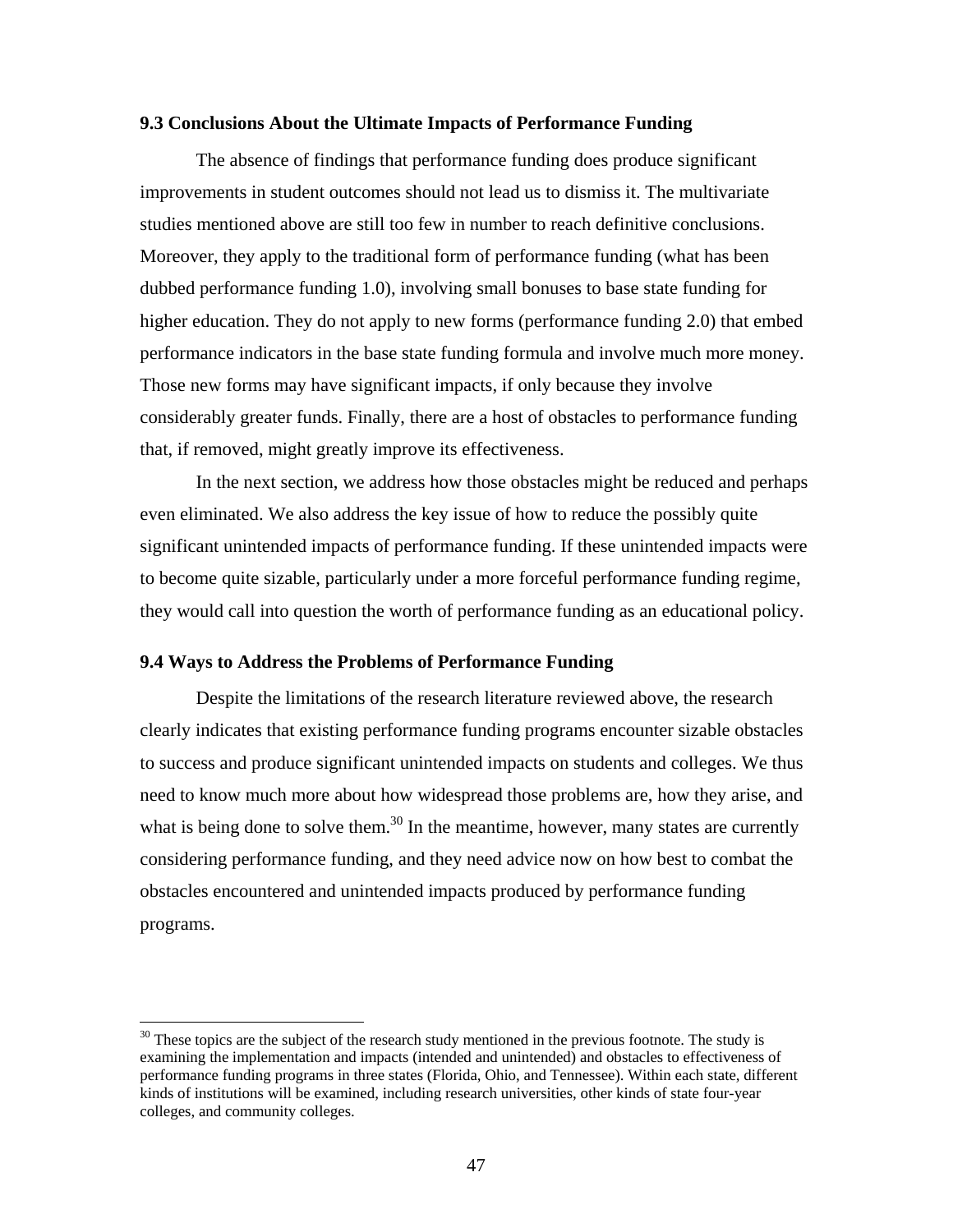**Reducing obstacles to performance funding effectiveness.** In order to reduce these obstacles, performance funding programs need to utilize better performance indicators and measures, provide more performance funding and insulate it better from the state revenue cycle, improve organizational capacity, and combat institutional resistance and gaming.

*Improving indicators and measures.* States can address the criticism that performance funding systems often use indicators that do not accurately gauge the actual successes of colleges by using different measures of existing ones and adding other indicators of success. In the case of retention and graduation, graduation measures for community colleges should be broken down by whether or not students do intend to get a degree, a predisposition that could be determined by whether students have attempted a certain minimum number of credits within their first year of college (Bailey, 2011; Claggett, 2011; Committee on Measures of Student Success, 2011; Offenstein & Shulock,  $2010$ .<sup>31</sup>

In addition, community college graduation measures should be coupled with transfer measures. Given how many students transfer from a community college to a four-year college without first getting a community college degree, performance funding programs should include indicators of successful transfer and pair them with measures of graduation (Claggett, 2011; Committee on Measures of Student Success, 2011; Dougherty & Hong, 2006; Jobs for the Future, 2008).<sup>32</sup>

Another key consideration in producing data that fairly represent community college outputs is extending the time frame for tracking outcomes for students. Many students attend community colleges part time or have to begin by taking noncredit remedial courses and therefore do not complete a degree or demonstrate other successful outcomes within the three years mandated by the federal Graduation Rate Survey. When

 $31$  For example, student intention to get a degree could be determined by whether students exhibit a combination of having taken more than six credits in the first year and enrolled within the first two years in a course (such as college math or English), a combination that is usually exhibited only by degree-seeking students (Offenstein & Shulock, 2010).

 $32$  This has also been recommended by the Committee on Measures of Student Success appointed by Secretary of Education Arne Duncan (Committee on Measures of Student Success, 2011; Nelson, 2011). In order to capture all transfer students, researchers recommend that the National Student Clearinghouse be used, rather than relying just on reports from in-state public four-year colleges and universities (Bailey, 2011; Offenstein & Shulock, 2010).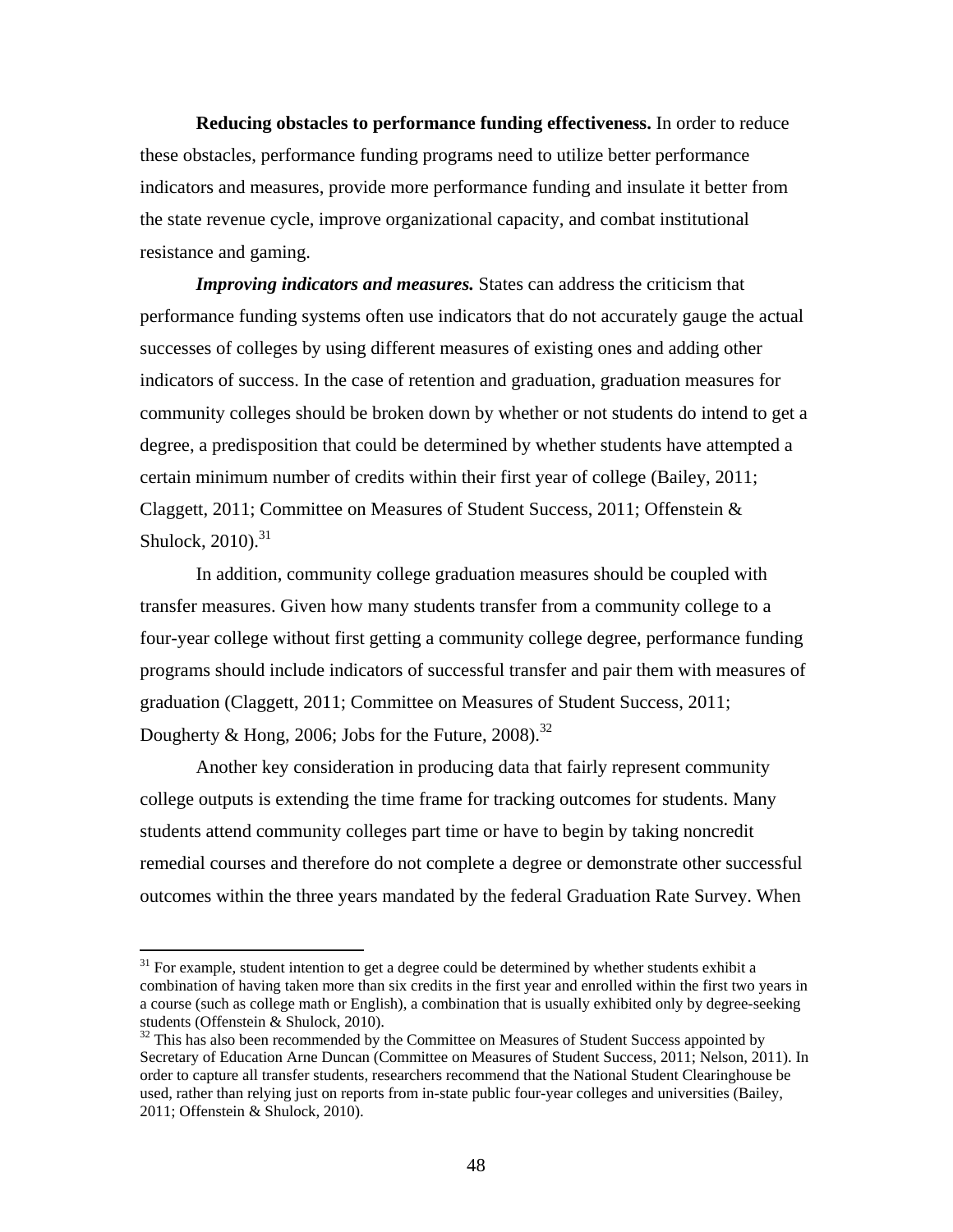students are instead followed up six years after entry, completion rates go up sharply (Calcagno, Bailey, Jenkins, & Leinbach, 2008; Jobs for the Future, 2008; Offenstein & Shulock,  $2010$ .  $33$ 

 The difficulties of some colleges—particularly those in rural areas—in meeting demands for job placement in well-paying jobs can be addressed by performance funding programs that acknowledge local labor market differences. Corrections for geographical and temporal differences in labor market conditions should be built explicitly into job and wage placement measures.

 Similarly, corrections are needed to address the many colleges—particularly community colleges—that are open access institutions designed to enroll disadvantaged students who are less likely to persist and graduate. Without such corrections, colleges that enroll many disadvantaged students or students with weak degree aspirations will be penalized for enrolling such students.<sup>34</sup> We will return to this point below.

*Providing more performance funding.* The small size of most performance funding programs and the lack of significant impacts on ultimate outcomes argues for increasing the proportion of state funding that is premised on performance outcomes. However, there is no clear evidence on the optimal level of funding. The fact that even Tennessee's program, with nearly 5% of state funding being based on performance, appears not to have had significant impacts on graduation and retention rates (Sanford  $\&$ Hunter, 2011) argues that the percentage has to be even higher, perhaps much higher. However, this inference has to be balanced with awareness that programs that allocate much higher proportions of state funding on the basis of performance indicators may engender a powerful backlash or produce significant unintended impacts.

<sup>&</sup>lt;sup>33</sup> At the same time, it is not certain that longer follow-ups will produce a radically different picture of which institutions are doing better and which worse. It may be that the colleges with the best outcomes when students are followed up three years later will also be at the head of the pack when the follow-up is after six years.

<sup>&</sup>lt;sup>34</sup> However, we should not assume that most community college entrants do not want a degree. The 1996 Beginning Postsecondary Student survey found that 90% of first-time community college entrants wanted at least a certificate, with 63% wanting at least a baccalaureate degree (Hoachlander, Sikora, & Horn, 2003, pp. 10–11). Even if this were not the case, community colleges should still have as one of their central missions strengthening the aspirations of less advantaged students. Redesigned retention and graduation measures must not let weak credential motivation on the part of many community college entrants become an excuse for tolerating high dropout rates. One way of preventing such a practice is to gradually increase retention and graduation targets from year to year, spurring colleges to "warm up" their students' aspirations.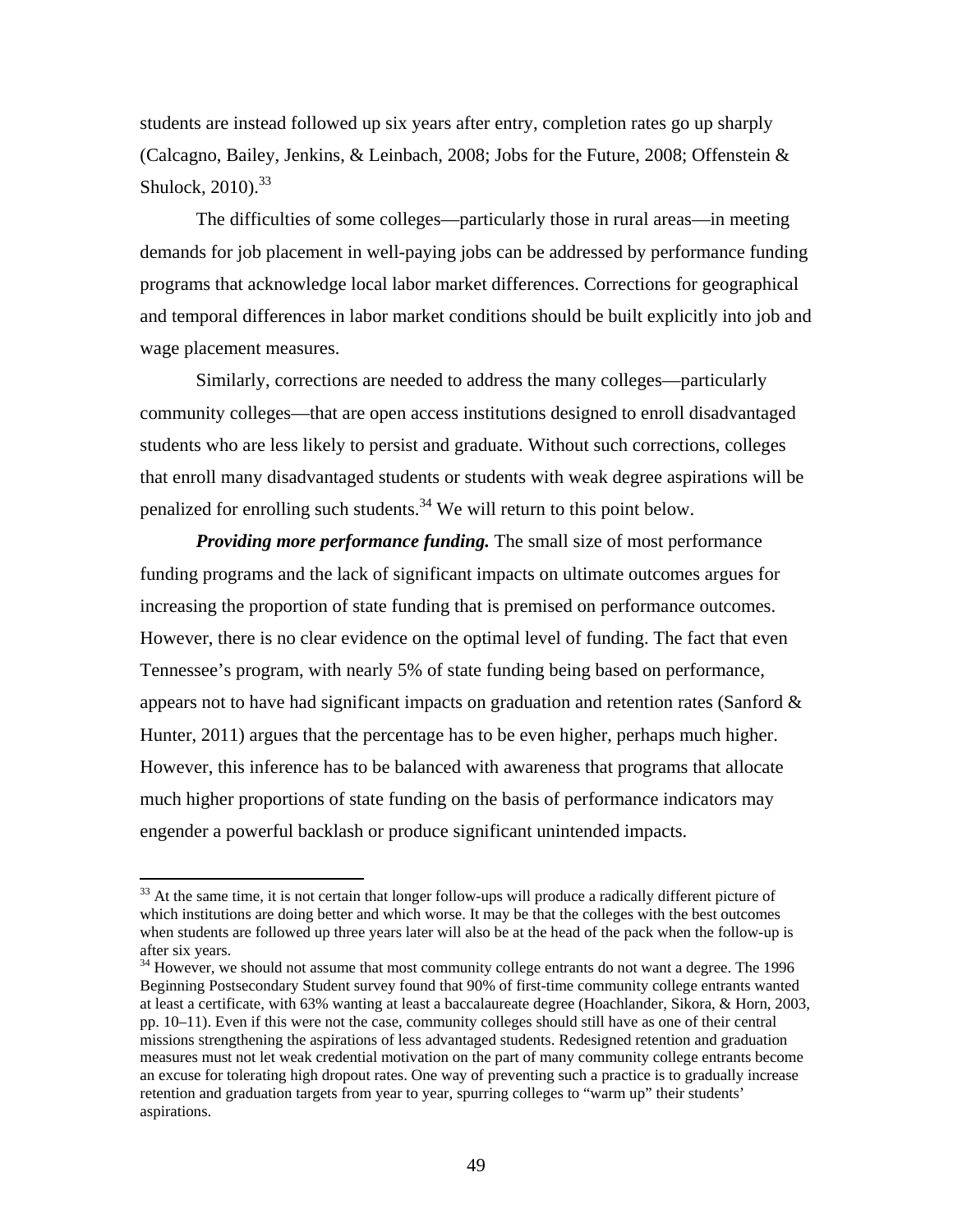State performance funding programs can address the frequent criticism that funding for those programs often fails to keep up with rising enrollments and improved performance by indexing state performance funding to both. However, this is not an easy task, given the instability of state revenues over time and the typical resort to cuts in higher education appropriations as a means of coping. This leads to our next point.

*Insulating performance funding from the state revenue cycle***.** In order to maintain relatively stable funding or even to survive, performance funding programs need to be insulated from the ups and downs of the state revenue cycle. This is hard if performance funding takes the form of a bonus on top of regular state funding of higher education. Hence, it has been proposed that states embed performance indicators in the base state funding formula for higher education, as has been done in Tennessee, Ohio, and Indiana and proposed in a number of other states (Snyder, 2011). In this case, performance funding will still drop if state funding for higher education declines, but it will be less subject to being eliminated because it will not take the form of a separate program that colleges will want to sacrifice first before enduring cuts to their regular, formula-based state funding (Dougherty et al., 2012).

*Improving institutional capacity***.** To help colleges that have fewer fiscal and human resources, state performance funding programs need to help them to improve their capacity to create a culture of inquiry and engage in systematic organizational learning (Argyris & Schön, 1996; Bensimon, 2005; Dowd & Tong, 2007; Jenkins, 2011; Kerrigan, 2010). At the very least, they will need funds to acquire new data management systems and train institutional research staff and faculty to do research. Moreover, resource-poor colleges need assistance in developing their capacity to devise solutions to performance problems. This entails providing technical assistance and creating opportunities for colleges to create communities of practice with colleges facing similar challenges (Dowd & Tong, 2007; Shulock & Jenkins, 2011). Otherwise, a performance funding program may create a vicious cycle in which resource-poor colleges generate poor performance, which leads to declining state aid, which in turn further weakens their institutional capacity.

 More generally, colleges need help becoming learning organizations. They need to become capable of continually monitoring their performance, identifying problems,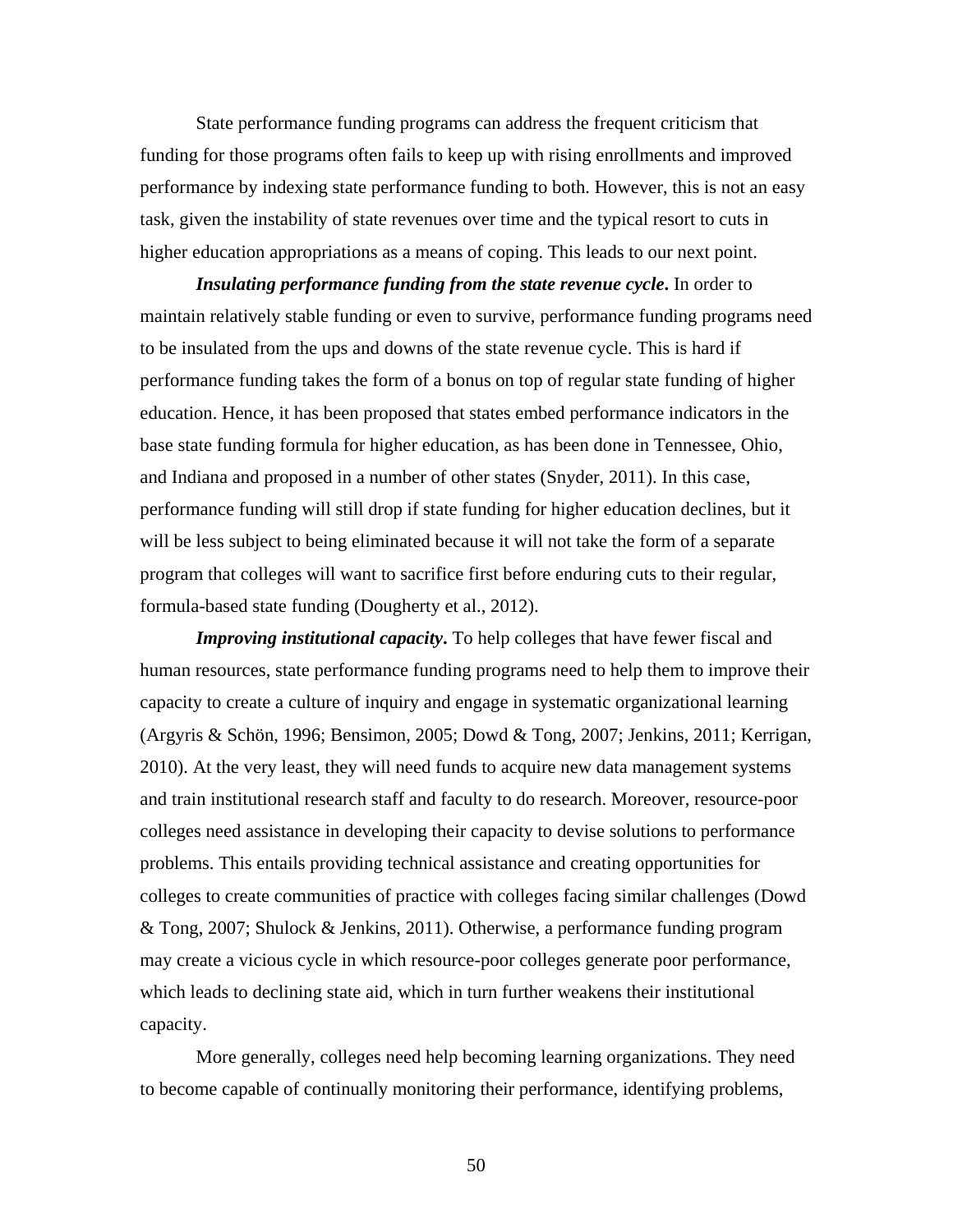devising strategies to resolve them, and evaluating how well those strategies work (Jenkins, 2011; Kerrigan, 2010). In this effort, there is much to be learned from the literature on organizational learning (Argyris & Schön, 1996; Huber, 1991; Lipshitz, Popper, & Friedman, 2002; Yorks & Marsick, 2000).

 In cases where states are newly adopting performance funding, colleges can be assisted in getting acclimated by emulating Washington State in providing for a "learning year." In such a year, colleges are informed of their performance results and assisted in developing responses to performance difficulties, but their performance does not yet affect their funding (Jenkins et al., 2009; Shulock & Jenkins, 2011, p. 13).

 *Lessening resistance and gaming***.** Finally, to reduce the incidence of institutional gaming of the performance funding system, states need to indicate what kinds of college efforts constitute valid responses to state performance funding demands and to inspect more carefully how colleges respond. However, it is important to keep in mind that one of the most important bulwarks to gaming the system is colleges' allegiance to the goals of performance funding to begin with. Fostering this allegiance requires bringing colleges into the design of the system so that they see it as embodying higher education ideals and professional input and not as a top-down intrusion into the body collegiate. The lack of a widespread faculty awareness of and perceived responsibility for performance funding can be remedied by keeping such funding separate from the general revenues of colleges. The funding could be assigned to a dedicated account and spent on projects clearly designed to further improve student outcomes. Faculty awareness and buy-in could be enhanced by encouraging projects that are faculty-initiated and -run (see Shulock & Jenkins, 2011 for how this occurred at some Washington State community colleges).<sup>35</sup>

**Reducing or eliminating unintended negative impacts.** Even if performance funding programs can be made more effective, the research also indicates that they produce a range of unintended impacts that need to be actively mitigated and even eliminated. Below are recommendations about how this could be done.

 $35$  The institutional resistance and gaming can also involve lowering academic standards. For solutions to this, see below.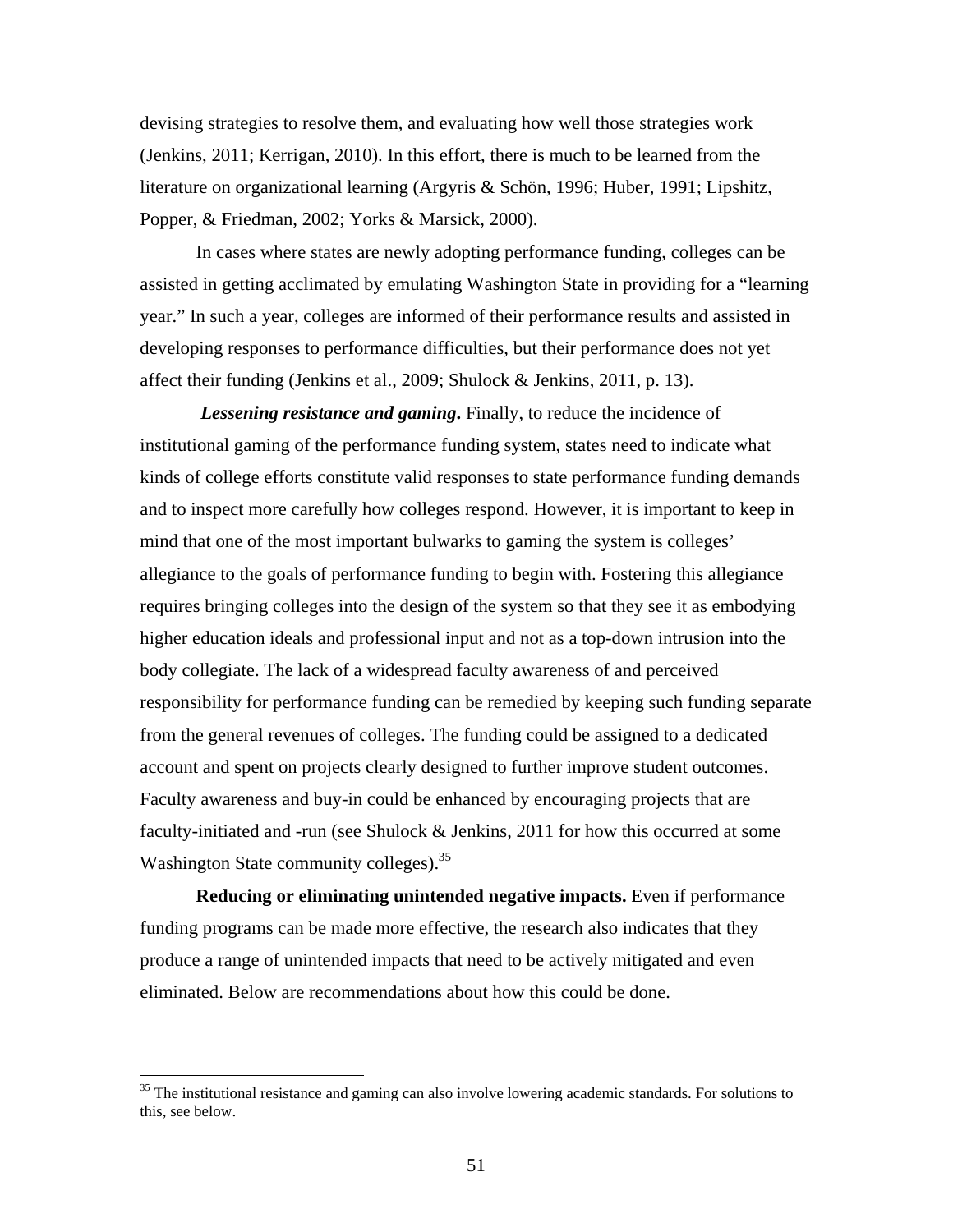*Lowering compliance costs***.** Compliance costs—particularly for underresourced colleges—can be met by providing dedicated funding to underwrite compliance efforts. Also, states need to be careful to try to minimize their data demands on colleges, relying as much as possible on data that the colleges are already collecting for other purposes (Dougherty et al., 2009).

*Combating narrowing of institutional mission***.** The danger of a narrowing of the colleges' missions can be combated by specifying indicators addressing all important missions. States should emulate Ohio, Tennessee, and Washington State by using success in remedial education as a performance indicator, at least for community colleges (Jenkins et al., 2009; Ohio Association of Community Colleges, 2010; Tennessee Higher Education Commission, 2011; Washington State Board for Community and Technical Colleges, 2007). Moreover, states need to also include measures pertaining to general education and continuing education, important community college missions that have been largely ignored by performance funding programs and thus face the danger of being neglected by institutional leaders.<sup>36</sup>

**Protecting academic standards.** The pressure on colleges to resort to grade inflation and lower standards in order to retain and graduate students is not easily relieved. However, states and colleges can carefully monitor degree requirements and course grade distributions to see if they have changed substantially after the advent of performance funding. Moreover, they can conduct anonymous surveys of faculty to see if they report substantial pressure to weaken academic requirements in order to keep up rates of retention, course completion, and graduation.<sup>37</sup> Finally, states can conduct learning assessments. While indicators for specific kinds of learning are important, consideration should also be given to general student learning (Dougherty et al., 2009).<sup>38</sup>

 $36$  This recommendation exists in some tension with the recommendation, also valid, that states should avoid having so many performance indicators that they overly fragment institutional attention (Shulock & Jenkins, 2011).

 $37$  Both kinds of data are being collected as part of the research study by Kevin Dougherty and colleagues on the impacts of performance funding on colleges (Dougherty, 2011).

<sup>&</sup>lt;sup>38</sup> Indicators of general learning provide colleges with an incentive to foster students' general education and avoid watering down curricular requirements or grading standards. The development of student learning indicators and measures should involve faculty in order to increase the probability of securing indicators and measures that are seen as legitimate and instructionally valid.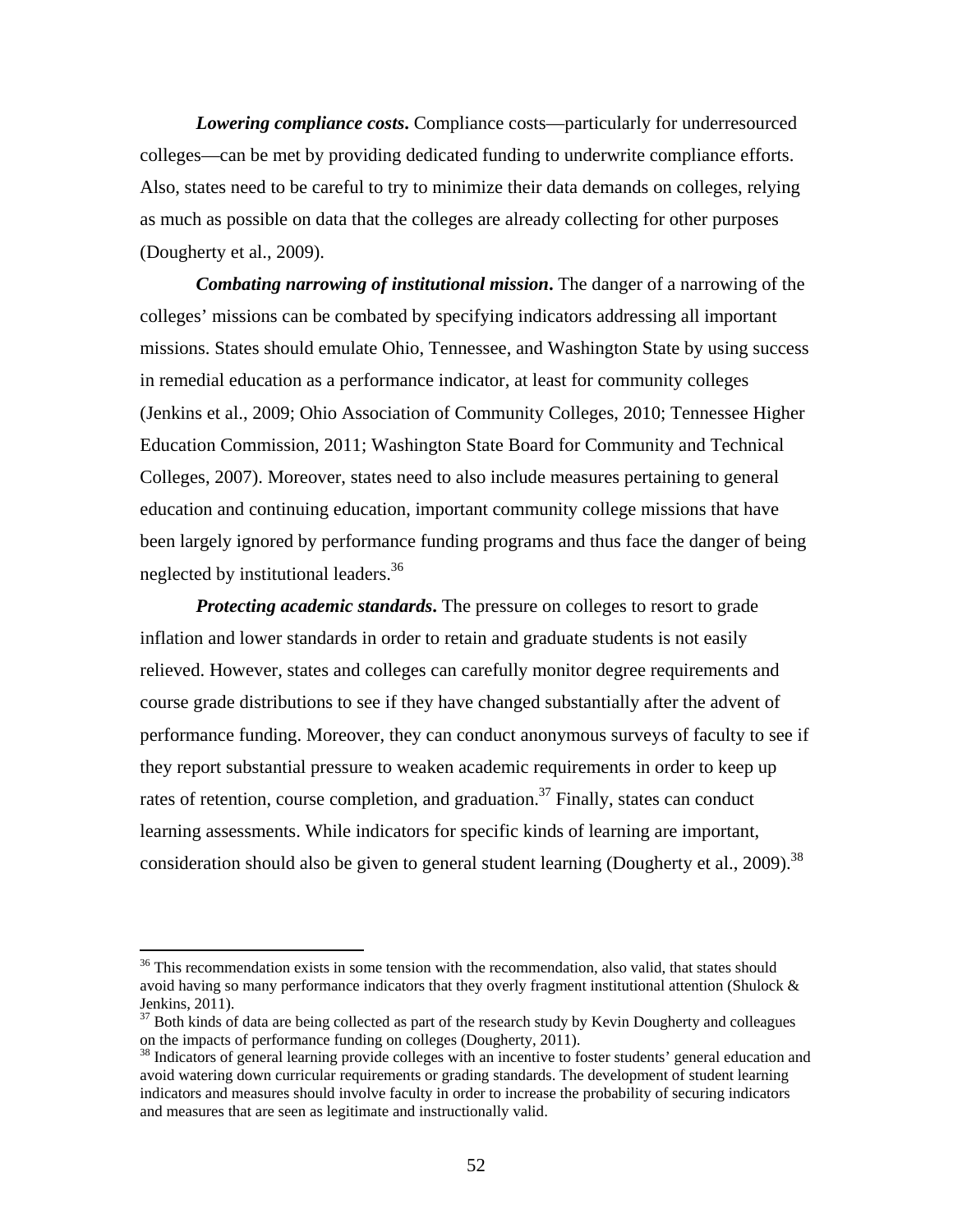*Avoiding disincentives to enrolling disadvantaged students***.** The temptation to improve institutional performance by reducing the admission of less prepared students (who are typically less advantaged socioeconomically) can be reduced by allowing performance targets to vary across colleges according to their student characteristics, by comparing colleges to peer colleges, or (as is done by the Student Achievement Initiative in Washington) by comparing a college's performance now to its performance in the past (Bailey, 2011; Shulock & Jenkins, 2011, p. 7; Zumeta, 2001, p. 187).<sup>39</sup>

 However, it is important to also consider direct incentives to colleges for admitting less advantaged students who are less likely to persist in and graduate from college, including low-income, minority, and older students (Dowd, 2003, pp. 109–116). For example, under the new performance funding program in Tennessee, institutions are eligible for a 40% bonus for credit and degree completion by low-income and adult students (Tennessee Higher Education Commission, 2011). Moreover, Ohio's new system of performance funding gives greater weight to completions by students at risk, defined initially in terms of being eligible for state need-based aid but with the prospect that other social background variables will be taken into account as well (Ohio Board of Regents, n.d.; Petrick, 2010).

**The importance of extensive consultation with institutions.** A prerequisite for many of the actions recommended above is extensive consultation with higher education institutions. Such consultation is important to securing optimal results from performance funding programs.40 College administrators and faculty can help identify performance indicators and measures and funding practices that may produce deceptive results or perverse impacts. They can also help identify what kinds of assistance colleges need in order to be able to make the kinds of intermediate institutional changes required to produce the ultimate performance outcomes state officials seek (Jenkins, 2011; Shulock & Jenkins,  $2011$ , pp. 13–14). But if nothing else, extensive consultation is important in protecting performance funding from being eliminated in periods of fiscal stress when

<sup>&</sup>lt;sup>39</sup> Regression analysis can be used to develop predicted performance targets for colleges based on their student composition. However, such a system carries the danger of enshrining already existing selective admissions practices on the part of colleges (see Bailey, 1988, for a study of this issue with regard to the Job Training Partnership Act).

<sup>&</sup>lt;sup>40</sup> See Coburn (2003), Coburn and Stein (2006), and Spillane, Reiser, and Reimer (2002) on the importance of faculty buy-in in the case of performance accountability regimes in K-12 schooling.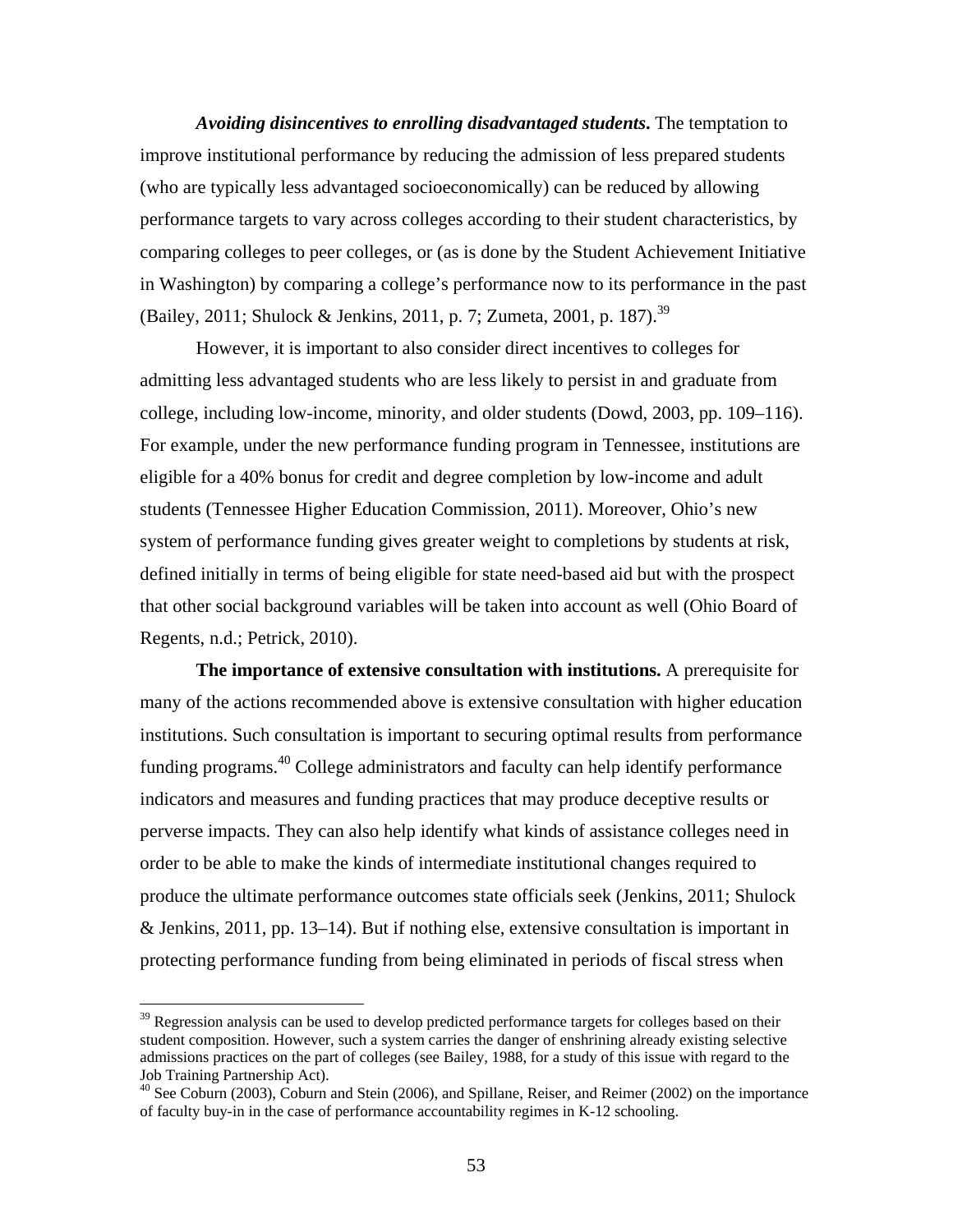institutional political support is important (Dougherty & Natow, 2009; Dougherty et al., 2012).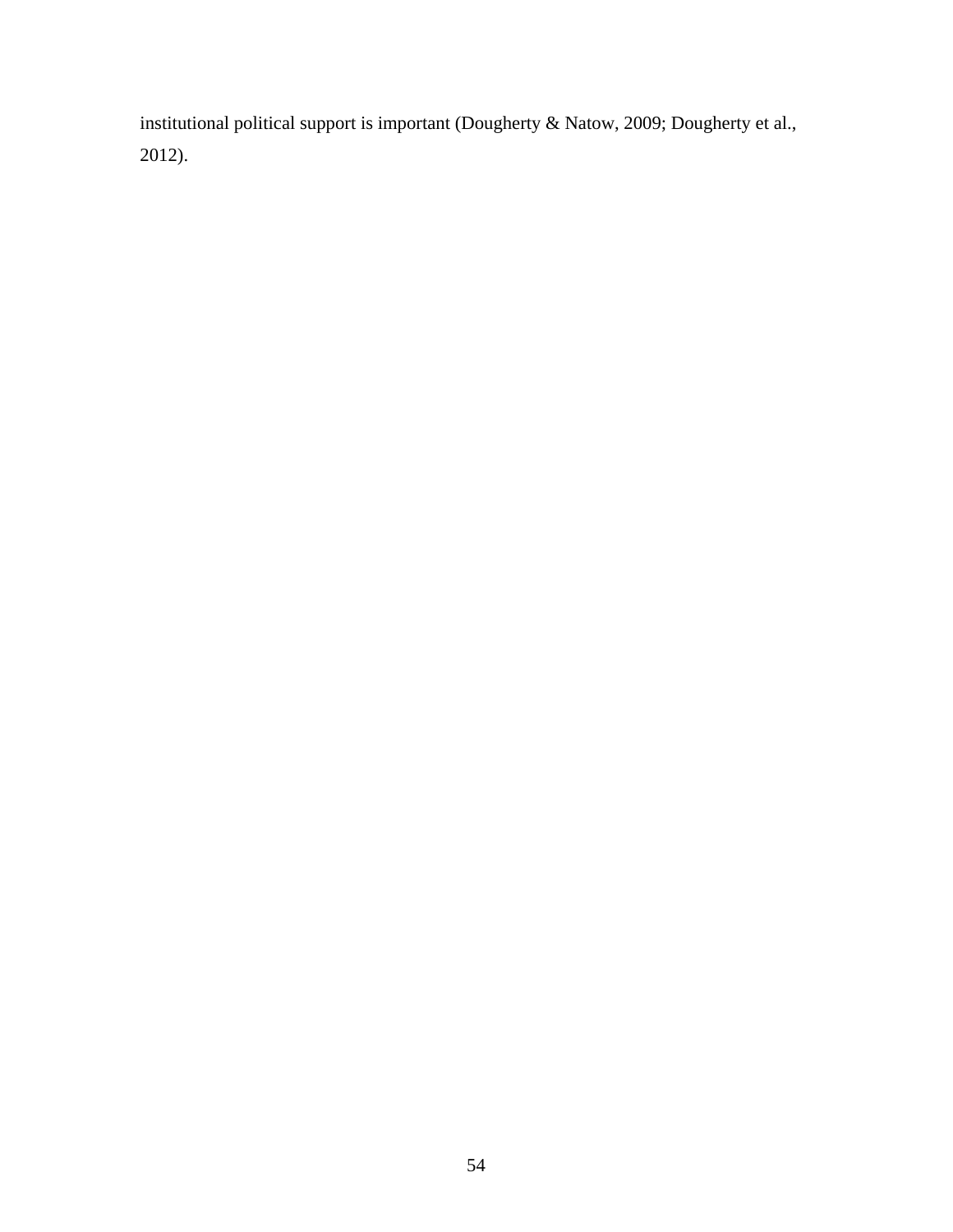### **References**

- Albright, B. N. (2009). *Tip sheet: Higher education performance funding 2.0* (Making Opportunity Affordable Initiative). Indianapolis, IN: Lumina Foundation. Retrieved from http://www.collegeproductivity.org/sites/default/files/resources/TipsheetonPerfor manceFunding.pdf
- Anderson, J. E. (2006). *Public policymaking: An introduction* (6<sup>th</sup> ed). Boston. MA: Houghton-Mifflin.
- Argyris, C., & Schön, D. A. (1996). *Organizational learning II: Theory, methods, and practice*. Reading, MA: Addison-Wesley.
- Bailey, T. (1988). Market forces and private sector processes in government policy: The Job Training Partnership Act. *Journal of Policy Analysis and Management, 7*(2), 300–315.
- Bailey, T. (2011, December 9). Developing input adjusted metrics for community college performance. Paper presented at the Context for Success Conference, HCM Strategists LLC, Washington DC.
- Bailey, T., Calcagno, J. C., Jenkins, D., Leinbach, T., & Kienzl, G. (2006). Is Student-Right-to-Know all you should know? An analysis of community college graduation rates. *Research in Higher Education, 47*(5), 491–519.
- Baldwin, C., Bensimon, E. M., Dowd, A. C., & Kleiman, L. (2011). Measuring student success. *New Directions for Community Colleges, 153*, 75–88.
- Banta, T. W. (Ed.). (1986). *Performance funding in higher education: A critical analysis of Tennessee's experience*. Boulder, CO: National Center for Higher Education Management Systems.
- Banta, T. W., & Fisher, H. S. (1984). Performance funding: Tennessee's experiment. *New Directions for Higher Education, 48*, 29–41.
- Banta, T. W., & Moffett, M. S. (1987). Performance funding in Tennessee: Stimulus for program improvement. In D. F. Halpern (Ed.), *Student outcomes assessment: What institutions stand to gain* (vol. 59). San Francisco, CA: Jossey-Bass.
- Banta, T. W., Rudolph, L. B., Van Dyke, J., & Fisher, H. S. (1996). Performance funding comes of age in Tennessee. *Journal of Higher Education, 67*(1), 23–45.
- Baxter, S., Brant, E., & Forster, J. (2008). *Linking learning, accountability, and performance* (Report to Tennessee Higher Education Commission). Nashville, TN: Vanderbilt University.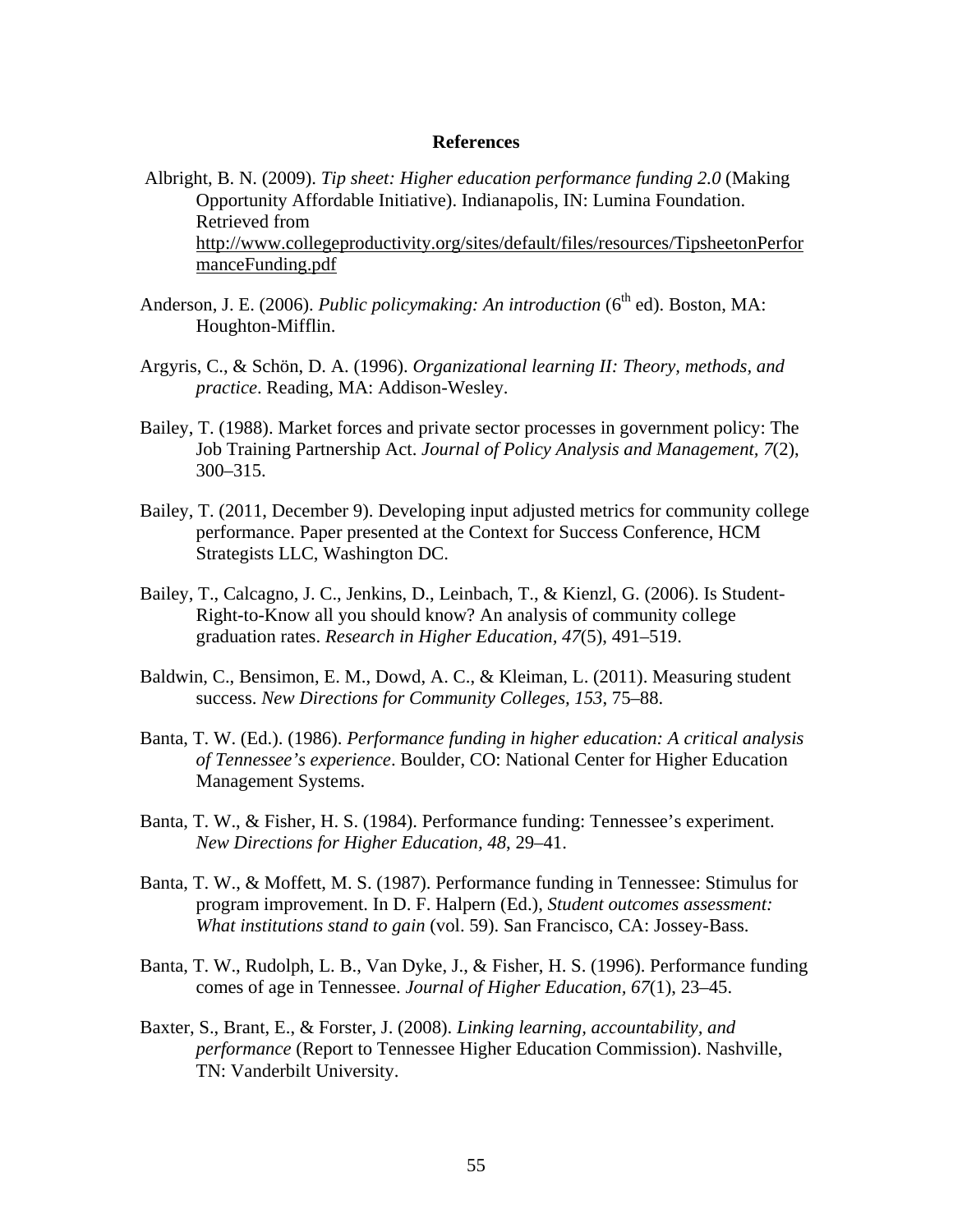- Bell, D. A. (2005). *Changing organizational stories: The effects of performance-based funding on three community colleges in Florida* (Doctoral dissertation). Available from ProQuest Dissertations and Theses database. (UMI No. AAT 3210509)
- Bensimon, E. M. (2005). Closing the achievement gap in higher education: An organizational learning perspective. *New Directions for Higher Education, 131*, 99–111.
- Bogue, E. G. (1980, March). *Recognizing and rewarding instructional performance with state fiscal policy.* Paper presented at the annual meeting of the Association for the Study of Higher Education, Washington, DC.
- Bogue, E. G. (2002). Twenty years of performance funding in Tennessee: A case study of policy intent and effectiveness. In J. C. Burke (Ed.), *Funding public colleges and universities for performance: Popularity, problems, and prospects* (pp. 85–105). Albany, NY: Rockefeller Institute Press.
- Bogue, E. G., & Johnson, B. D. (2010). Performance incentives and public college accountability in the United States: A quarter century policy audit. *Higher Education Management and Policy, 22*(2), 9–30.
- Burke, J. C. (Ed.). (2002). *Funding public colleges and universities for performance: Popularity, problems, and prospects*. Albany, NY: Rockefeller Institute Press.
- Burke, J. C., & Serban, A. (1998). State synopses of performance funding programs. *New Directions for Institutional Research, Spring*(97), 25–48.
- Calcagno, J. C., Bailey, T., Jenkins, D., Kienzl, G., & Leinbach, T. (2008). Community college success: What institutional characteristics make a difference? *Economics of Education Review*, *27*(6), 632–645.
- Callan, P. M. (2002). *Coping with recession: Public policy, economic downturns and higher education.* San Jose, CA: National Center for Public Policy and Higher Education.
- Claggett, C. A. (2011, October 10). Completion rates in context. *Inside Higher Ed*.
- Coburn, C. E. (2003). Rethinking scale: Moving beyond numbers to deep and lasting change. *Educational Researcher, 32*(6), 3–12.
- Coburn, C. E., & Stein, M. K. (2006). Communities of practice theory and the role of teacher professional community in policy implementation. In M. I. Honig (Ed.), *New directions in education policy implementation: Confronting complexity* (pp. 25–46). Albany, NY: State University of New York Press.
- Committee on Measures of Student Success. (2011). *Draft report.* Washington, DC: U.S. Department of Education.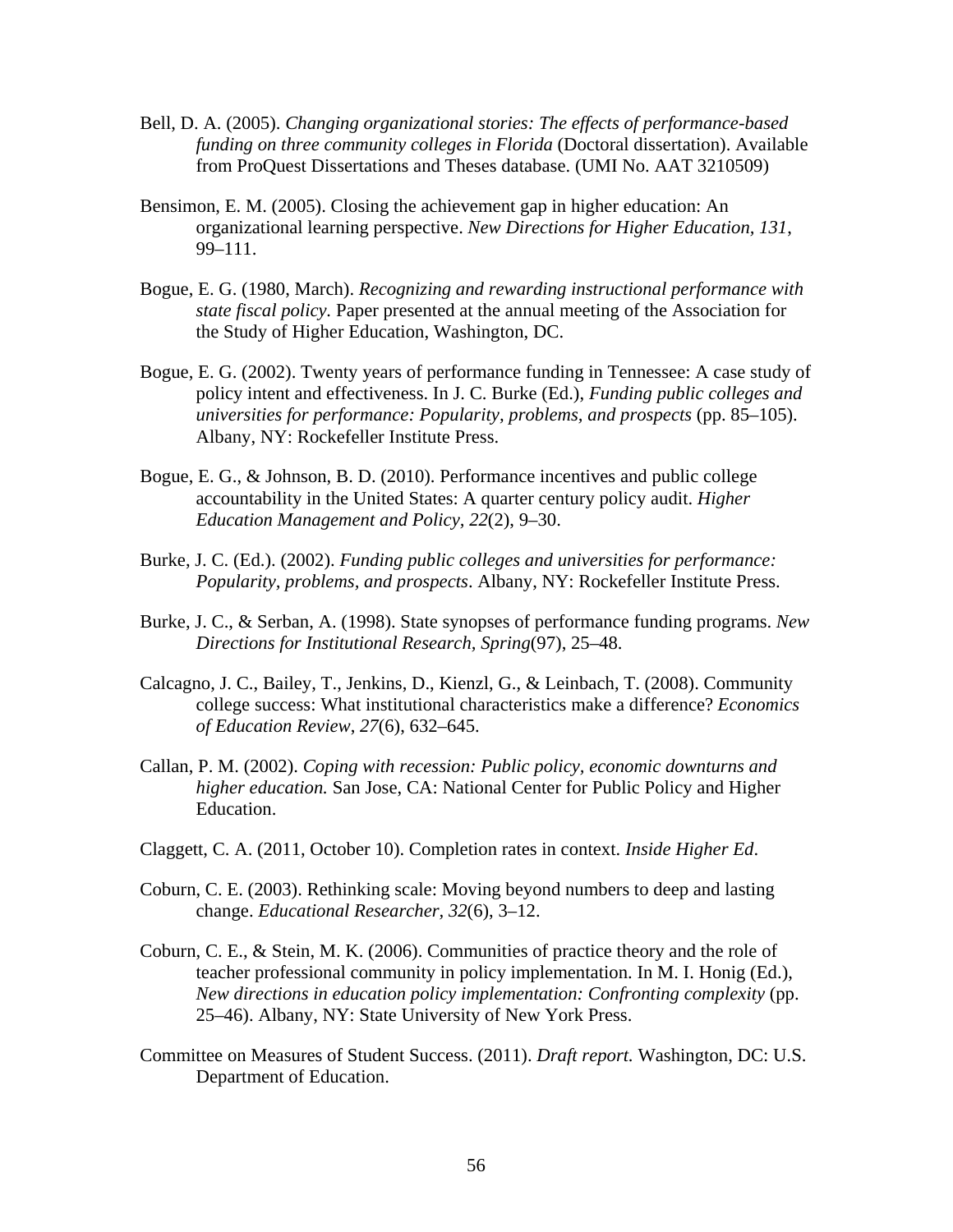- Dougherty, K. J. (2011). Implementation and impacts of performance funding in three states [Project description]. Retrieved from http://ccrc.tc.columbia.edu/Collection.asp?cid=74
- Dougherty, K. J., Hare, R. J., & Natow, R. S. (2009). *Performance accountability systems for community colleges: Lessons for the Voluntary Framework of Accountability for Community Colleges*. New York, NY: Columbia University, Teachers College, Community College Research Center. Retrieved from http://ccrc.tc.columbia.edu/Publication.asp?UID=728
- Dougherty, K. J., & Hong, E. (2006). Performance accountability as imperfect panacea: The community college experience. In T. Bailey & V. S. Morest (Eds.), *Defending the community college equity agenda* (pp. 51–86). Baltimore, MD: Johns Hopkins University Press.
- Dougherty, K. J., & Natow, R. S. (2009). *The demise of higher education performance funding systems in three states* (CCRC Working Paper No. 17). New York, NY: Columbia University, Teachers College, Community College Research Center. Retrieved from http://ccrc.tc.columbia.edu/Publication.asp?UID=693
- Dougherty, K. J., & Natow, R. S. (2010).*Continuity and change in long-lasting state performance funding systems for higher education: The cases of Tennessee and Florida*. (CCRC Working Paper No. 18). New York, NY: Columbia University, Teachers College, Community College Research Center. Retrieved from http://ccrc.tc.columbia.edu/Publication.asp?UID=743
- Dougherty, K. J., Natow, R. S., Hare, R. J., Jones, S. M., & Vega, B. E. (2011). *The politics of performance funding in eight states: Origins, demise, and change*  (Final report to Lumina Foundation for Education). New York, NY: Columbia University, Teachers College, Community College Research Center. Retrieved from http://ccrc.tc.columbia.edu/Publication.asp?UID=875
- Dougherty, K. J., Natow, R. S., & Vega, B. E. (2012). Popular but unstable: Explaining why state performance funding systems in the United States often do not persist. *Teachers College Record*, *114*(3)*.* Advance online publication. Available from http://www.tcrecord.org
- Dougherty, K. J., & Puleio, E. (2011). *The policy diffusion process for performance funding for higher education.* Manuscript in preparation.
- Dowd, B. A. (2003). *The relationship between decision-making and accountability: A case study of two state community college systems* (Doctoral dissertation). Available from ProQuest Dissertations and Theses database. (UMI No. AAT 3088656)
- Dowd, A. C., & Tong, V. P. (2007). Accountability, assessment, and the scholarship of "best practice." In J. C. Smart (Ed.), *Higher education: Handbook of theory and research* (Vol. 22, pp. 57–120). Dordrecht, The Netherlands: Springer.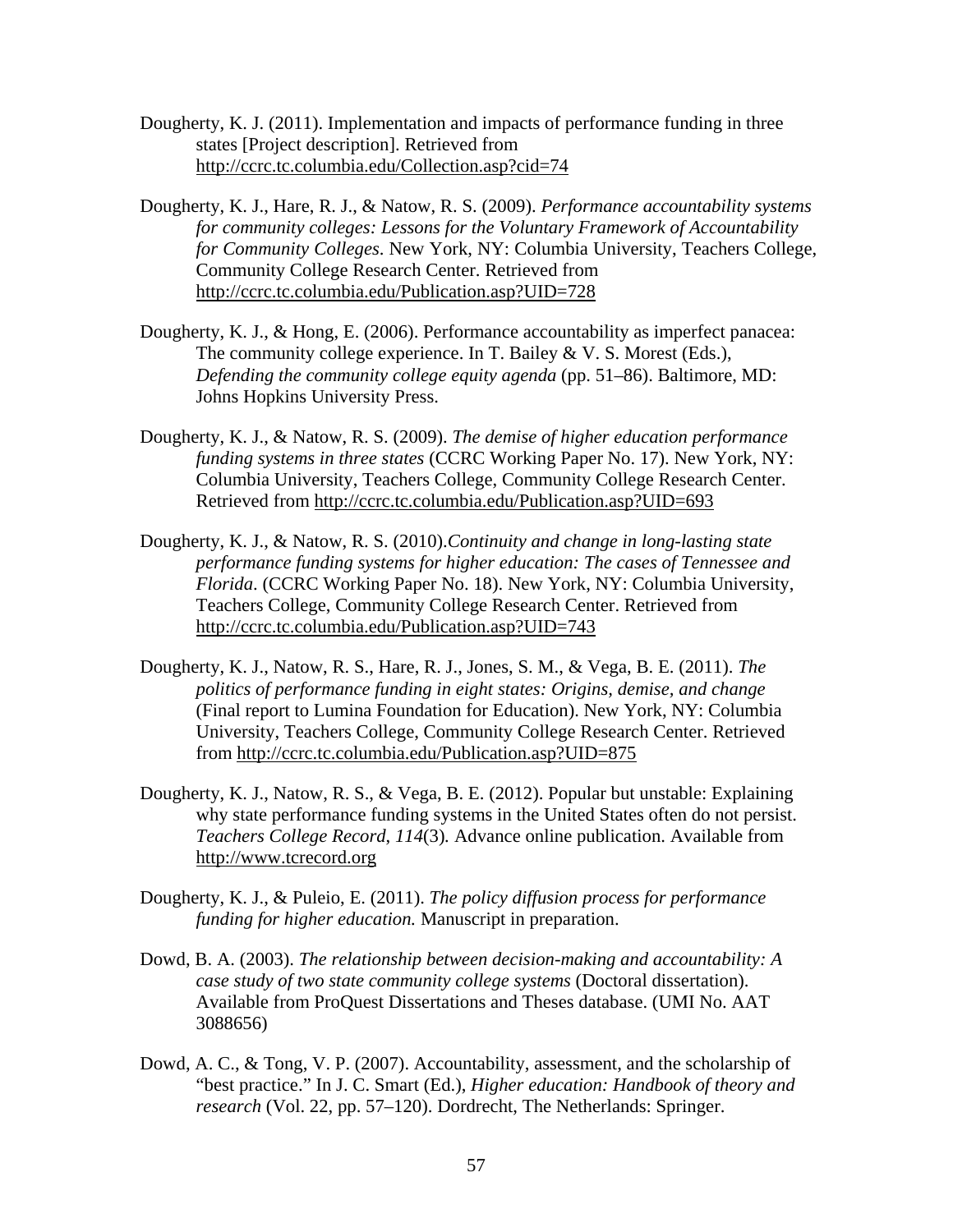- Dunlop-Loach, B. J. (2000). *Ohio's two-year campus response to performance funding: A grounded theory approach* (Doctoral dissertation). Available from ProQuest Dissertations & Theses database. (UMI No. AAT 9980368)
- El-Khawas, E. (1998). Strong state action but limited results: Perspectives on university resistance. *European Journal of Education*, *33*(3), 317–330.
- Ewell, P. T. (1994). Tennessee. In S. Ruppert (Ed.), *Charting higher education accountability: A sourcebook on state-level performance indicators* (pp. 83–93). Denver, CO: Education Commission of the States.
- Ewell, P. T. (1999). Linking performance measures to resource allocation: Exploring unmapped terrain. *Quality in Higher Education, 5*(3), 191–209.
- Florida State Board for Community Colleges. (1998). *The Florida community college accountability plan at year four: A report for South Florida Community College*. Tallahassee, FL: Author.
- Florida State Board for Community Colleges. (2000). *Accountability in the year 2000*. Tallahassee, FL: Author.
- Fore, M. J. (1998). *South Carolina's performance funding: Rationale for the benchmarks and the possible impact on technical colleges* (Doctoral dissertation). Available from ProQuest Dissertations and Theses database. (UMI No. AAT 9841721)
- Freeman, M. S. (2000). *The experience of performance funding on higher education at the campus level in the past 20 years* (Doctoral dissertation). Available from ProQuest Dissertations and Theses database. (UMI No. AAT 9996350)
- Fryar, Alisa H. (2011, June). *The Disparate Impacts of Accountability—Searching for Causal Mechanisms*. Paper presented at the Public Management Research Conference, Syracuse, NY.
- Gray, D., Harkreader, S., & Wagar, D. (2001). *Program review: Workforce Development Education Program.* Tallahassee, FL: Florida Legislature, Office of Program Policy Analysis and Government Accountability.
- Hall, K. B. (2000). *Tennessee performance funding and the University of Tennessee, Knoxville: A case study*. (Doctoral dissertation). Available from ProQuest Dissertations and Theses database. (UMI No. AAT 9996354)
- Harbour, C. P. & Nagy, P. (2005). Assessing a state-mandated institutional accountability program: The perceptions of selected community college leaders. *Community College Journal of Research and Practice, 29*(6), 445–461.
- Harnisch, T. (2011). *Performance-based funding: A re-emerging strategy in public higher education financing* (Higher Education Policy Brief). Washington, DC: American Association of State Colleges and Universities.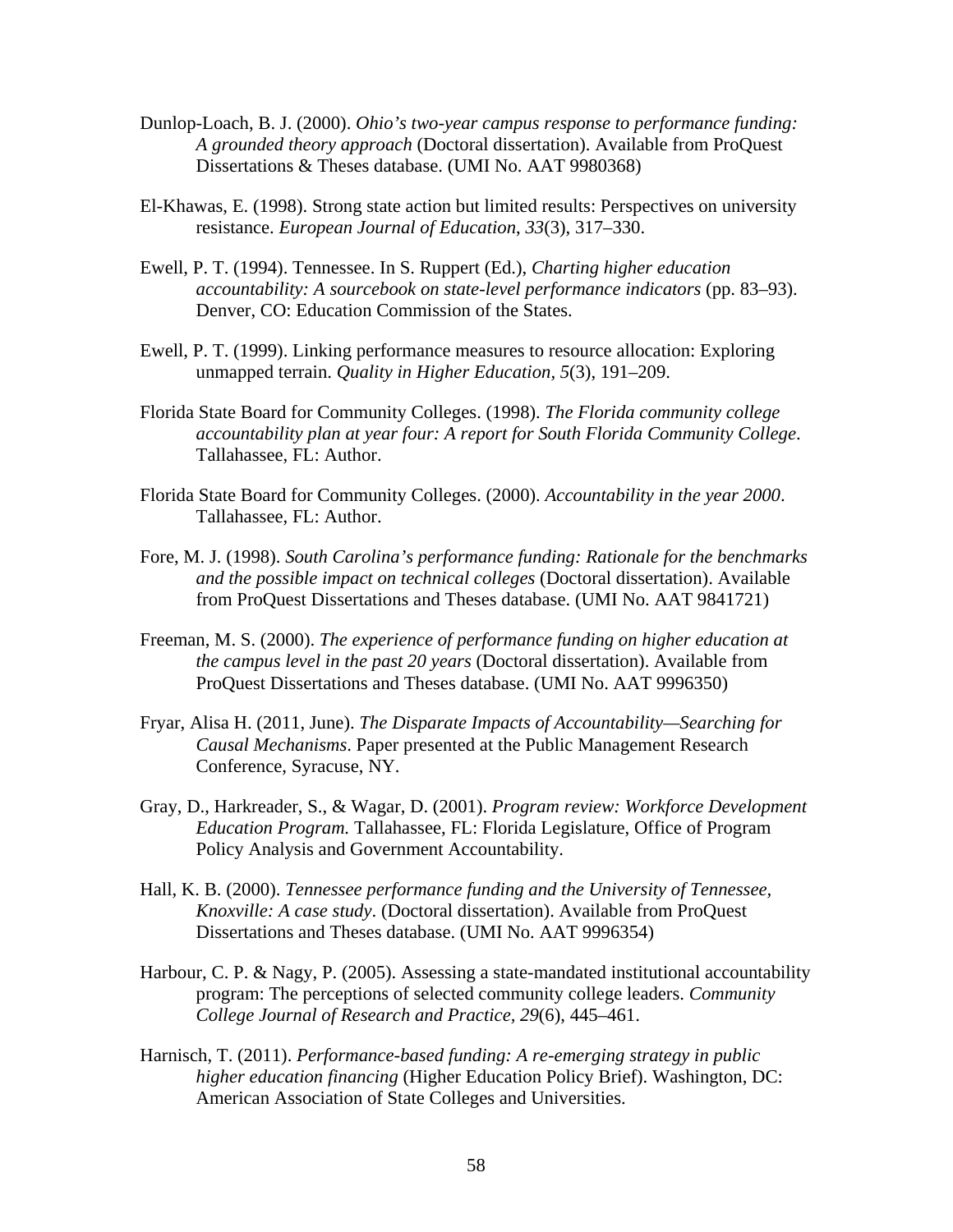- Hoachlander, G., Sikora, A. C., & Horn, L. (2003). *Community college students: Goals, academic preparation, and outcomes* (NCES 2003-164). Washington, DC: National Center for Education Statistics.
- Huber, G. F. (1991). Organizational learning: The contributing processes and the literatures. *Organization Science, 2*(1), 88–115.
- Jenkins, D. (2011). *Redesigning community colleges for completion: Lessons from research on high-performance organizations* (CCRC Working Paper No. 24, Assessment of Evidence Series). New York, NY: Columbia University, Teachers College, Community College Research Center.
- Jenkins, D., Ellwein, T., & Boswell, K. (2009). *Formative evaluation of the Student Achievement Initiative "learning year"* (Report to the Washington State Board of Community and Technical Colleges and College Spark Washington). New York, NY: Columbia University, Teachers College, Community College Research Center.
- Jobs for the Future. (2008) *Test drive: Six states pilot better ways to measure and compare community college student performance*. Boston: Author.
- Kane, T J., Orszag, P. R., & Gunder, D. L. (2003). *State fiscal constraints and higher education spending: The Role of Medicaid and the business cycle*. Washington, DC: Urban Institute.
- Kastner, J. C. (2000). *Tennessee's Performance Funding Program: An analysis of planning for improvement by two-year institutions* (Doctoral dissertation). Available from ProQuest Dissertations and Theses database. (UMI No. AAT 9967040)
- Kerrigan, M. R. (2010). *Data-driven decision making in community colleges: New technical requirements for institutional organizations.* (Doctoral dissertation). Available from ProQuest Dissertations and Theses database. (UMI No. 3424896)
- Latimer, D. A. (2001). *A case study of the twenty-year history of performance funding at the University of Memphis*. (Doctoral dissertation). Available from ProQuest Dissertations and Theses database. (UMI No. AAT 3010332)

Lederman, D. (2008, December 17). Performance funding 2.0. *Inside Higher Ed*.

- Levy, R. A. (1986). Development of performance funding criteria by the Tennessee Higher Education Commission. In T. W. Banta (Ed.), *Performance funding in higher education: A critical analysis of Tennessee's experience* (pp. 13–26). Boulder, CO: National Center for Higher Education Management Systems.
- Lipshitz, R., Popper, M., & Friedman, V. J. (2002). A multifacet model of organization learning. *Journal of Applied Behavioral Science*, *38*(1), 78–98.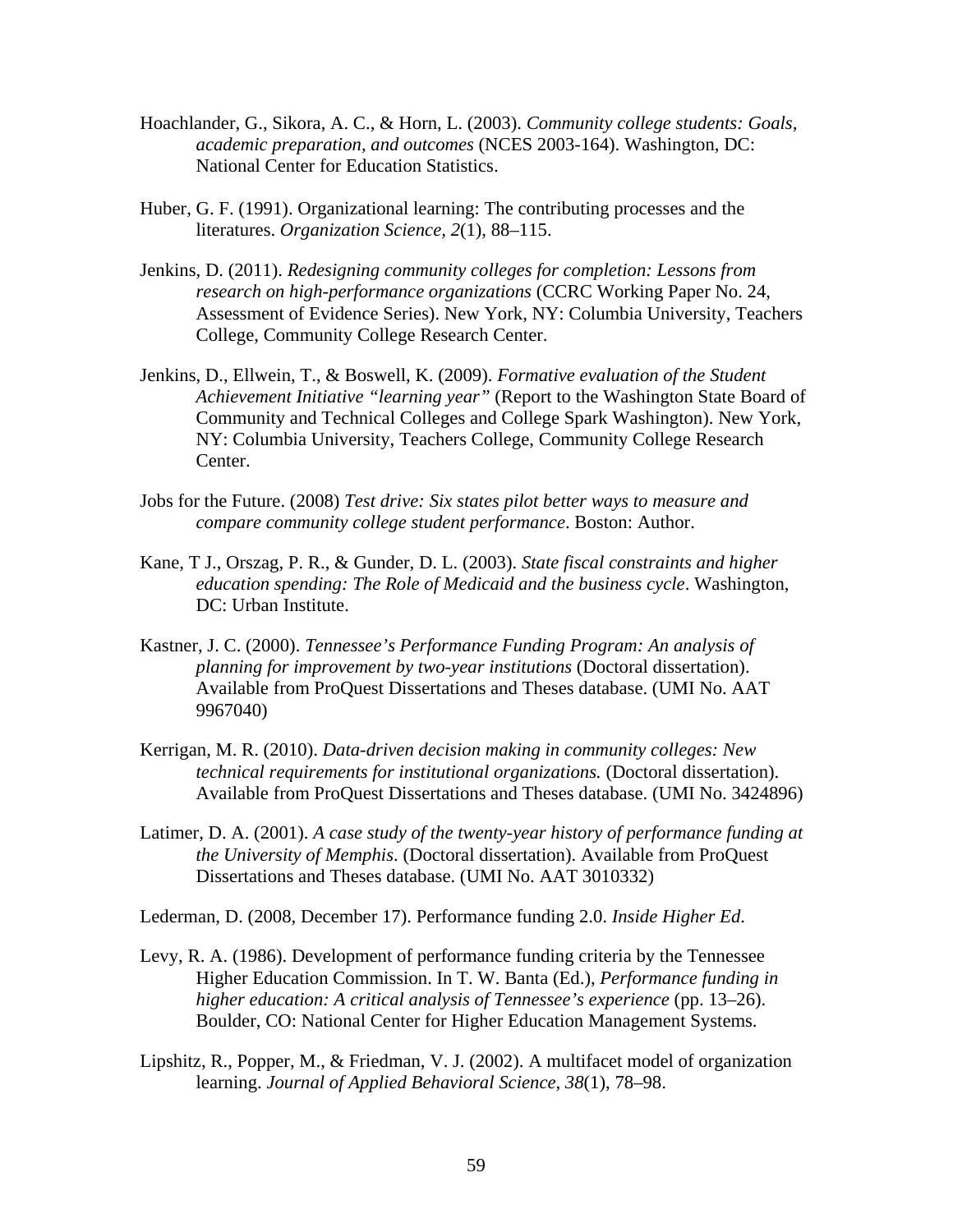- Lorber, J. D. (2001). *Long-term effects of performance funding: A case study of 20 years at Tennessee Technological University* (Doctoral dissertation). Available from ProQuest Dissertations and Theses database. (UMI No. AAT 3010335)
- Matland, R. E. (1995). Synthesizing the implementation literature: The ambiguityconflict model of policy implementation. *Journal of Public Administration Research and Theory, 5*(2), 145–174.
- McDonnell, L. M., & Elmore, R. F. (1987). Getting the job done: Alternative policy instruments. *Educational Evaluation and Policy Analysis, 9*(2), 133–152.
- Meyer, J. W., & Rowan, B. (1991). Institutionalized organizations: Formal structure as myth and ceremony. In W. Powell & P. DiMaggio (Eds.), *The new institutionalism in organizational analysis* (pp. 41–62). Chicago: University of Chicago Press. (Original work published 1977).
- Miles, M. B., & Huberman, A. M. (1994). *Qualitative data analysis: An expanded sourcebook* (2nd ed). Thousand Oaks, CA: Sage Publications.
- Moden, G. O., & Williford, A. M. (2002). Ohio's challenge: A clash of performance funding and base budgeting. In J. C. Burke (Ed.), *Funding public colleges and universities for performance: Popularity, problems, and prospects* (pp. 169–194). Albany, NY: Rockefeller Institute Press.
- Morris, D. A. (2002). *Responses to high-stakes accountability in a community college* (Doctoral dissertation). Available from ProQuest Dissertations and Theses database. (UMI No. AAT 3055700)
- Naughton, B. A. (2004). *The efficacy of state higher education accountability programs* (Doctoral dissertation). Available from ProQuest Dissertations and Theses database. (UMI No. AAT 3145567)
- Nelson, L. A. (2011, November 30). Measuring completion. *Inside Higher Ed*. Retrieved from http://www.insidehighered.com
- Nisson, B. D. (2003). *Performance measures funding: The journey of one Washington community college* (Doctoral dissertation). Retrieved from ProQuest Dissertations and Theses database. (UMI No. 3080155)
- Offenstein, J., & Shulock, N. (2010). *Taking the next step: The promise of intermediate measures for meeting postsecondary completion goals*. Boston, MA: Jobs for the Future.
- Office of Program Policy Analysis and Government Accountability. (1997). *Performance-based program budgeting in context: History and comparison* (OPPAGA 96-077A). Tallahassee, FL: Author.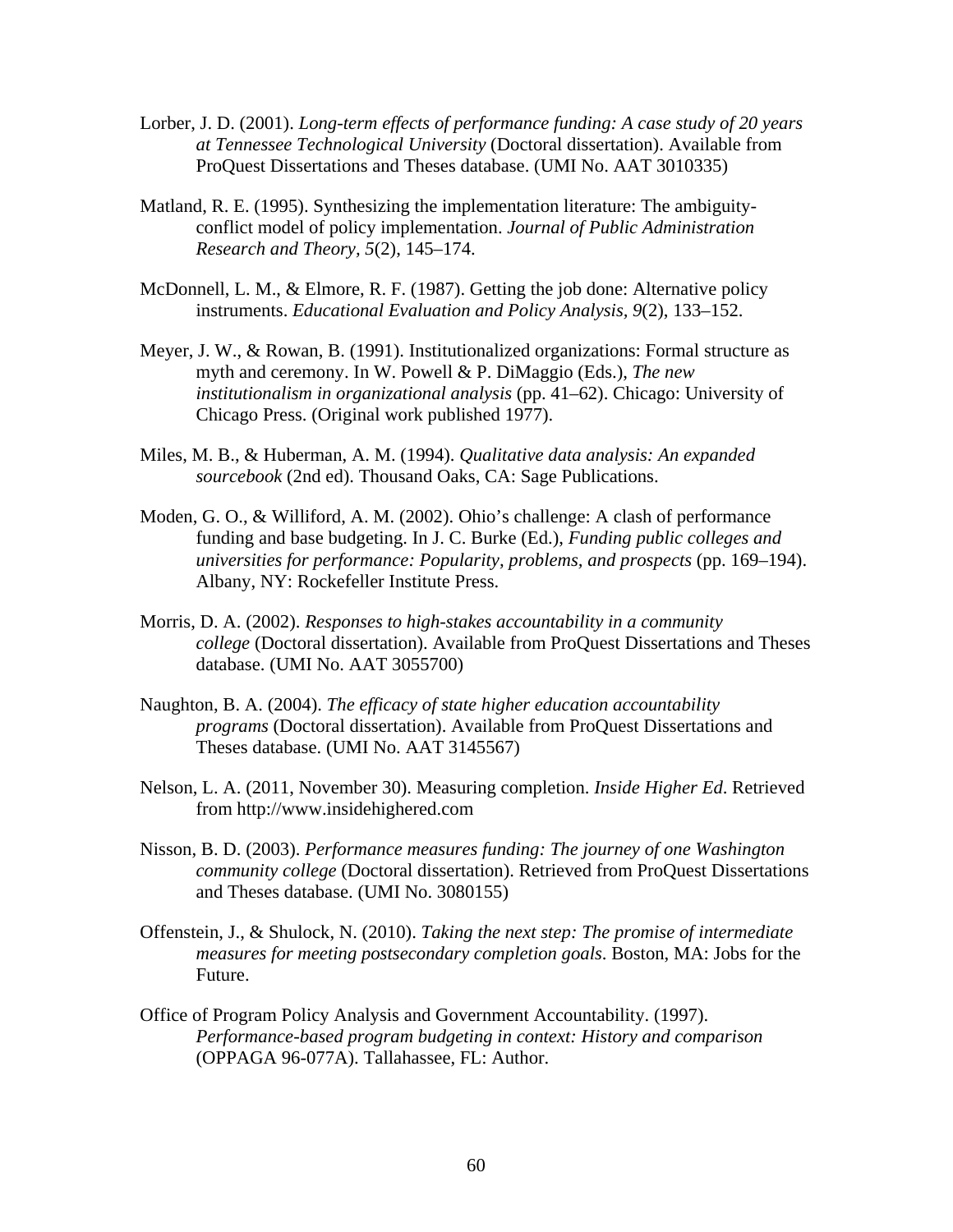- Ohio Association of Community Colleges. (2010). *Recommendations to Chancellor Fingerhut on the use of Success Points in the community college funding formula*. Columbus, OH: Author.
- Ohio Board of Regents. (1994). *Performance measures for service expectations for Ohio's two-year colleges and regional campuses*. Columbus, OH: Author. http://regents.ohio.gov/news/plandocs/perfmeas.html
- Ohio Board of Regents. (2008). *An assessment of the four Challenge line items.* Columbus, OH: Author.
- Ohio Board of Regents. (n.d.). *Ohio's 100 percent solution*. Columbus, OH: Author.
- O'Neal, L. M. (2007). *Performance funding in Ohio's four-year institutions of higher education: A case study*. (Doctoral dissertation). Available from ProQuest Dissertations and Theses database. (UMI No. AAT 3272928)
- Petrick, R. (2010, February). *Funding based on course completions: The Ohio model (v. 1.0)*. Presentation to the Texas Higher Education Coordinating Board, Austin, TX.
- Pfeffer, J., & Salancik, G. (1978). *The external control of organizations*. New York: Harper & Row.
- Pfeiffer, J. J. (1998). From performance reporting to performance-based funding: Florida's experiences in workforce development performance measurement. *New Directions for Community Colleges, Winter*(104), 17–28.
- Phillips, M. A. (2002). *The effectiveness of performance-based funding: Does Florida's system of outcome measurements improve community college performance?* (Doctoral dissertation). Available from ProQuest Dissertations and Theses database. (UMI No. AAT 3132989)
- Poisel, M. A. (1998). *An evaluation of performance-based budgeting in the Florida community college system* (Doctoral dissertation). Available from ProQuest Dissertations and Theses database. (UMI No. AAT 9836082)
- Rabovsky, T. (2011). *Accountability in higher education: Exploring impacts on state budgets and institutional spending*. Paper presented at the Public Management Research Conference, Syracuse, NY.
- Sanford, T., & Hunter, J. M. (2011). Impact of performance funding on retention and graduation rates. *Educational Policy Analysis Archives*, *19*(33).
- Schaller, J. Y. (2004). *Performance funding in Ohio: Differences in awareness of Success Challenge between student affairs administrators and academic affairs administrators at Ohio's public universities*. (Doctoral dissertation). Available from ProQuest Dissertations and Theses database. (UMI No. AAT 3146470)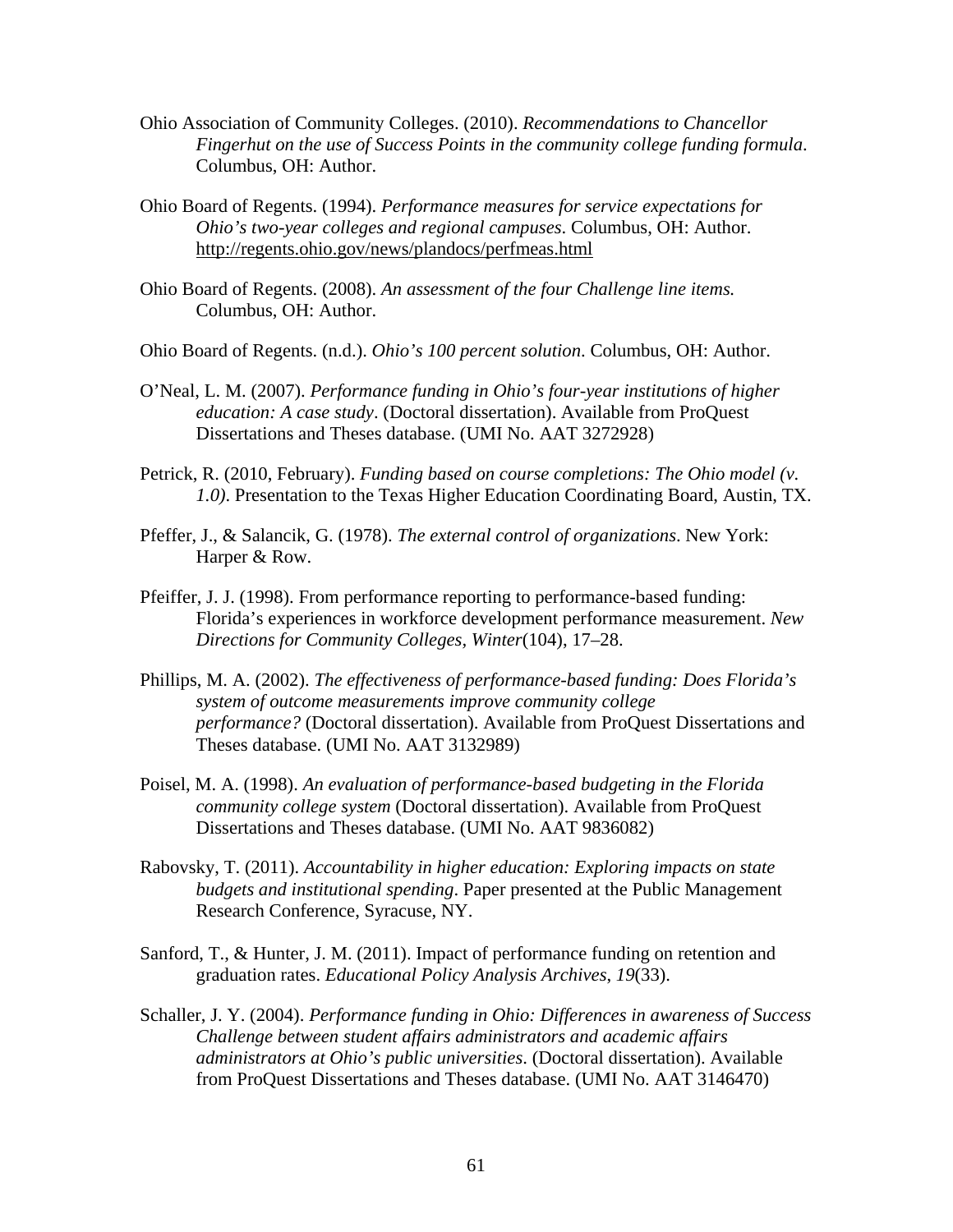- Scott, W. R. (1987). *Organizations: Rational, natural, and open systems*. 2nd ed. Englewood Cliffs, NJ: Prentice-Hall.
- Scott, M., Bailey, T., & Kienzl, G. (2006). Relative success? Determinants of college graduation rates in public and private colleges in the U.S. *Research in Higher Education, 47*(3), 249–279.
- Shaw, T. A. (2000). *An evaluation of Tennessee's performance funding policy at Walters State Community College* (Doctoral dissertation). Available from ProQuest Dissertations and Theses database. (UMI No. AAT 9996386)
- Shin, J. C. (2010). Impacts of performance-based accountability on institutional performance in the U.S. *Higher Education, 60*(1)*,* 47–68.
- Shin, J. C., & Milton, M. (2004). The effects of performance budgeting and funding programs on graduation rate in public four-year colleges and universities. *Education Policy Analysis Archives, 12*(22), 1–26.
- Shulock, N., & Jenkins, D. (2011). *Performance incentives to improve community college completion: Learning from Washington State's Student Achievement Initiative* (A State Policy Brief)*.* New York, NY: Columbia University, Teachers College, Community College Research Center. Retrieved from http://ccrc.tc.columbia.edu/Publication.asp?uid=880
- Snyder, M. J. (2011). *Role of performance funding in higher education's reform agenda: A glance at some state trends*. Presentation given at the October 2011 Annual Legislative Institute on Higher Education, National Conference of State Legislatures, Denver, CO.
- South Carolina Legislative Audit Council. (2001). *A review of the higher education performance funding process* (Report to the General Assembly). Columbia, SC: Author.
- Sparks, E., & Waits, M. J. (2011). *Degrees for what jobs? Raising expectations for universities and colleges in a global economy*. Washington, DC: National Governors Association, NGA Center for Best Practices. Retrieved from http://www.nga.org/files/live/sites/NGA/files/pdf/1103DEGREESJOBS.PDF
- Spillane, J. P., Reiser, B. J., & Reimer, T. (2002). Policy implementation and cognition: Reframing and refocusing implementation research. *Review of Educational Research, 72*(3), 387–431.
- Tanner, S. J. (2005). *The effectiveness of accountability policy in higher education: The perspectives of higher education leaders* (Doctoral dissertation). Available from ProQuest Dissertations and Theses database. (UMI No. AAT 3180926)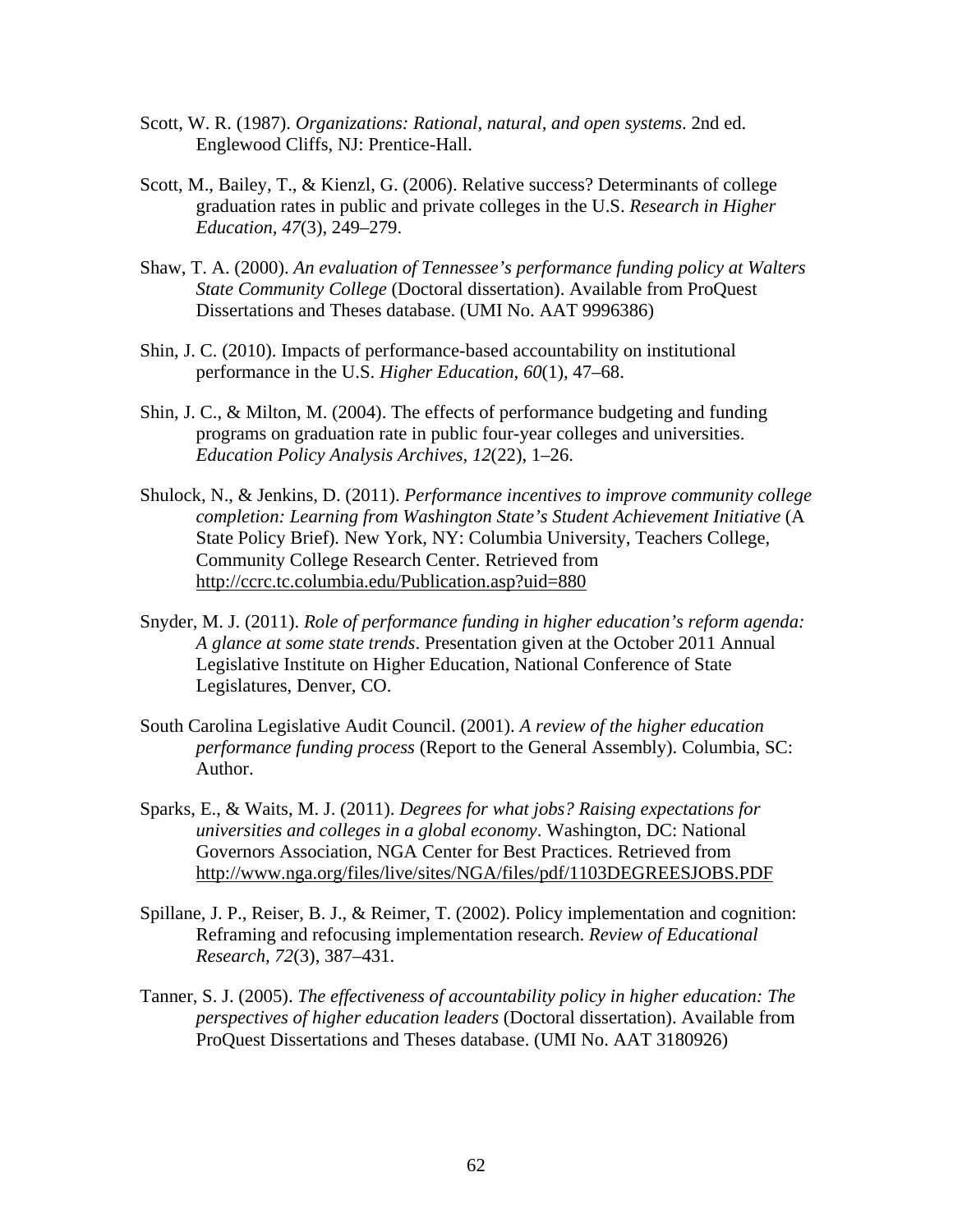- Tennessee Higher Education Commission. (2011). *Outcomes based formula explanation*. Nashville, TN: Author. Retrieved from http://www.state.tn.us/thec/complete\_college\_tn/ccta\_files/outcomes\_based\_ff/O utcomes\_Based\_Formula\_Explanation.pdf
- Tennessee Higher Education Commission. (n.d.a). 2010 Formula Review Committee. Nashville, TN: Author. Retrieved from http://www.state.tn.us/thec/Divisions/Fiscal/funding\_formula\_presentation.html
- Tennessee Higher Education Commission. (n.d.b). Complete College TN Act [Webpage]*.* Nashville, TN: Author. Retrieved from http://www.tn.gov/thec/complete\_college\_tn/complete\_college\_tn.html
- Titus, M. A. (2006). No college student left behind: The influence of financial aspects of a state's higher education policy on college completion. *Review of Higher Education, 29*(3) (Spring), 293–317.
- U.S. Department of Education. (2011). *College completion tool kit.* Washington, D.C.: Author. Retrieved from http://www.whitehouse.gov/sites/default/files/college\_completion\_tool\_kit.pdf
- Volkwein, J. F., & Tandberg, D.A. (2008). Measuring up: Examining the connections among state structural characteristics, regulatory practices, and performance. *Research in Higher Education, 49*(2), 180–197.
- Washington State Board for Community and Technical Colleges (WSBCTC). (2007). *Student Achievement Initiative*. Olympia, WA: Author. Retrieved from http://www.sbctc.ctc.edu/college/education/student\_achieve\_briefing\_system\_ann ouncement\_sept07\_000.pdf
- Washington State Board for Community and Technical Colleges (WSBCTC). (2010). *Are two-year college students making academic progress?* Olympia, WA: Author.
- Washington State Higher Education Coordinating Board. (1998). *Performance funding and accountability: Progress report and recommendations for the future*. Olympia, WA: Author. Retrieved from http://www.hecb.wa.gov/Docs/reports/Account12-1998.pdf
- Washington State Legislature. (1997). *Appropriations law*. 1997 Wa. ALS 454, §§ 601 et seq., 1997 Wa. Ch. 454, 1997 Wa. HB 2259.
- Williams, R. C. (2005). *Higher education stakeholders' perceptions of Tennessee's current performance funding policy* (Doctoral dissertation). Available from ProQuest Dissertations and Theses database. (UMI No. AAT 3206711)